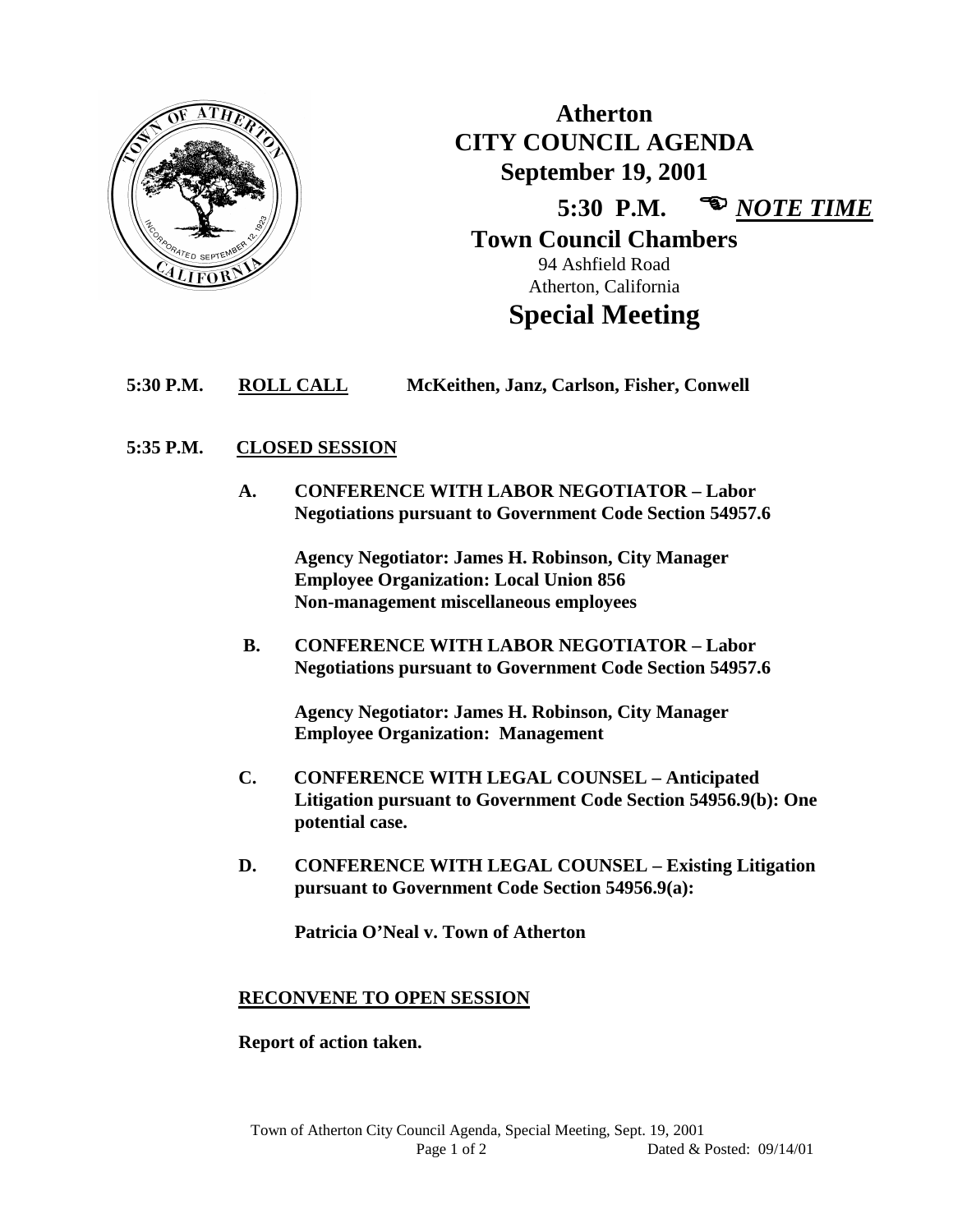# **ADJOURN**



*Please contact the City Clerk's Office at 650.752.0529 with any questions*

Pursuant to the Americans with Disabilities Act, if you need special assistance in this meeting, please contact the City Clerk's Office at (650) 752-0529. Notification of 48 hours prior to the meeting will enable the City to make reasonable arrangements to ensure accessibility to this meeting. (29 CRF 35.104 ADA Title II)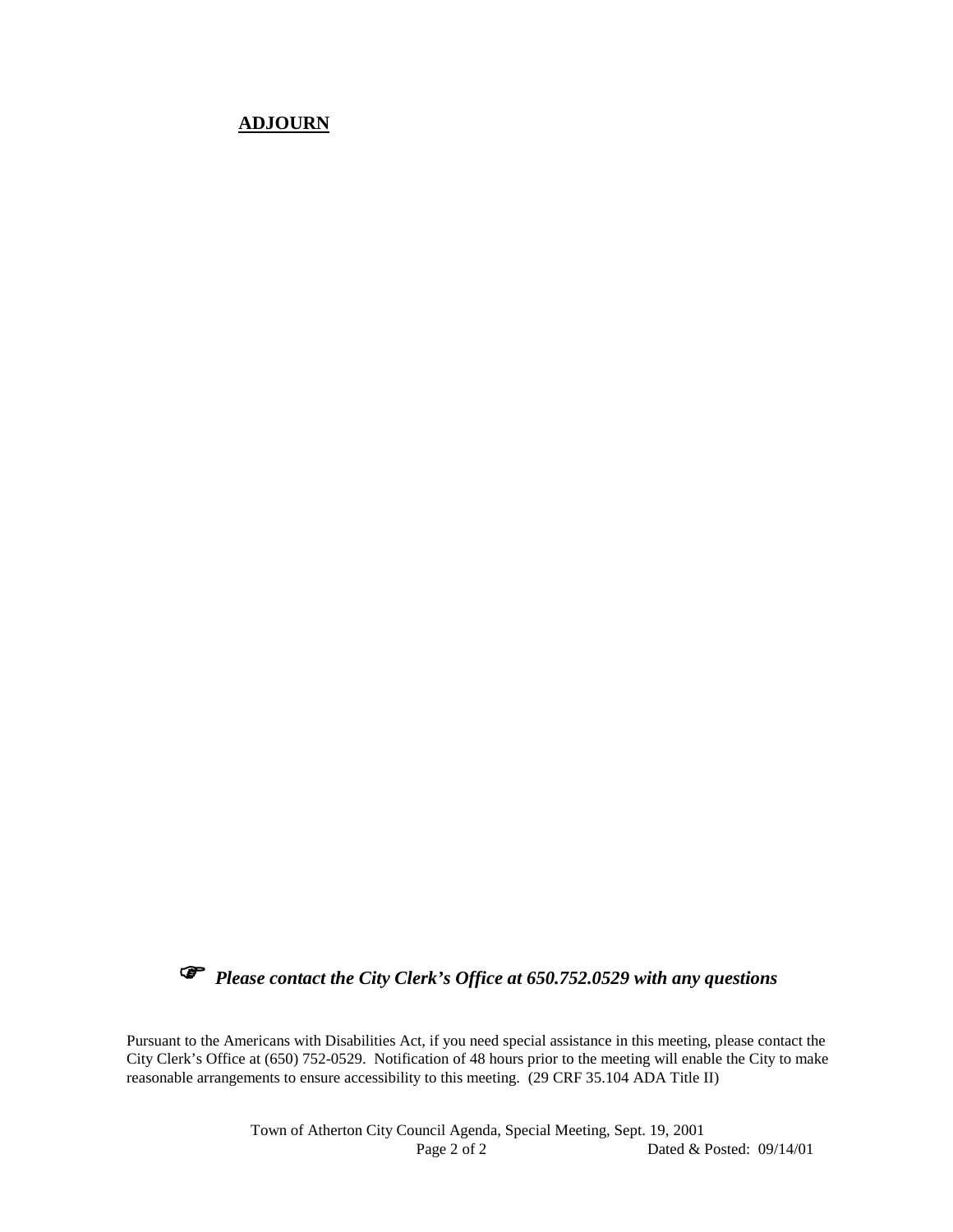

 **Town of Atherton CITY COUNCIL/ATHERTON CHANNEL DRAINAGE DISTRICT AGENDA September 19, 2001 7:00 p.m. TOWN COUNCIL CHAMBERS** 94 Ashfield Road Atherton, California

# **REGULAR MEETING**

- **7:00 P.M. 1. ROLL CALL McKeithen, Janz, Carlson, Fisher, Conwell**
- **7:05 P.M. 2. PRESENTATIONS**

 **Proclamation – Alzheimer's Association Annual Walk, October 6, 2001 Proclamation – Walk and Bike to School Day, October 2, 2001** 

- **7:10 P.M. 3. COUNCIL REPORTS**
- **7:25 P.M. 4. PUBLIC COMMENTS (only for items which are not on the agenda limit of three minutes per person)**
- **7:35 P.M. 5. COMMUNITY ORGANIZATION ROUNDTABLE REPORT (Directed by Resolution No. 99-6)**
- **7:40 P.M. CONSENT CALENDAR (Items 6 17)** 
	- **6. APPROVAL OF MINUTES OF REGULAR MEETING OF JULY 18, 2001**
	- **7. APPROVAL OF BILLS AND CLAIMS FOR JULY 13, 2001 THROUGH SEPTEMBER 10, 2001 IN THE AMOUNT OF \$1,526,346.84**
	- **8. ACCEPTANCE OF QUARTERLY INVESTMENT REPORT FOR QUARTER ENDED JUNE 30, 2001**
	- **9. ADOPTION OF ORDINANCE NO. 526, AMENDING CHAPTER 15.40 OF THE ATHERTON MUNCIPAL CODE RELATING TO CONSTRUCTION NOISE AND THE PICKUP OF MATERIALS AND EQUIPMENT**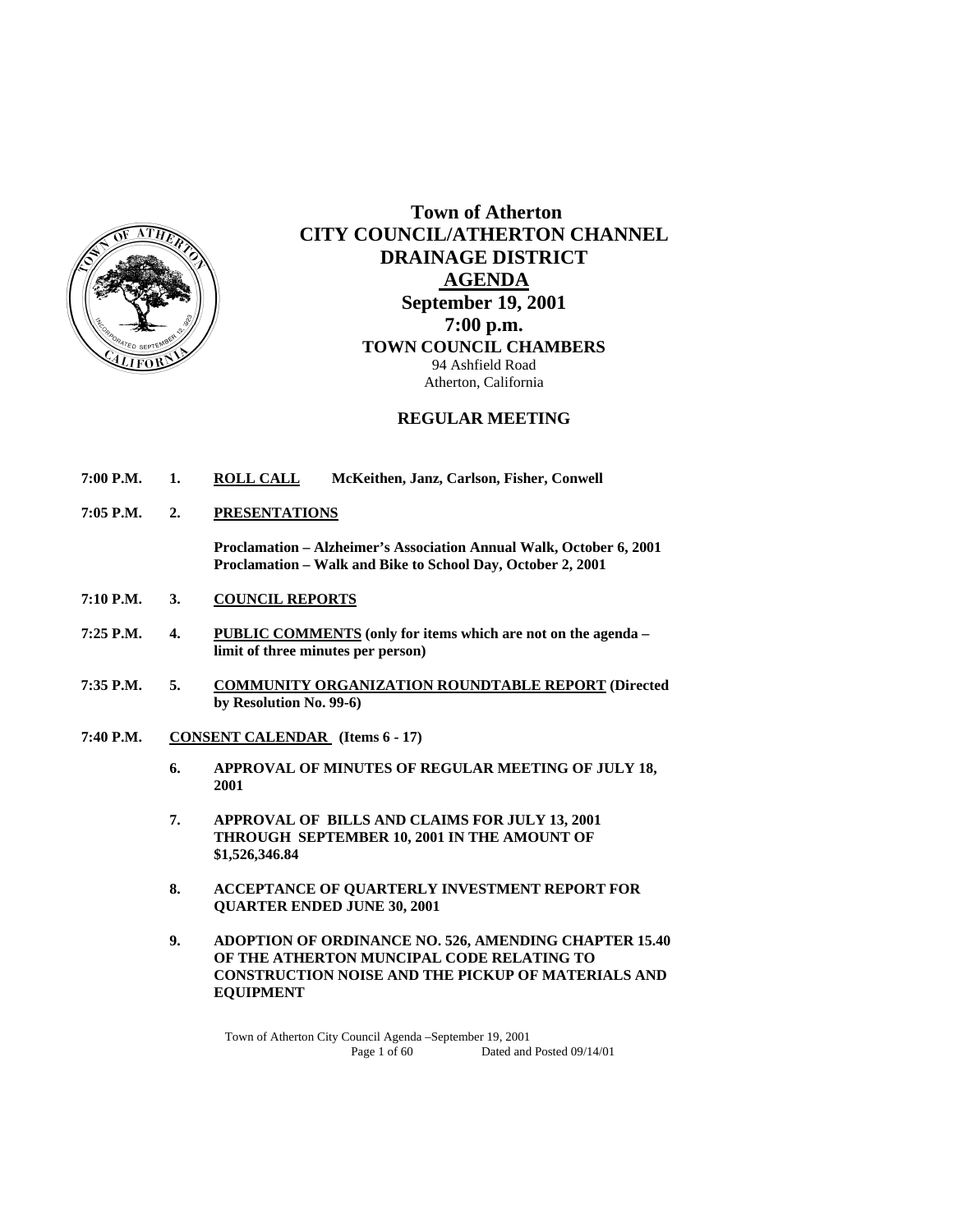|                | 10. | ADOPTION OF RESOLUTION NO. 01-___, AUTHORIZING<br><b>CONTINUING APPROPRIATIONS FOR 2000/01 CARRY-OVER</b><br><b>BUDGET ITEMS</b>                                                                                                                                      |                                  |
|----------------|-----|-----------------------------------------------------------------------------------------------------------------------------------------------------------------------------------------------------------------------------------------------------------------------|----------------------------------|
|                | 11. | ADOPTION OF RESOLUTION NO. 01-___, AUTHORIZING<br><b>SIGNATURES FOR TOWN BANK ACCOUNTS</b>                                                                                                                                                                            |                                  |
| <u> 15. - </u> |     | ADOPTION OF RESOLUTION NO. 01- TINTENT TO ABANDON PORTION OF<br><b>MeCORMICK LANE</b>                                                                                                                                                                                 |                                  |
|                |     | 16. ADOPTION OF RESOLUTION NO. 01- , INTENT TO ABANDON<br><b>PORTION OF FAXON ROAD</b>                                                                                                                                                                                |                                  |
|                |     | 17.12. ACCEPTANCE OF LOCAL LAW ENFORCEMENT BLOCK GRANT +---<br>AWARD OF \$9,974.00 TO PLACE POLICE OFFICERS IN LOCAL<br><b>SCHOOLS</b>                                                                                                                                | Formatted: Bullets and Numbering |
|                |     | <b>18.13. DECLARATION OF MISCELLANEOUS CASH AS UNCLAIMED</b><br>AND AUGMENT POLICE DEPARTMENT BUDGET IN THE<br><b>AMOUNT OF \$3,441.84</b>                                                                                                                            | Formatted: Bullets and Numbering |
|                | 14. | <b>SET PUBLIC HEARING DATE FOR THE FIRST CITY COUNCIL</b><br><b>MEETING IN NOVEMBER FOR APPEAL OF PLANNING</b><br>COMMISSION DECISION AND CONSIDERATION OF VESTING<br><b>TENTATIVE MAP - 19 SARGENT LANE</b>                                                          |                                  |
|                | 15. | APPROVAL OF PLANS AND SPECIFICATIONS, AND AWARD OF<br><b>CONTRACT FOR HOLBROOK-PALMER PARK PLAY AREA</b><br><b>RENOVATION PROJECT</b>                                                                                                                                 |                                  |
|                | 16. | APPROVAL OF GENERAL PLAN COMMITTEE REQUEST TO<br><b>CONSIDER VARIOUS ITEMS: TO CONSIDER TRUCK</b><br>REGULATIONS ON CITY STREETS; TIMING OF EXCAVATION<br>AND FOUNDATION PERMITS; AND REGULATIONS REGARDING<br><b>COVERING OF DIRT STOCKPILES DURING CONSTRUCTION</b> |                                  |
|                | 17. | APPROVAL OF LETTER IN RESPONSE TO GRAND JURY LETTER<br><b>REGARDING PET OVERPOPULATION PROGRAM</b>                                                                                                                                                                    |                                  |
|                |     | <b>PUBLIC HEARINGS</b> (Item 18)                                                                                                                                                                                                                                      |                                  |
| 7:45 P.M.      |     | <b>1918.</b> PUBLIC HEARING AND INTRODUCTION OF ORDINANCE NO.<br>, AMENDING THE ATHERTON MUNICIPAL CODE LIMITING<br>THE AREA IN WHICH A BASEMENT CAN BE CONSTRUCTED TO<br>THE BUILDABLE AREA OF THE LOT                                                               |                                  |

 **Recommendation: 1) Conduct the public hearing, 2) Introduce Ordinance No. \_\_\_ placing limitations on the construction of basements**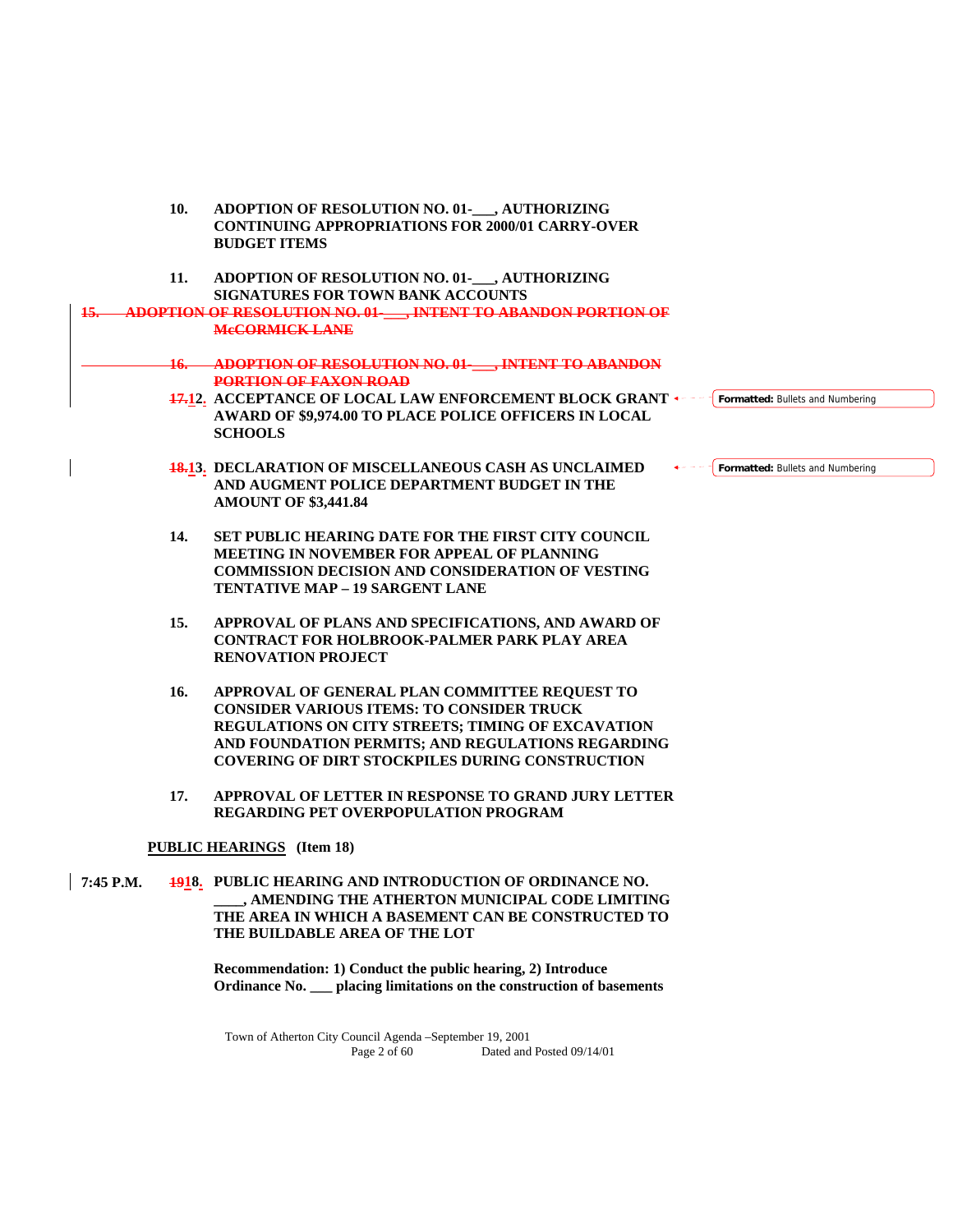**based on the findings outlined in the staff report, and waive further reading.** 

# **REGULAR AGENDA (Items 19 - 24)**

| 8:05 P.M.   | 19. | <b>MONTHLY FINANCIAL REPORT FOR AUGUST 2001</b>                                                                                                                                                               |
|-------------|-----|---------------------------------------------------------------------------------------------------------------------------------------------------------------------------------------------------------------|
|             |     | Recommendation: Receive, note, and file.                                                                                                                                                                      |
| $8:20$ P.M. |     | 21.20. CONSIDERATION OF DRAFT AGREEMENT BETWEEN THE<br>TOWN OF ATHERTON AND MENLO SCHOOL REGARDING ARTS<br><b>PROGRAMS</b>                                                                                    |
|             |     | Recommendation: Review the most recent version of a draft agreement<br>between the Town of Atherton and Menlo School concerning Arts<br>programs, and instruct the City Attorney as to any further revisions. |
| 8:45 P.M.   |     | 2122. APPROVAL OF POLICE COMMUNICATIONS CENTER REMODEL<br>IN AN AMOUNT NOT TO EXCEED \$68,137.00                                                                                                              |
|             |     | Recommendation: Authorize the grant-funded Dispatch Center remodel<br>project not to exceed \$68,137.00 as designed by Specialized<br><b>Communications Services and Police Department personnel.</b>         |
| 8:55 P.M.   | 22. | <b>INTRODUCTION AND FIRST READING OF ORDINANCE NO.</b><br><b>AMENDING THE ATHERTON MUNICIPAL CODE RELATED TO</b><br><b>ALARM FEES</b>                                                                         |
|             |     | Recommendation: Introduce Ordinance No. ___, amending Section<br>8.04.070 of the Atherton Municipal Code related to service charges for<br>alarm fees, and waive further reading.                             |
| 9:10 P.M.   | 23. | <b>ADOPT RESOLUTION ESTABLSHING SERVICE CHARGES FOR</b><br>POLICE DEPARTMENT ALARM FEES                                                                                                                       |
|             |     | Recommendation: Adopt Resolution No. 01-<br>___, establishing fees related<br>to false alarms.                                                                                                                |
| 9.15 P.M    |     | DISCUSSION AND POSSIBLE ACTION - PRIORITIZING CAPITAL<br><b>IMPROVEMENTS/STREET PROJECTS FOR FISCAL YEAR 2001/02</b><br><b>BUDGET</b>                                                                         |
| $9:20$ P.M. | 24. | ACCEPTANCE OF STATUS REPORT BY CITY MANAGER OF<br>ANNUAL REVIEW OF LITTLE LEAGUE COMPLIANCE WITH<br>PARK LICENSE AGREEMENT                                                                                    |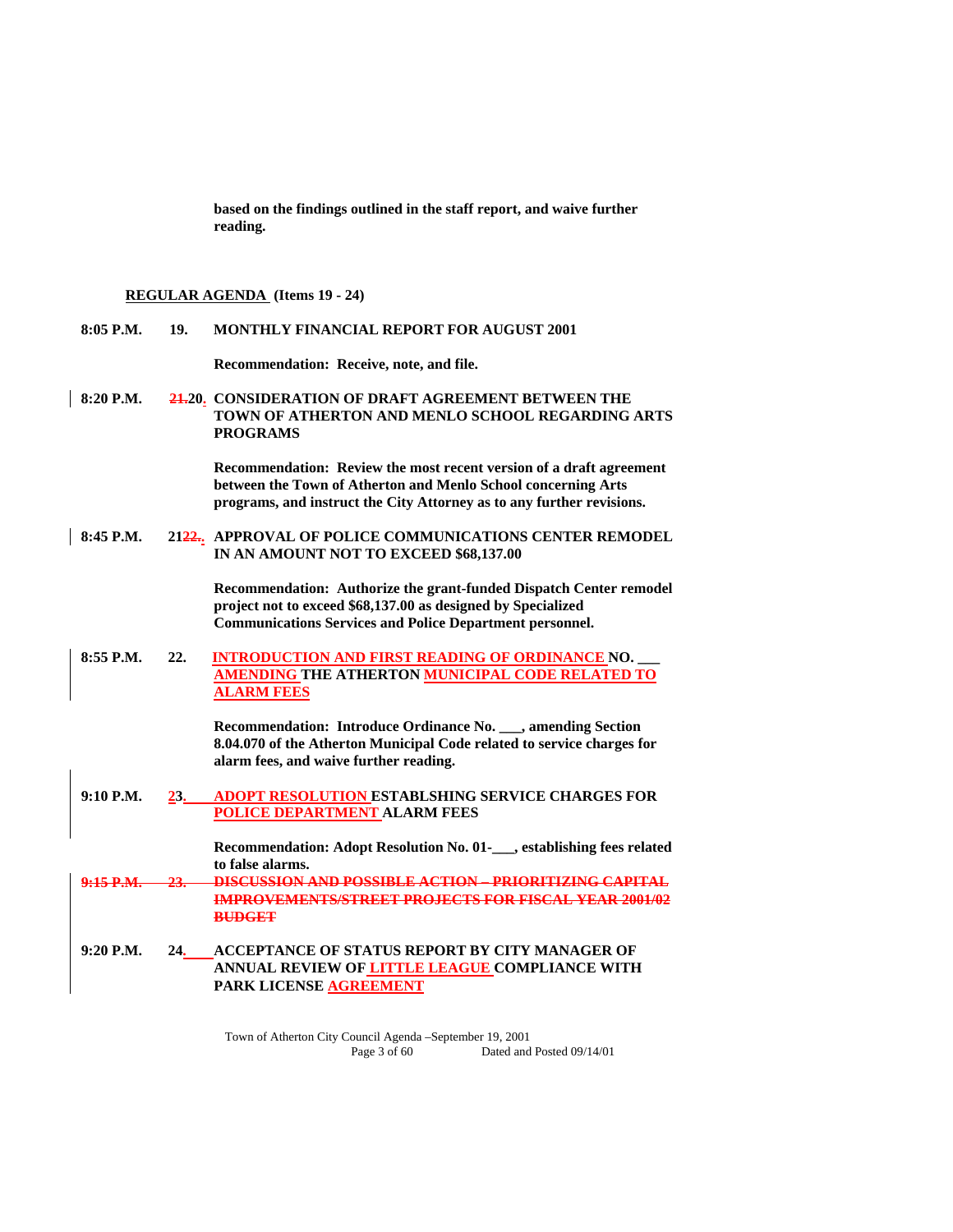**Recommendation: 1.) Accept status report from the City Manager regarding compliance by the Little League to the terms of the "License Agreement" between the Town of Atherton and the Menlo-Atherton Little League. 2.) Receive input from the City Council regarding the Little League's compliance with the agreement and mitigation measures.** 

- **9:35 P.M. 25. PUBLIC COMMENTS (only for items which are not on the agenda limit of three minutes per person)**
- **9:45 P.M. 26. ADJOURN**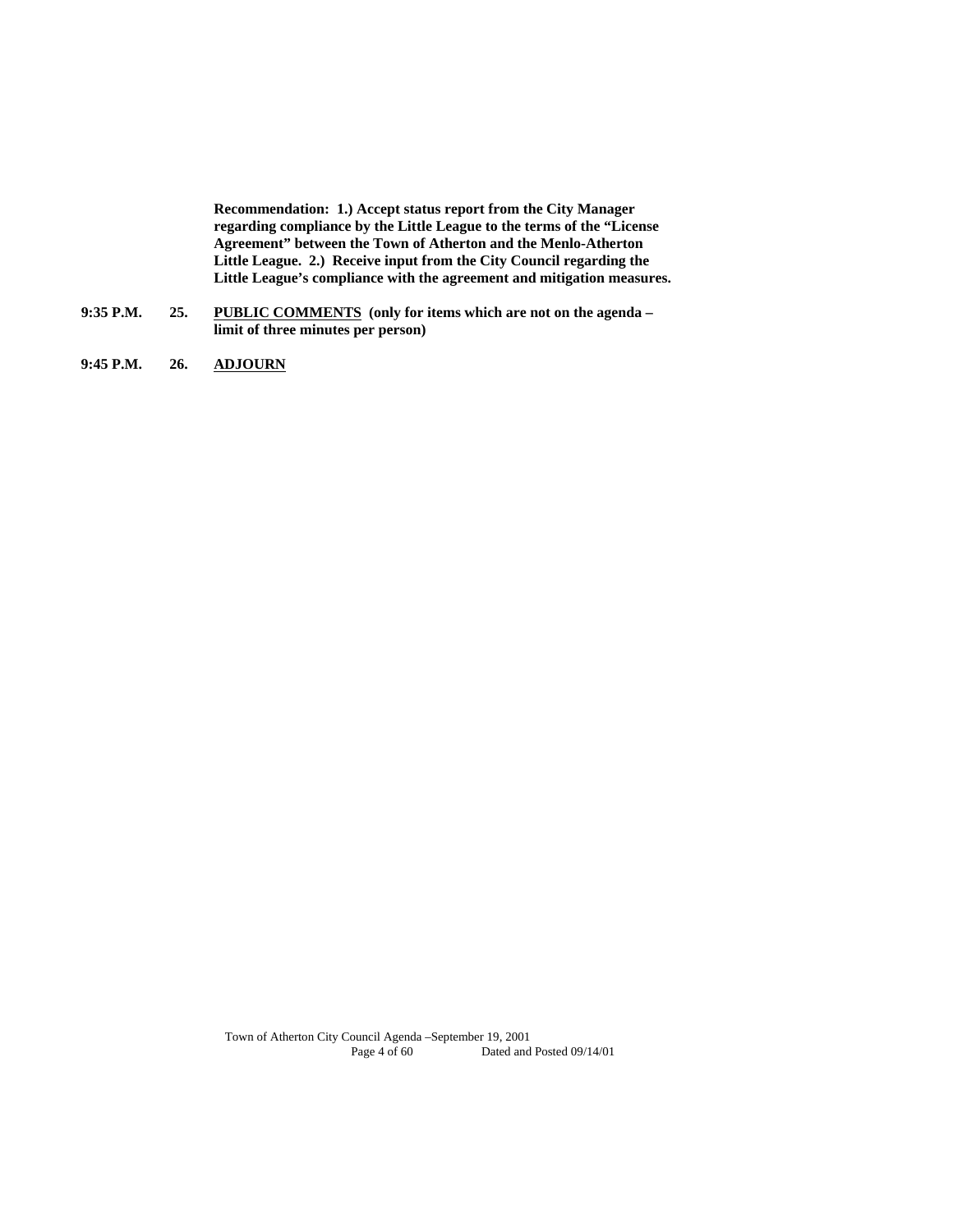# *Please contact the City Clerk's Office at 650.752.0529 with any questions*

Pursuant to the Americans with Disabilities Act, if you need special assistance in this meeting, please contact the City Clerk's Office at (650) 752-0529. Notification of 48 hours prior to the meeting will enable the City to make reasonable arrangements to ensure accessibility to this meeting. (29 CRF 35.104 ADA Title II)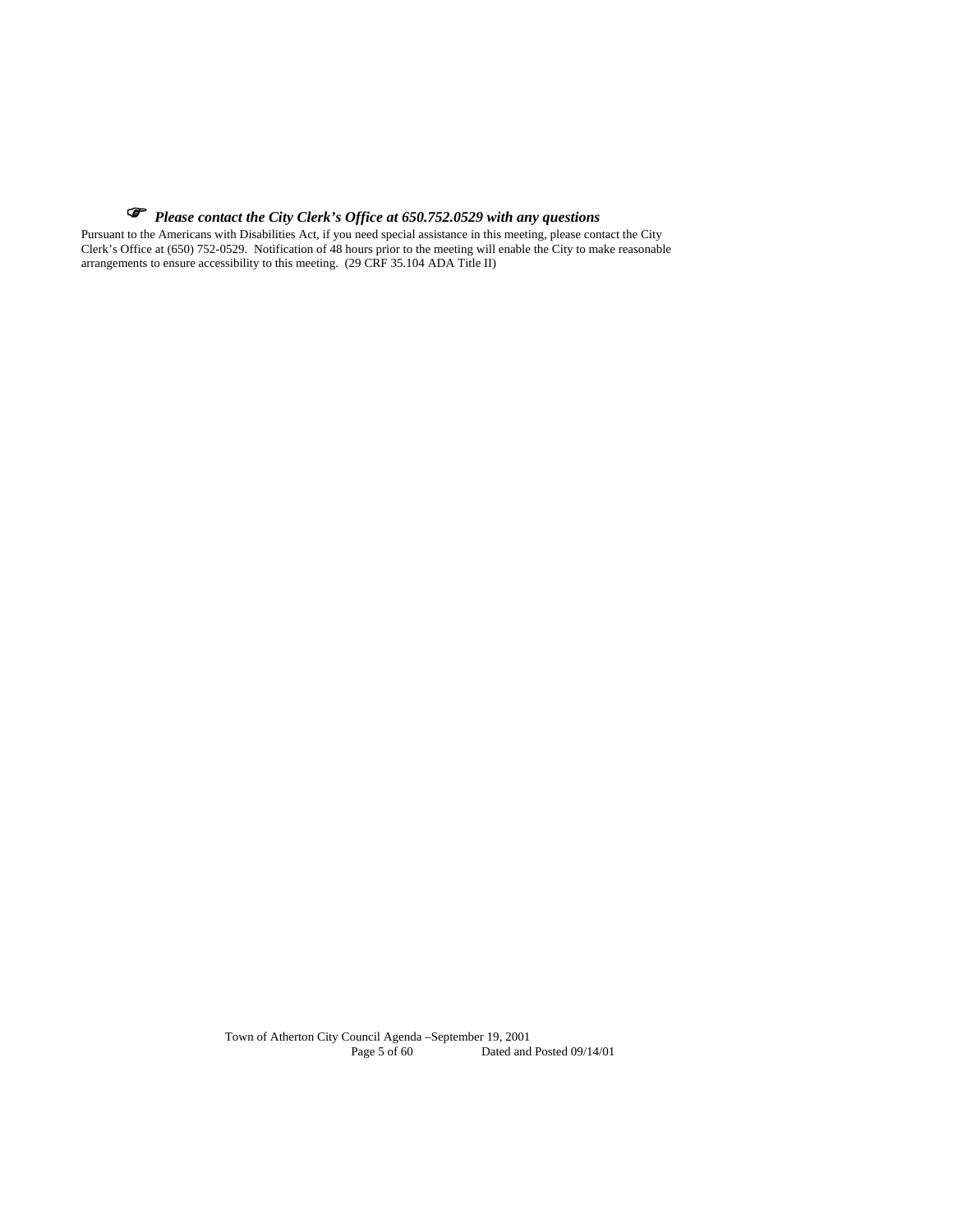#### **PROCLAMATION**

#### **OF THE CITY COUNCIL OF THE TOWN OF ATHERTON**

#### **IN RECOGNITION OF**

## **GREATER SAN FRANCISCO BAY AREA ALZHEIMER'S ASSOCIATION ANNUAL "MEMORY WALK" SATURDAY, OCTOBER 6, 2001**

WHEREAS, Alzheimer's Disease and Related Disorders are progressively disabling neurological diseases that destroy the lives and dignity of their victims; and

WHEREAS, many local residents suffer from Alzheimer's Disease, causing severe emotional, medical and financial stress on their victims and families; and

WHEREAS, Alzheimer's cost Americans more than \$20 billion annually and affects 4 million Americans including former President Ronald Reagan; and

WHEREAS, although advancements have been made in recent years, continued involvement of health care professionals and government officials will result in even further medical progress and patient care improvements; and

WHEREAS, while Alzheimer's is the fourth most common cause of death in the United States for persons 60+ years, federal government research funding ranks  $18<sup>th</sup>$  and should be increased; and

THEREFORE, BE IT RESOLVED, the Mayor and City Council of the Town of Atherton, County of San Mateo, California hereby support the Annual "MEMORY WALK" awareness and fund raiser event and encourage citizens and our employees to participate on Saturday, October 6, 2001 at Treasure Island in San Francisco, California.

**BE IT FURTHER RESOLVED,** that the City Clerk is directed to send copies of this proclamation to the Greater San Francisco Bay Area and National Alzheimer's Associations, local press, religions, National Institute of Neurological Disorders and Stroke, National Institute on Mental Health, National Institute on Aging, Veteran's Administration, President George W. Bush, Senators Feinstein and Boxer, U.S. Representative Anna Eshoo, and Governor Gray Davis.

> IN WITNESS WHEREOF, I have hereunto set my hand and caused the seal of the Town of Atherton to be affixed this 19th day of September, 2001.

> > **Dianne M. Fisher, Mayor Town of Atherton**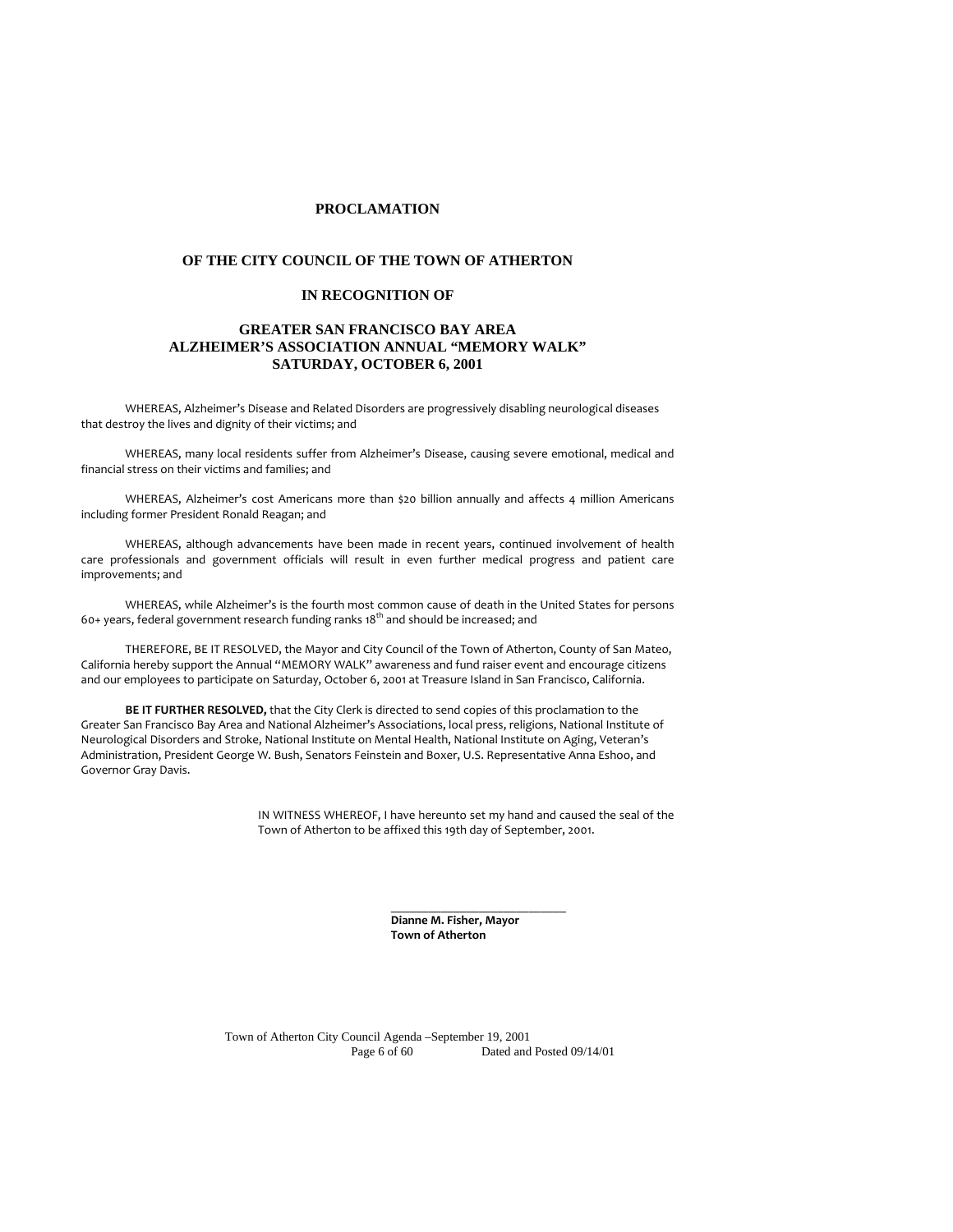# **PROCLAMATION**

#### **OF THE CITY COUNCIL OF THE TOWN OF ATHERTON**

## **IN RECOGNITION OF**

# **WALK AND BIKE TO SCHOOL DAY**

**WHEREAS,** Atherton's first annual "Walk to School Day" will be held on October 2, 2001;

and

WHEREAS, **this event, taking place across California, will focus on the benefits of walking rather than driving to school, creating cleaner, safer, and environmentally healthier schools for children; and**

WHEREAS, **this day affords parents the opportunity to spend more time with their children, reduces car use and traffic hazards, promotes physical activity and contributes to a safer community; and**

THEREFORE, **I, Dianne M. Fisher, Mayor of the Town of Atherton, do hereby proclaim October 2, 2001as "Walk and Bike to School Day" and encourage everyone to participate in this very worthwhile event.** 

 $\overline{\phantom{a}}$  , and the contract of the contract of the contract of the contract of the contract of the contract of the contract of the contract of the contract of the contract of the contract of the contract of the contrac

IN WITNESS WHEREOF, **I have hereunto set my hand and caused the seal of the Town of Atherton to be affixed this 19th day of September, 2001.**

> **Dianne M. Fisher, Mayor Town of Atherton**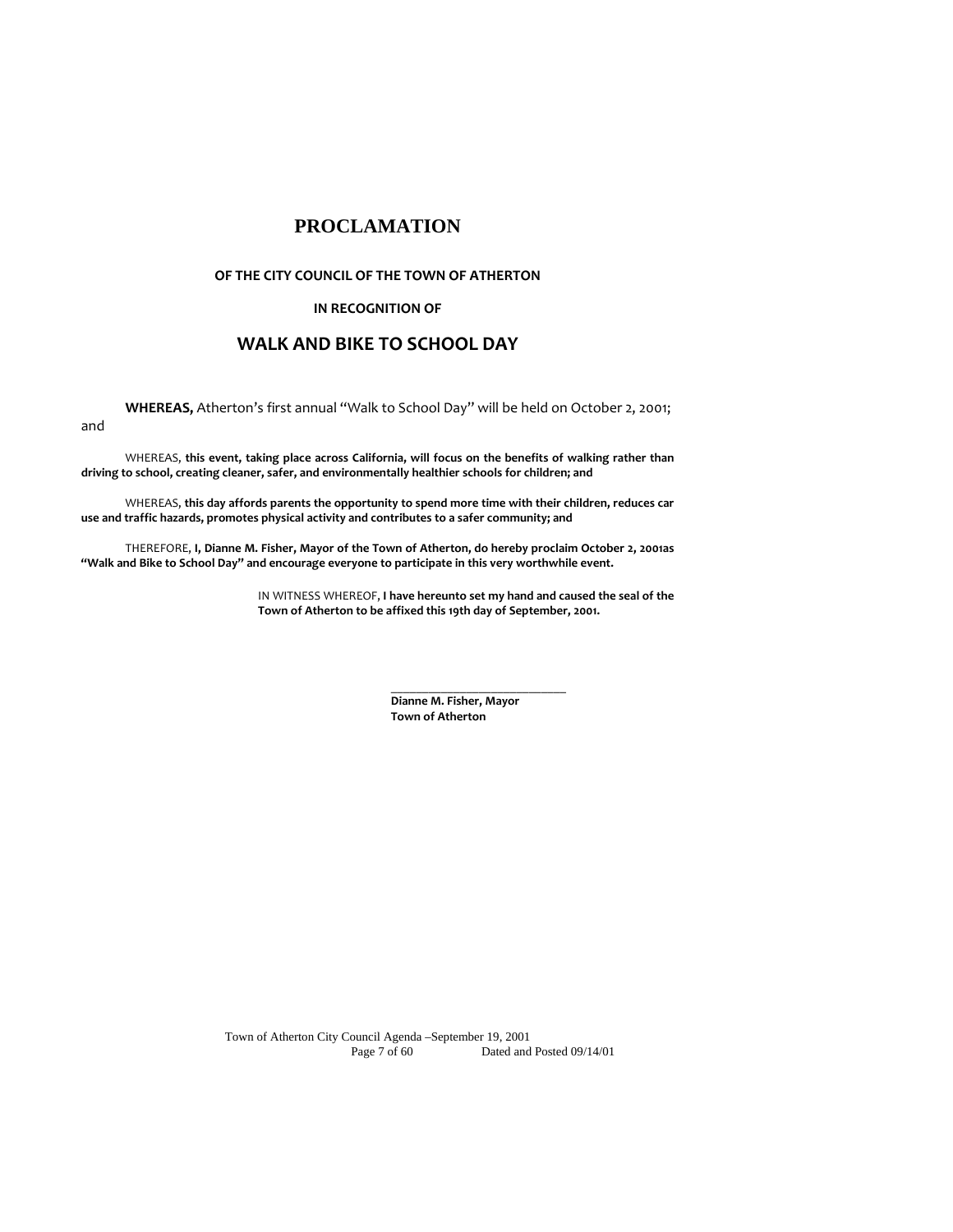

# **DRAFT Minutes CITY COUNCIL/ATHERTON CHANNEL DRAINAGE DISTRICT MEETING July 18, 2001 7:00 p.m. TOWN COUNCIL CHAMBERS** 94 Ashfield Road Atherton, California

## **REGULAR MEETING**

**Mayor Fisher called the meeting to order at 7:05 p.m.** 

**1. ROLL CALL** 

 **PRESENT: Kathy McKeithen James R. Janz Alan B. Carlson Dianne M. Fisher William R. Conwell** 

**Acting City Manager Mike Hood and City Attorney Marc Hynes were also present.** 

#### **2. COUNCIL REPORTS**

- **A. Set date for new City Manager reception. The Council tentatively set September 6, 2001 for a reception for new City Manager Jim Robinson. Mayor Fisher will follow up with the Atherton Dames to confirm the date.**
- **B. Miscellaneous Reports**
- **Council Member Conwell reported on the Criminal Justice meeting he attended today. They will be interviewing for new members.**
- **Vice Mayor Carlson reported that he and Council Member McKeithen of the Screening Committee met earlier tonight and interviewed Samira Plesman for the Arts Committee. He requested that the appointment to the Arts Committee be added to the agenda.**

**MOTION – to add an item to the agenda for the appointment of an Arts Committee member.** 

**M/S Carlson/McKeithen Ayes: 5 Noes: 0 Abstain: 0 Absent: 0** 

**MOTION – to appoint Samira Plesman to the Atherton Arts Committee.**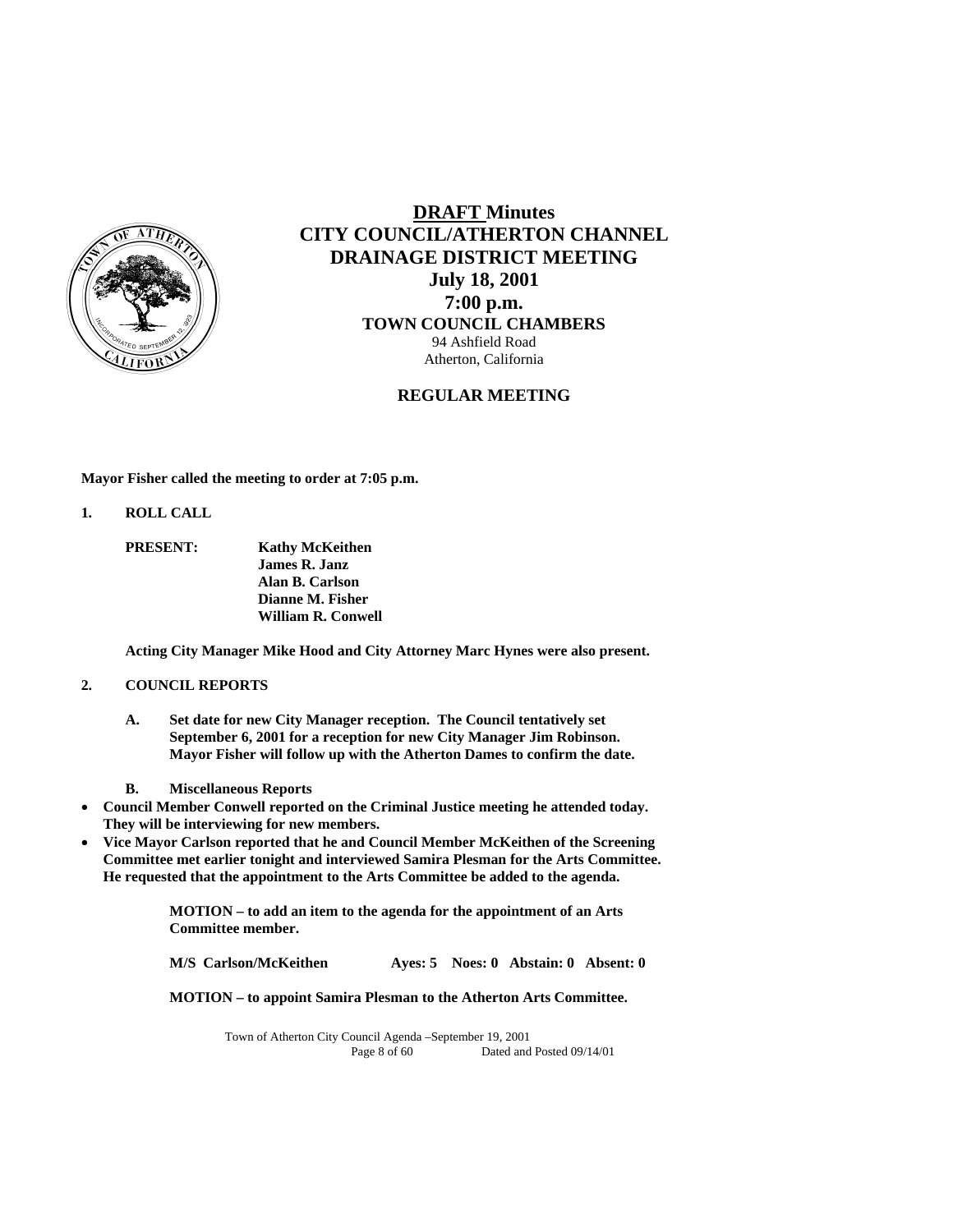**M/S – Carlson/McKeithen Ayes: 5 Noes: 0 Abstain: 0 Absent: 0** 

- **Vice Mayor Carlson also reported that the General Plan Committee met last week and decided to take no action on changing the noise ordinance. He asked that the City Attorney look into any enforcement mechanism for skateboard noise which may be in use by other cities. He requested that Item No. 21 on this agenda be removed and discussed after the new City Manager comes on board. He also stated that in regard to Item 20, Assembly Member Simitian had recommended funding of restoration of the Town Hall to the Department of Parks, and there would be no action required by the Council at this time.**
- **Council Member Janz reported that the ABAG meeting will be held on Thursday. On the agenda is a presentation by a marketing director of the 2012 Olympics to bring the Olympics to the Bay Area. Also to be discussed is the Smart Growth proposal. He will be attending the Council of Cities meeting on Friday, July 20.** 
	- **Council Member McKeithen informed the Council that the League of Cities will hold a seminar for Council Members and Mayors in Monterey at the end of July.**
	- **Mayor Fisher thanked the staff for putting together the agenda and information for tonight's meeting. She reported that she met with a member of Representative Eshoo's staff today regarding available grant funding. The Transportation Committee met last week and reviewed the Cal Trans projects for median improvements at Selby Lane and El Camino Real. Improvements are being made to the lighting at various intersections in Town. There was also a presentation by the Fire Chief on signal light interrupters for emergency vehicles.**

#### **3. PUBLIC COMMENTS**

**The following members of the audience spoke:** 

- **John Sisson, on crack sealing of streets. Public Works Director Cliff Temps explained the procedures for crack sealing.**
- **Gloria Berry, 230 Oak Grove Avenue, commended the current Council.**

#### **4. CITY MANAGER REPORT**

**A. Housing Element Update – Town Planner Neal Martin discussed the schedule for updating the Housing Element of the General Plan. ABAG is required by State law to assign a number for housing needs to each city and county within ABAG's jurisdiction. Atherton was assigned 166 units over the next five years, 107 above moderate income, 27 moderate income, 10 low income, and 22 very low income. The Council was given an outline of the proposed tasks necessary in order to plan for the required housing units. Meetings with the General Plan Committee are proposed, and a public hearing process will take place prior to submittal of a plan to the State Housing and Community Development Department. The plan is required to be submitted by December, 2001. The General Plan Committee will**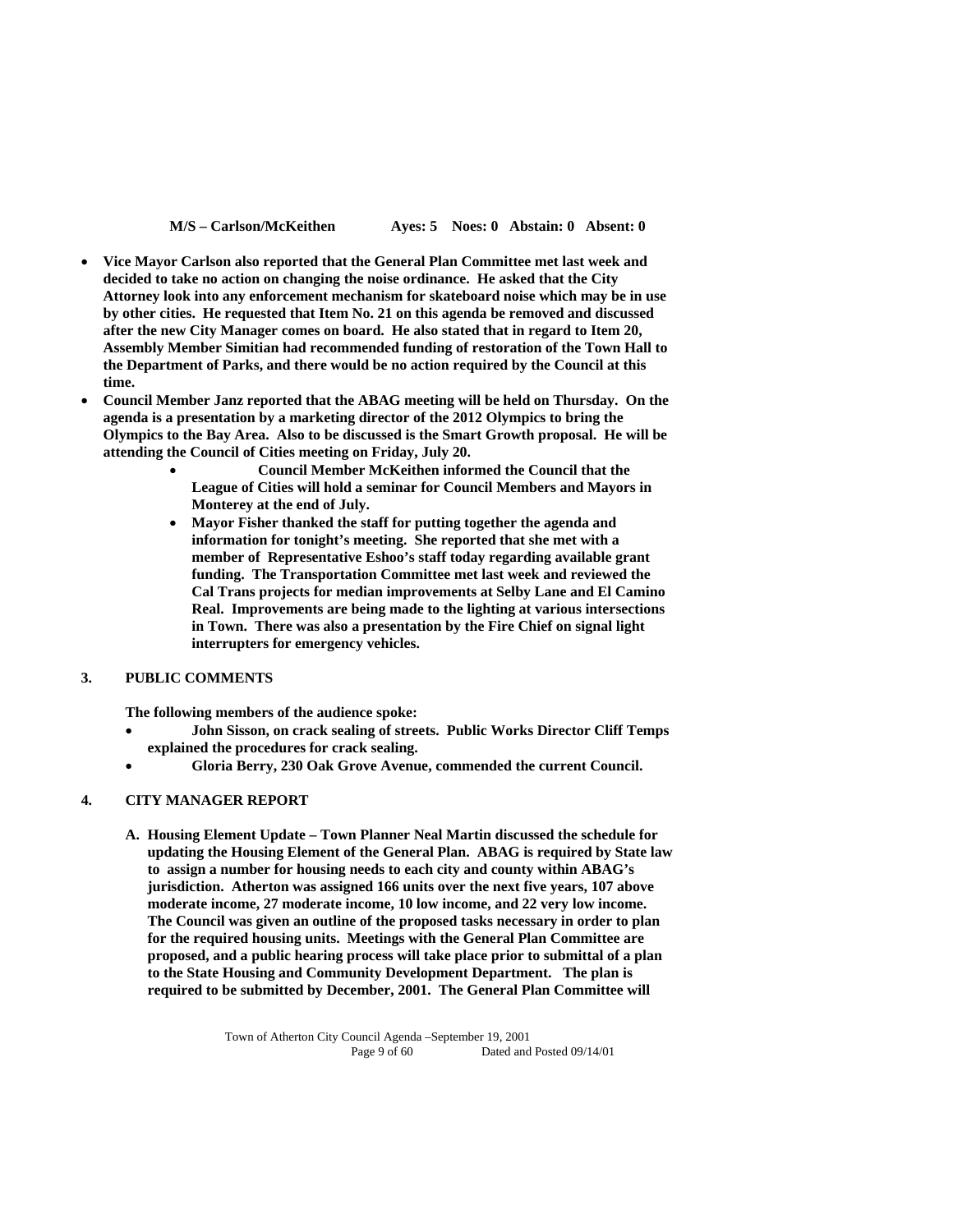**meet in September, or sooner, to address this issue. Council Member Janz recommended that the General Plan Committee do some community outreach in addition to holding public hearings.** 

#### **5. CITY ATTORNEY REPORT**

**City Attorney Marc Hynes reported that the most recently revised proposed agreement for joint Arts Programs has been sent to Pat Pannell, Menlo School, for presentation to their board. He also stated that he would provide the Council with a memo on construction ordinance citations, and a report on businesses advertising an Atherton location.** 

#### **6. COMMUNITY ORGANIZATION ROUNDTABLE REPORT – No report.**

#### **CONSENT CALENDAR (Items 7 - 14)**

**MOTION – to approve the Consent Calendar with the exception of Items 10, 11, and 14, and that the expenditure for the Nolte report, payment No. 6 approximately \$11,000, will come from the Drainage fund and not the Channel District Fund.** 

**M/S McKeithen/Janz Ayes: 5 Noes: 0 Abstain: 0 Absent: 0** 

#### **7. APPROVAL OF MINUTES**

**Approved the minutes of the Regular Meeting of June 20, 2001, and the Special Meetings of June 13, June 20, and June 27, 2001.** 

**8. BILLS AND CLAIMS** 

**Approved the bills and claims for the period June 13, 2001 through July 12, 2001.** 

**9. RESOLUTION NO. 01-12, Appropriations Limit for Fiscal Year 2001/02** 

 **Adopted Resolution No. 01-12 setting the Fiscal Year 2001/02 Appropriations Limit at \$5,544,810.** 

#### **12. DISPOSITION OF SURPLUS PROPERTY**

 **Declared certain Town property surplus as submitted in the staff report.** 

# **13. PURCHASE OF POLICE VEHICLE FROM CURRENT BUDGET**

 **Approved the purchase of one patrol vehicle from Town Ford in Redwood City in the amount of \$22,680, as approved in the 2001/02 budget.**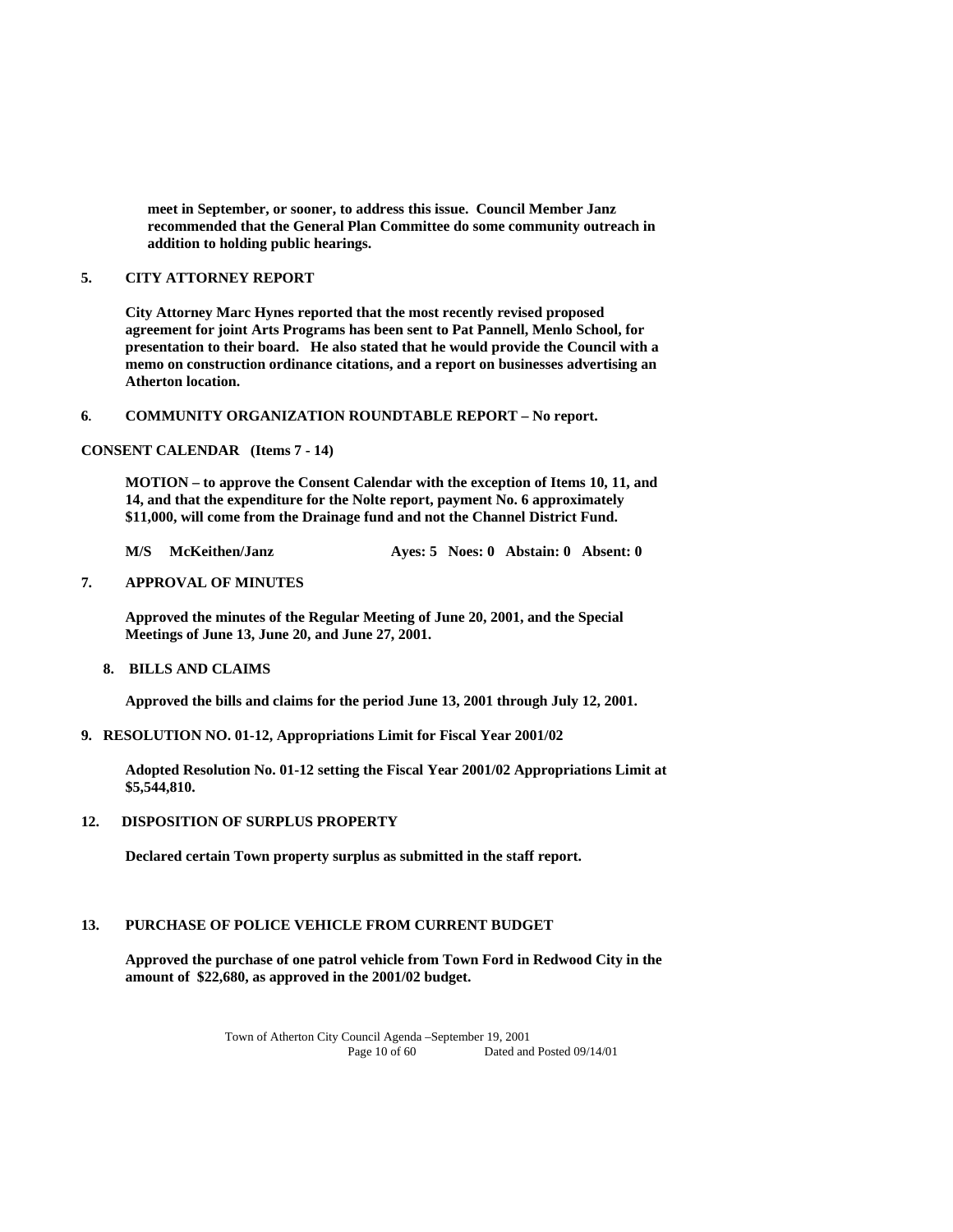#### **REGULAR AGENDA**

**The following Items 10, 11, and 14 were removed from the Consent Agenda and addressed at this time.** 

#### **10. APPROVAL OF ANNUAL INVESTMENT POLICY**

 **Council Member McKeithen stated that the Investment Policy adopted last year refers under the paragraph "City Manager", that investments are to be reported to the Council on a monthly basis, although the State requires them to be reported on a quarterly basis. The Council concurred that receiving the reports on a quarterly basis would be acceptable.** 

**Motion – to approve the Annual Investment Policy for Fiscal Year 2001/02, amended to reflect that the investments be reported to the City Council on a quarterly basis.** 

**M/S McKeithen/Conwell Ayes: 5 Noes: 0 Abstain: 0 Absent: 0** 

#### **11. AGREEMENT WITH THE CITY OF MENLO PARK FOR MIDDLEFIELD ROAD REHABILITATION PROJECT IMPROVEMENTS WITHIN THE CITY OF MENLO PARK'S RIGHT-OF-WAY**

 **Council Member McKeithen asked that the Public Works Director explain to the public justification for Atherton including a short piece of road that is actually in Menlo Park, in the Middlefield Road Rehabilitation project. Public Works Director Cliff Temps explained that by including this portion of road in the project, the Town was able to obtain grant money in the amount of \$1,100,000 for the project. The cost of the work in the Menlo Park city limits is expected to be about \$20,000. Menlo Park will pay 11.47% of that cost, the grant will pay about 50%, with Atherton paying approximately \$7,800. The proposed agreement which formalizes the joint endeavor has been reviewed by the City Attorney and approved as to form.** 

**MOTION – to approve the agreement with the City of Menlo Park regarding Middlefield Road Rehabilitation Project improvements within the City of Menlo Park's right-of-way, and authorize the City Manager to execute the agreement.** 

**M/S McKeithen/Conwell Ayes: 5 Noes: 0 Abstain: 0 Absent: 0** 

# **14. APPROVAL AND AWARD OF CONTRACT FOR CEILING IMPROVEMENTS TO CARRIAGE HOUSE**

**Council Member McKeithen expressed concerns that the ceiling work might conflict with other work that may be planned for the Carriage House. Building Official Mike Hood said there is not a list of prioritized improvements at present, however, he is not**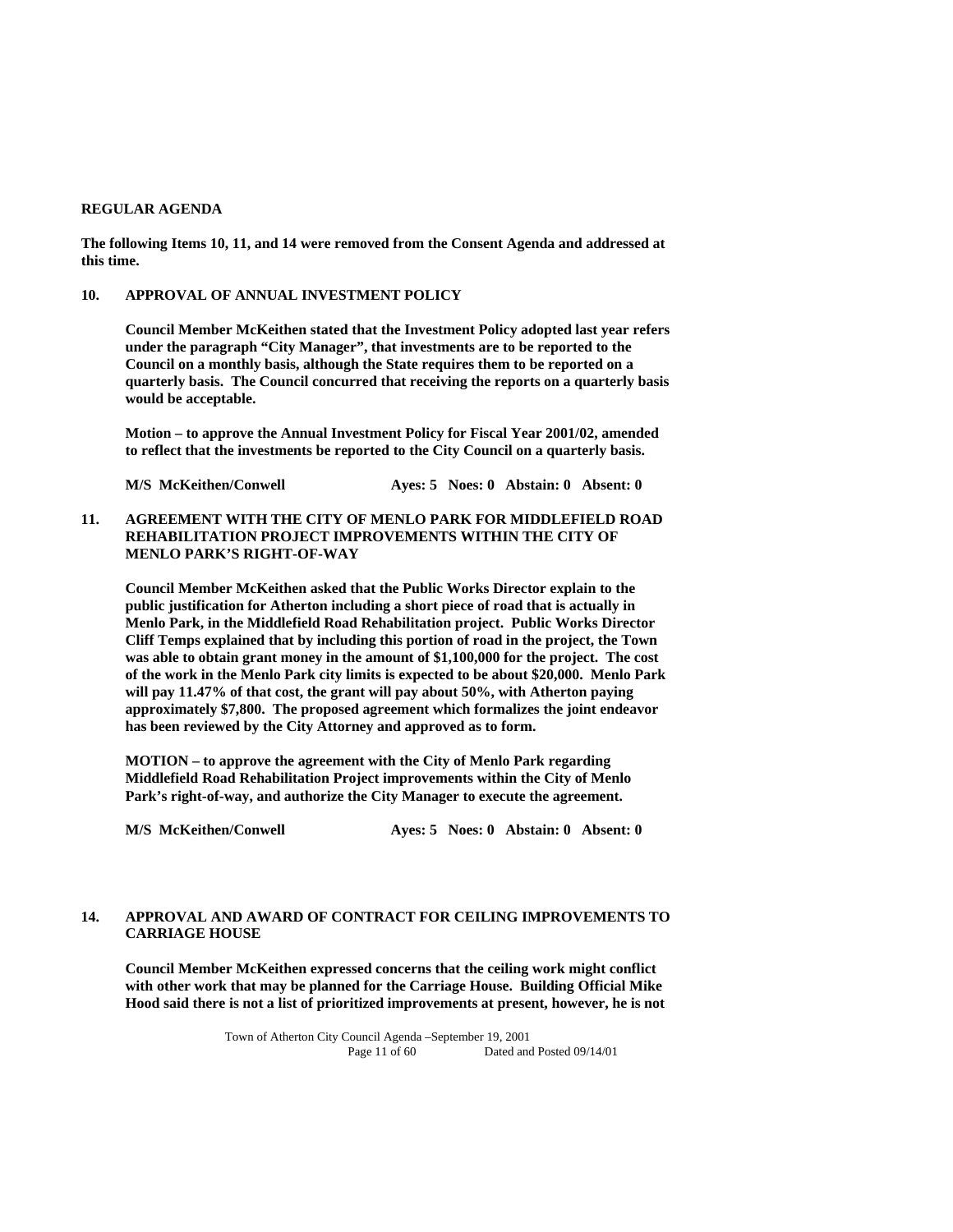**anticipating any major work in the foreseeable future that would conflict with the ceiling improvements. Estelle Hoffman said the Dames would like to retain the original and historical significance of the building as much as possible. Gene Berry spoke from the audience. The formal bid opening is Friday, July 20, 2001.** 

**MOTION – to approve a Capital Improvement project to install ceiling tile in the Carriage House in Holbrook-Palmer Park, and authorize the City Manager to award the contract to the lowest responsible bidder, not to exceed \$25,000 (to be reimbursed by the Atherton Dames).** 

**M/S Conwell/McKeithen Ayes: 5 Noes: 0 Abstain: 0 Absent: 0** 

#### **PUBLIC HEARINGS (Items 15 and 16)**

#### **15. PUBLIC HEARING AND ADOPTION OF RESOLUTION NO. 01-13 SETTING FISCAL YEAR 2001/02 PARCEL TAX RATES**

 **Interim Finance Director Bill Yeomans presented the proposed resolution for adoption by the City Council. He explained that the rate schedule in the agenda packet reflected the maximum rates allowed under the ordinance. An alternate rate schedule was distributed to the Council after the agenda packet was distributed with modified rates of \$650 per ½ acre to 2 acre parcels, (with the exception of the amount for private clubs, which would be charged the maximum).** 

**Mayor Fisher opened the public hearing. Gene Berry spoke. The public hearing was closed.** 

 **MOTION – to adopt Resolution No. 01-13 levying the Special Parcel Tax for Fiscal Year 2001/02 with the rate schedule reflecting the \$650 rate for ½ to 2 acre parcels with a dwelling, and authorize the County of San Mateo to collect the tax as part of the regular property tax bill.** 

 **M/S Janz/McKeithen Ayes: 5 Noes: 0 Abstain: 0 Absent: 0** 

## **16. PUBLIC HEARING FOR AN ORDINANCE AMENDING THE ATHERTON MUNICIPAL CODE LIMITING THE AREA IN WHICH A BASEMENT CAN BE CONSTRUCTED TO THE BUILDABLE AREA OF THE LOT**

 **Town Planner Neal Martin presented the proposed ordinance, which has been recommended by the General Plan Committee. The proposed ordinance specifies that a basement cannot be constructed larger than the footprint of a house with the exception of areas for light wells and stairways, nor may retaining walls for driveways come within ten feet of a property line. Council Member Janz asked if there had been discussion at the General Plan Committee level for allowing modification to the driveway requirement for hillside properties. He was concerned that it might be necessary to use a retaining wall on a hillside property to put a driveway in to access a garage. Council Member McKeithen referred to the conclusion in the report that says**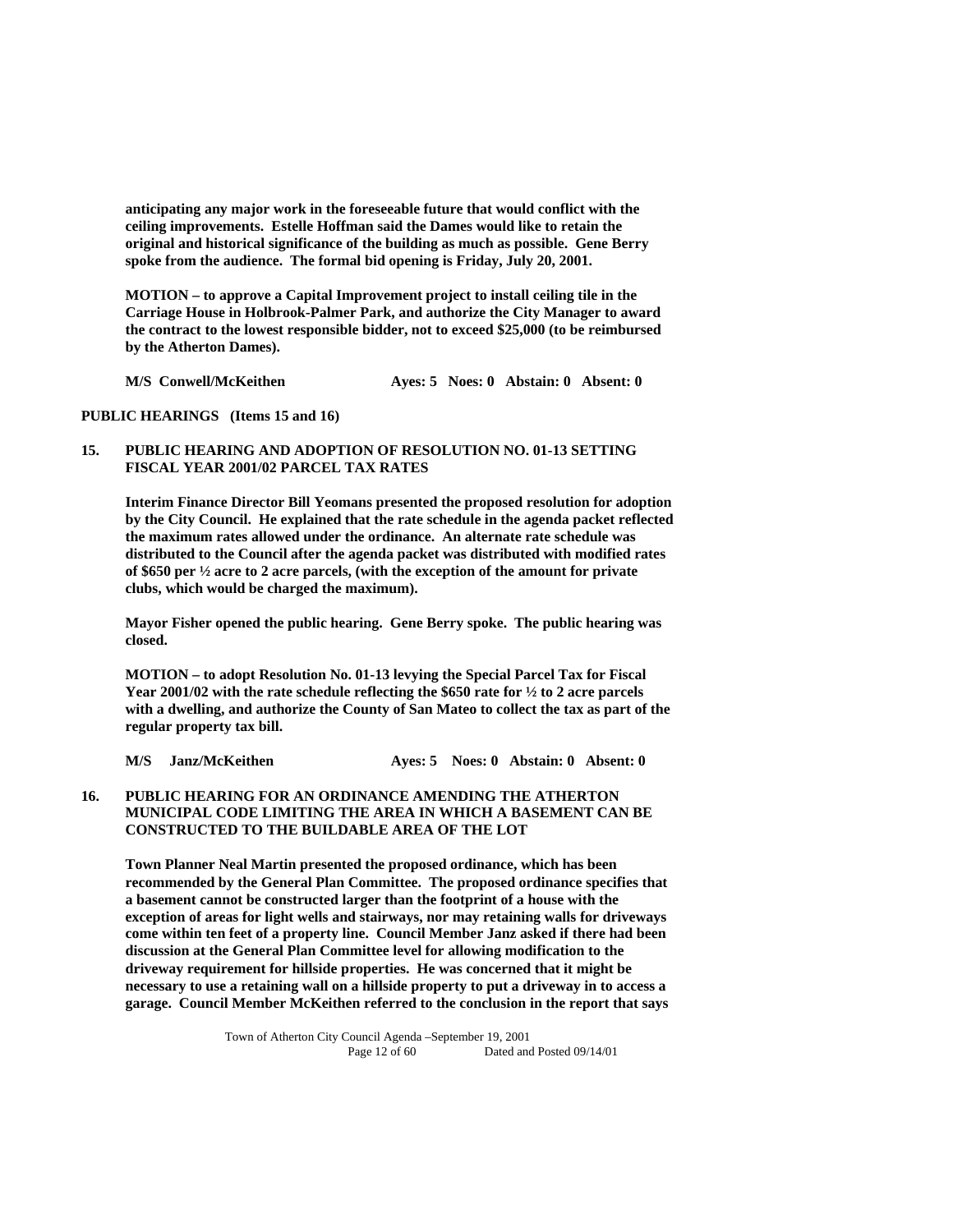**existing limitations to the basement area and retaining walls for driveways would leave sufficient area for landscape retention in the tree preservation area. She was concerned that there was no explanation for the basis for that conclusion, and requested that this issue be studied further, with an opinion being obtained by an expert if necessary. The Council agreed to have the Planning Commission review this at their August meeting.** 

 **Mayor Fisher opened the public hearing. Charles Marsala, 33 Emilie Avenue, spoke. The public hearing was closed at 8:50 p.m.** 

 **MOTION – to send the proposed ordinance back to the Planning Commission to address issues raised by Council Members Janz and McKeithen concerning allowing modification, by conditional use permit, for retaining walls for driveway purposes, and review of the existing distance requirement from Heritage trees for basement construction; and that the Planning Commission have the discretion to send the ordinance back to the General Plan Committee.** 

 **M/S Carlson/Janz Ayes: 5 Noes: 0 Abstain: 0 Absent: 0** 

**REGULAR AGENDA (Items 17 - 21)** 

#### **17. APPROVAL OF PLANS AND SPECIFICATIONS AND AWARD OF CONTRACT FOR 2001 STREET MICRO-SEALING PROJECT, NO. 2001-03**

 **Public Works Director Cliff Temps stated that only one bid was received for the micro-sealing project. He recommended that the Council accept the bid from Valley Slurry Seal, and authorize the addition of a third day of work, for a total of \$135,000. He stated that 1.15 miles of road are to be covered. This is a pilot project that Caltrans has used, and the sealing should last twice as long as slurry seal if used only on lightly traveled streets. Notification will be made to residents by door hangers two to three days in advance, along with signage on barricades. John Ruggeiro and Jean Schaaf spoke. This project will be funded from the 2001/02 budget.** 

 **MOTION – to approve the plans and specifications for the 2001 Street Micro-Surfacing Project, to award a contract to Valley Slurry Seal in an amount not to exceed \$135,000.** 

**M/S Conwell/McKeithen Ayes: 5 Noes: 0 Abstain: 0 Absent: 0** 

## **18. INTRODUCTION OF ORDINANCE NO. 526 AMENDING CHAPTER 15.40 OF THE ATHERTON MUNICIPAL CODE RELATING TO CONSTRUCTION NOISE AND THE PICKUP OF MATERIALS AND EQUIPMENT**

**City Attorney Marc Hynes proposed this cleanup of the construction ordinance to include the delivery and pickup of equipment along with materials. Discussion ensued regarding the activities allowed under this ordinance. Police Chief Brennan stated that**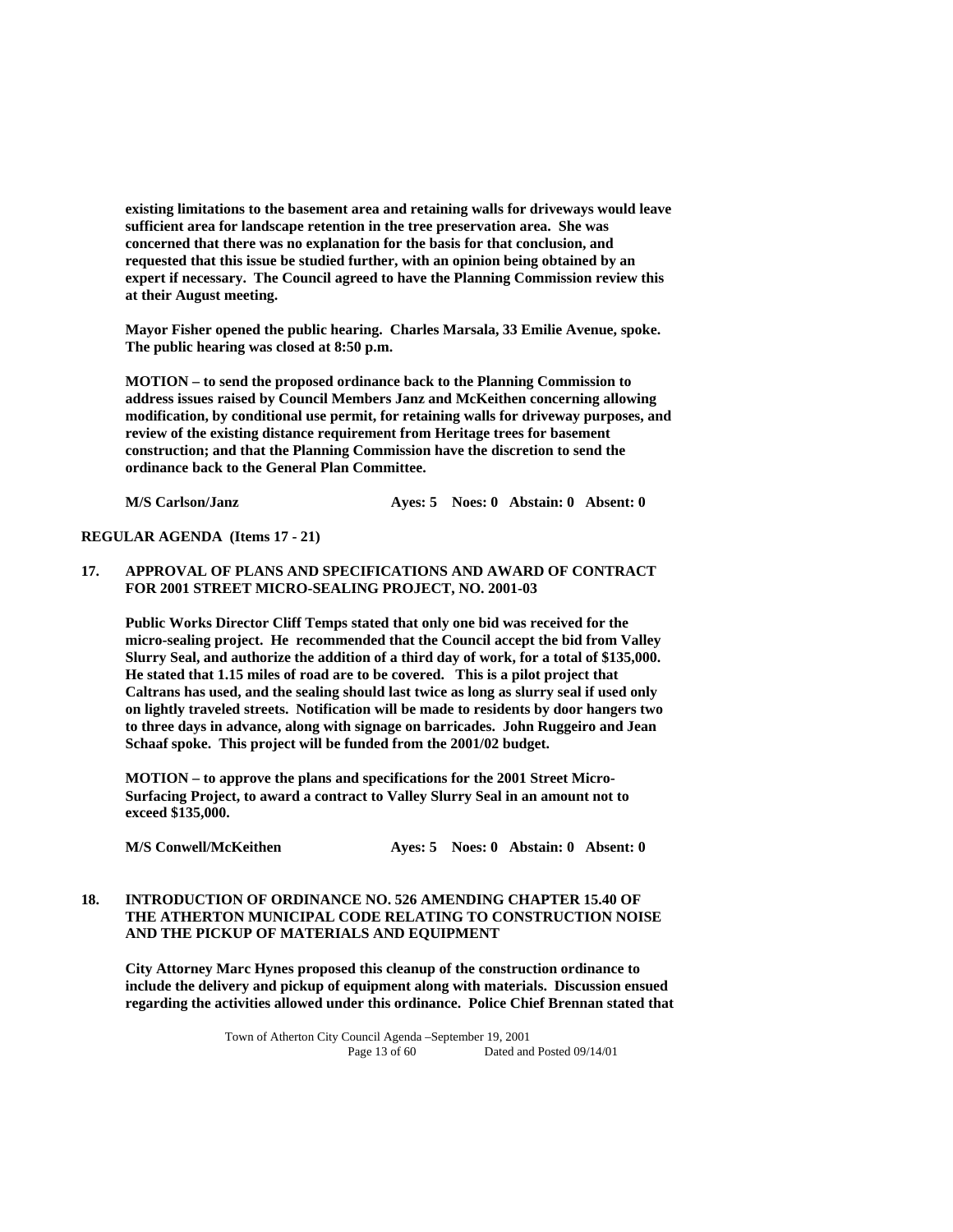**he and the City Attorney determined that basic maintenance would be allowed by homeowners and would not be considered construction. He stated that warning citations will be issued on first offenders. Council Member McKeithen asked that a paragraph be put in the Athertonian to explain to residents what activities are allowed and what isn't. Jean Schaaf spoke from the audience.** 

**MOTION – to introduce Ordinance No. 526, amending Chapter 15.40 of the Atherton Municipal Code, construction regulations, regarding retrieval of materials and equipment, and waive further reading.** 

 **M/S McKeithen/ Carlson Ayes: 5 Noes: 0 Abstain: 0 Absent: 0** 

**19. ADOPT RESOLUTION NO. 01-14 RESCINDING ALL PREVIOUS RESOLUTIONS APPROVING RATES FOR BROWNING-FERRIS INDUSTRIES REFUSE, RECYCLABLE MATERIAL AND PLANT MATERIAL COLLECTION SERVICE FEES AND APPROVING A NEW RATE SCHEDULE FOR SAME, RETROACTIVE TO MARCH 1, 2001** 

 **At an earlier Council meeting Council Member McKeithen requested that the prior rate resolution be reviewed to ensure it is correct and comprehensive. City Attorney Marc Hynes presented this resolution which will rescind the former rate resolutions. This resolution will include, as an exhibit, the actual rate schedule that is in use by BFI. Discussion ensued regarding the various rates in effect for flag lots and regular lots.** 

 **MOTION – to adopt Resolution No. 01-14, rescinding all previous resolutions approving rates for Browning-Ferris Industries refuse, recyclable material and plant material collection service fees and approving a new rate schedule for same, retroactive to March 1, 2001.** 

- **M/S Janz/Conwell Ayes: 5 Noes: 0 Abstain: 0 Absent: 0**
- **20. DISCUSSION AND POSSIBLE ACTION TOWN HALL RESTORATION PROJECT**

 **This item was removed from the agenda.** 

# **21. DISCUSSION AND POSSIBLE ACTION - ESTABLISHMENT OF TOWN AGENDA FOR LONG AND SHORT TERM GOALS, RESOLUTION NO. 99-6**

 **This item was removed from the agenda.** 

#### **22. PUBLIC COMMENTS**

**Dr. Marts Beekley spoke from the audience. He notified the Council of concerns regarding the Atherton Channel Drainage District including increased runoff from development on Valley Road.**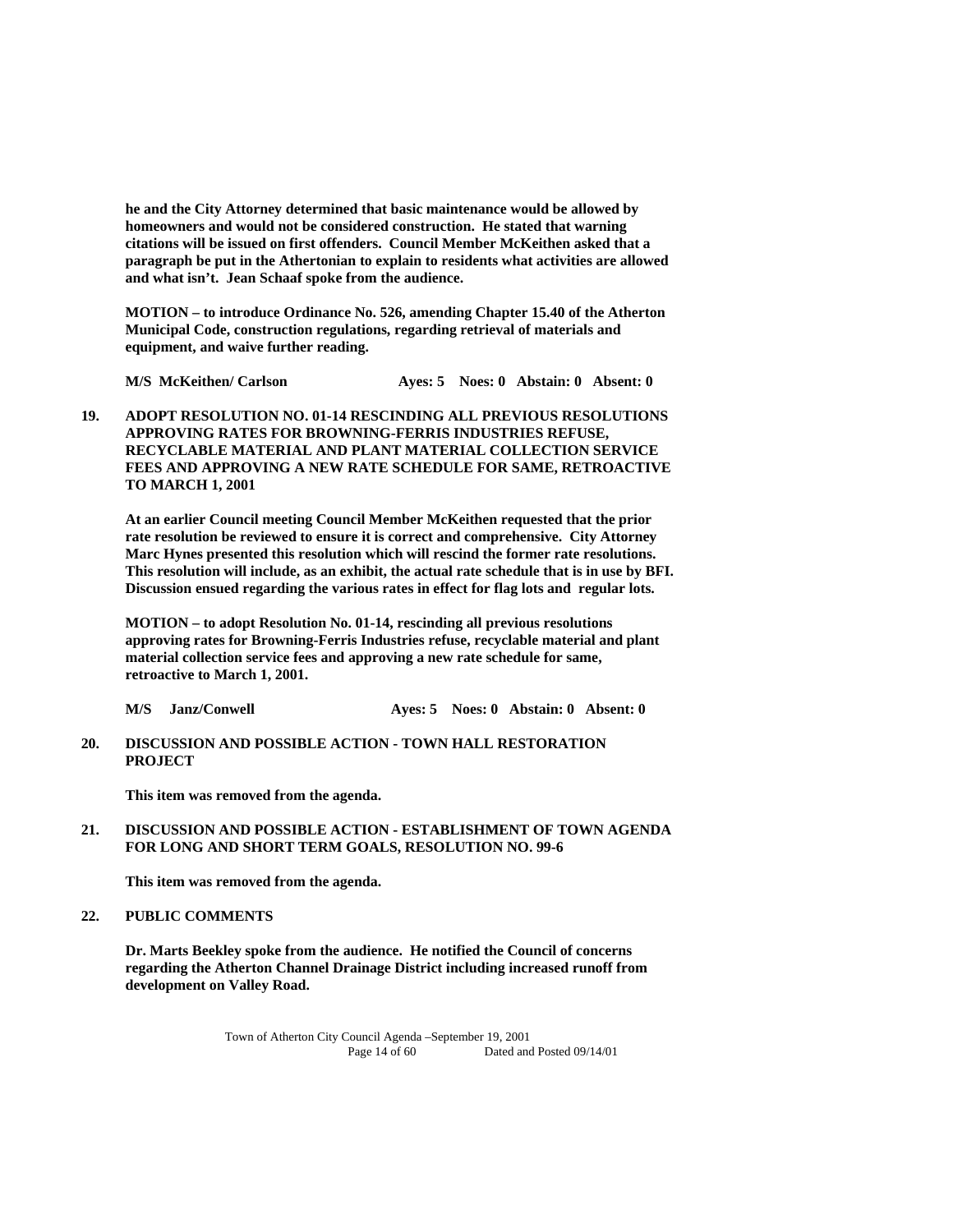#### **23. ADJOURN TO CLOSED SESSION**

**The Council adjourned to closed session at 9:47 p.m. to discuss the following:** 

 **A. CONFERENCE WITH LEGAL COUNSEL – Existing Litigation pursuant to Government Code Section 54956.9 (a).** 

 **San Francisco Baykeeper, et al v. California State Water Resources Control Board, et al. Case No. 416800.** 

#### **24. RECONVENE TO OPEN SESSION**

 **The Council reconvened to open session at 9:58 p.m. The following action was taken: The Council, on a unanimous vote upon a motion made by Council Member Conwell and seconded by Council Member McKeithen, accepted the offer of the San Mateo County Counsel to represent the Town at no cost in the San Francisco Baykeeper, et al v. California State Water Resources Control Board, et al Case No. 416800.** 

#### **25. ADJOURN**

**The meeting adjourned at 10:00 p.m.** 

**\_\_\_\_\_\_\_\_\_\_\_\_\_\_\_\_\_\_\_\_\_\_\_\_\_\_\_\_\_\_\_\_\_\_\_** 

**Respectfully submitted,** 

**Sharon Barker, City Clerk**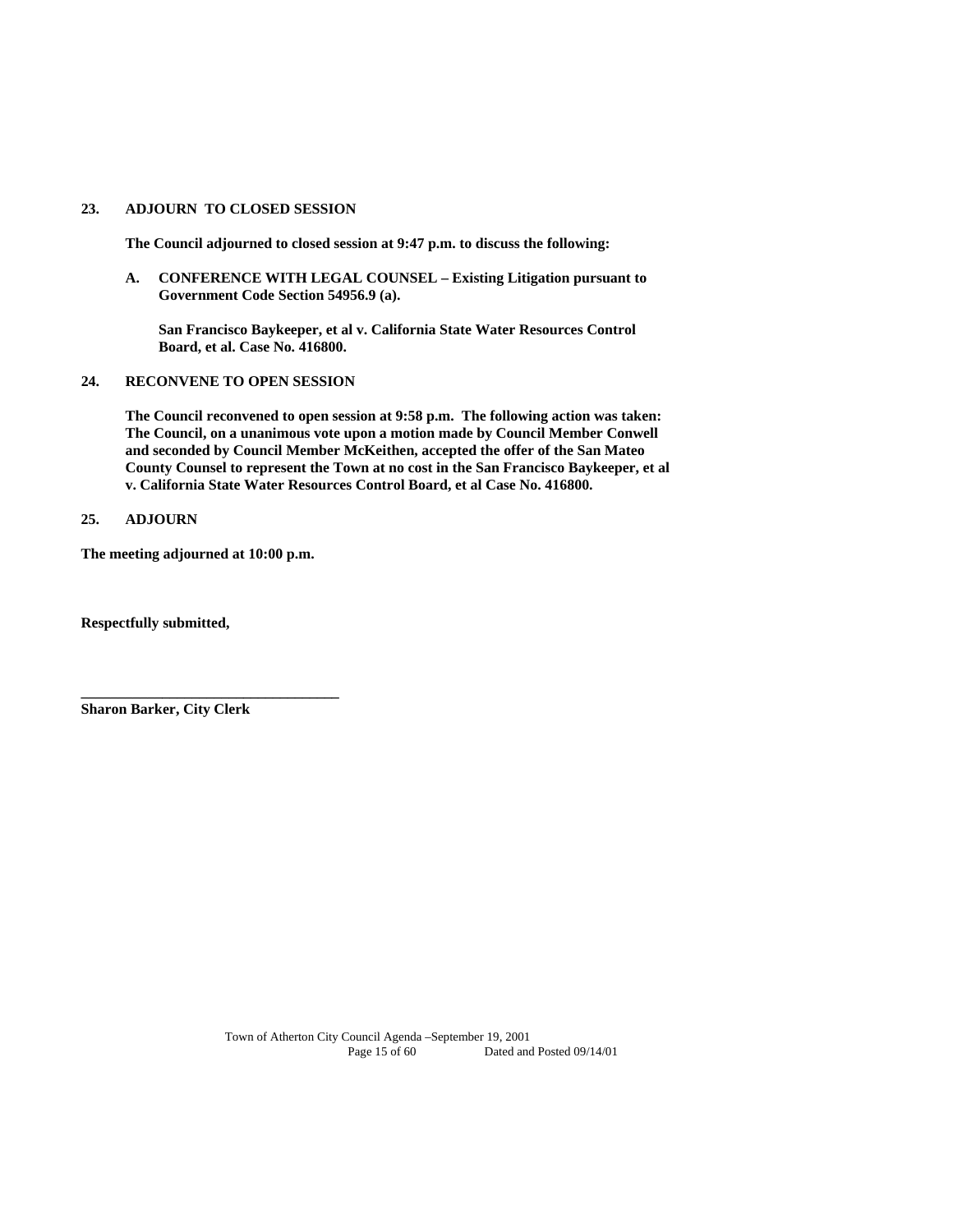# **TOWN OF ATHERTON** Item No. 7

CLAIMS LIST July 11 through September 10, 2001

| Payroll Checks<br><b>Electronic Transfers</b> | 501032 - 501290 |        | \$473,004.41<br>126,882.31 |
|-----------------------------------------------|-----------------|--------|----------------------------|
| $AP$ Checks                                   | 10811-11225     |        | 926.460.12                 |
|                                               |                 | TOTAL. | \$1,526,346.84             |

I, James H. Robinson, City Manager of the Town of Atherton, do hereby certify under penalty of perjury that the demands listed above, check numbers 501032 – 501290 (Payroll) and 10811-11225 (Accounts Payable), and Electronic Transfers for Employees Federal Payroll Taxes and fees, inclusive, amount to \$1,526,346.84 are true and correct, and that there are funds for payment.

> James H. Robinson City Manager

\_\_\_\_\_\_\_\_\_\_\_\_\_\_\_\_\_\_\_\_\_\_\_\_\_\_\_\_\_\_\_

\_\_\_\_\_\_\_\_\_\_\_\_\_\_\_\_\_\_\_\_\_\_\_\_\_\_\_\_\_\_\_

The above claims, Payroll check numbers 501932 – 501290, Accounts Payable check numbers 10811 - 11225 and Electronic Transfers for employees federal payroll taxes and fees, amount to \$1,526,346.84; and are hereby approved for payment.

Mayor, Town of Atherton

#### SOURCE OF FUNDS

| 101 | General Fund                          | \$1,123,399.68 |
|-----|---------------------------------------|----------------|
| 201 | Special Parcel Tax                    | 5,000.00       |
| 202 | Transportation                        | 28,268.26      |
| 203 | Gas Tax Fund                          | 93.183.57      |
| 210 | Road Construction Impact Fees         | 518.75         |
| 401 | <b>General Capital Projects</b>       | 18,950.00      |
| 402 | <b>Storm Drainage</b>                 | $\Omega$       |
| 404 | Park Playground Improvement           | 21,566.70      |
| 610 | Vehicle Replacement                   | $\Omega$       |
| 611 | Computer Maint. & Replacement         | 10,898.40      |
| 612 | <b>Administrative Services</b>        | 141,808.70     |
| 614 | <b>Workers Compensation Insurance</b> | 61.691.38      |
| 715 | <b>Evans Estate</b>                   | 21,061.40      |
| 731 | M-A Little League                     | $\Omega$       |
| 730 | H-P Park Improvement                  | 0              |
| 731 | Tree Committee                        | 0              |
|     |                                       |                |

Town of Atherton City Council Agenda –September 19, 2001 Dated and Posted 09/14/01

TOTAL \$1,526.346.84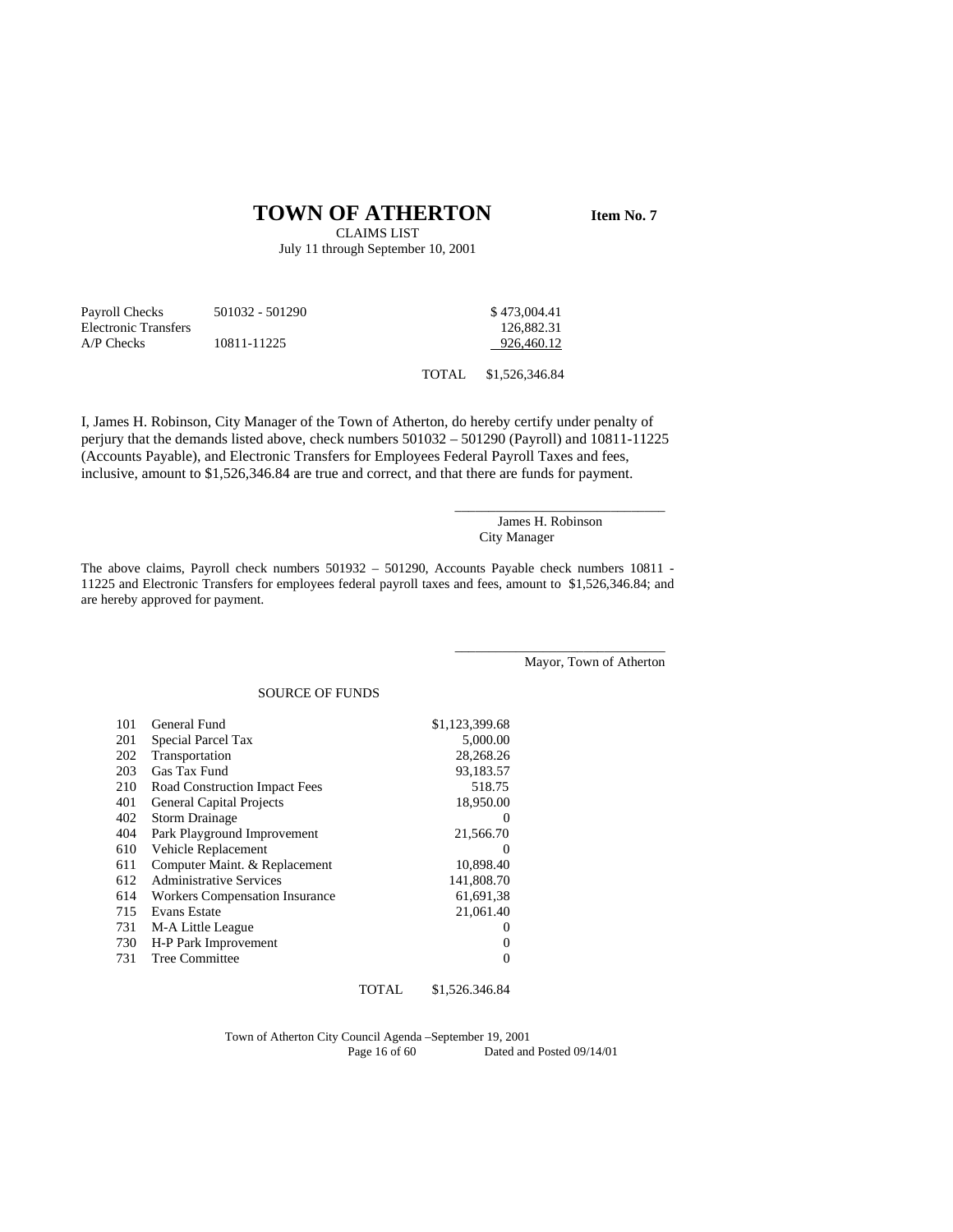

**Town of Atherton** 

# **CITY COUNCIL STAFF REPORT**

- **TO: HONORABLE MAYOR AND CITY COUNCIL JAMES H. ROBINSON, CITY MANAGER**
- **FROM: BILL YEOMANS, INTERIM FINANCE DIRECTOR**
- **DATE: FOR THE MEETING OF SEPTEMBER 19, 2001**
- **SUBJECT: TREASURER'S INVESTMENT REPORT FOR THE QUARTER ENDING JUNE 30, 2001**

#### **RECOMMENDATION:**

Note, receipt and file.

#### **INTRODUCTION:**

This is the quarterly status report of the Town's investments in the Local Agency Investment Fund (LAIF), and the San Mateo County Investment Pool (SMCIP) for the quarter ending June 30, 2001.

#### **ANALYSIS**

As of June 30, 2001, the Town had a total investment of **\$8,413,855.15.** The total interest earnings for the quarter ending June 30 is **\$101,808.44**. The funds are invested in the San Mateo County Investment Pool (SMCIP) and the Local Agency Investment Fund (LAIF).

**Investment at SMCIP:** The San Mateo County Investment Pool was created by and is managed by the County Treasurer. The Pool has a total portfolio of \$ 1.55 billion in market value as of June 30, 2001. The Town had an investment of **\$4,408,470.45** in the pool at the end of the quarter. The total interest earnings on the Town's investment for the quarter is **\$54,886.31.** The copies of the monthly summary report of investments for the quarter are attached herewith for Council review. The reports reflect the deposits, withdrawals and the balance of the investment. Month-end balances and net interest earnings rates are as follows: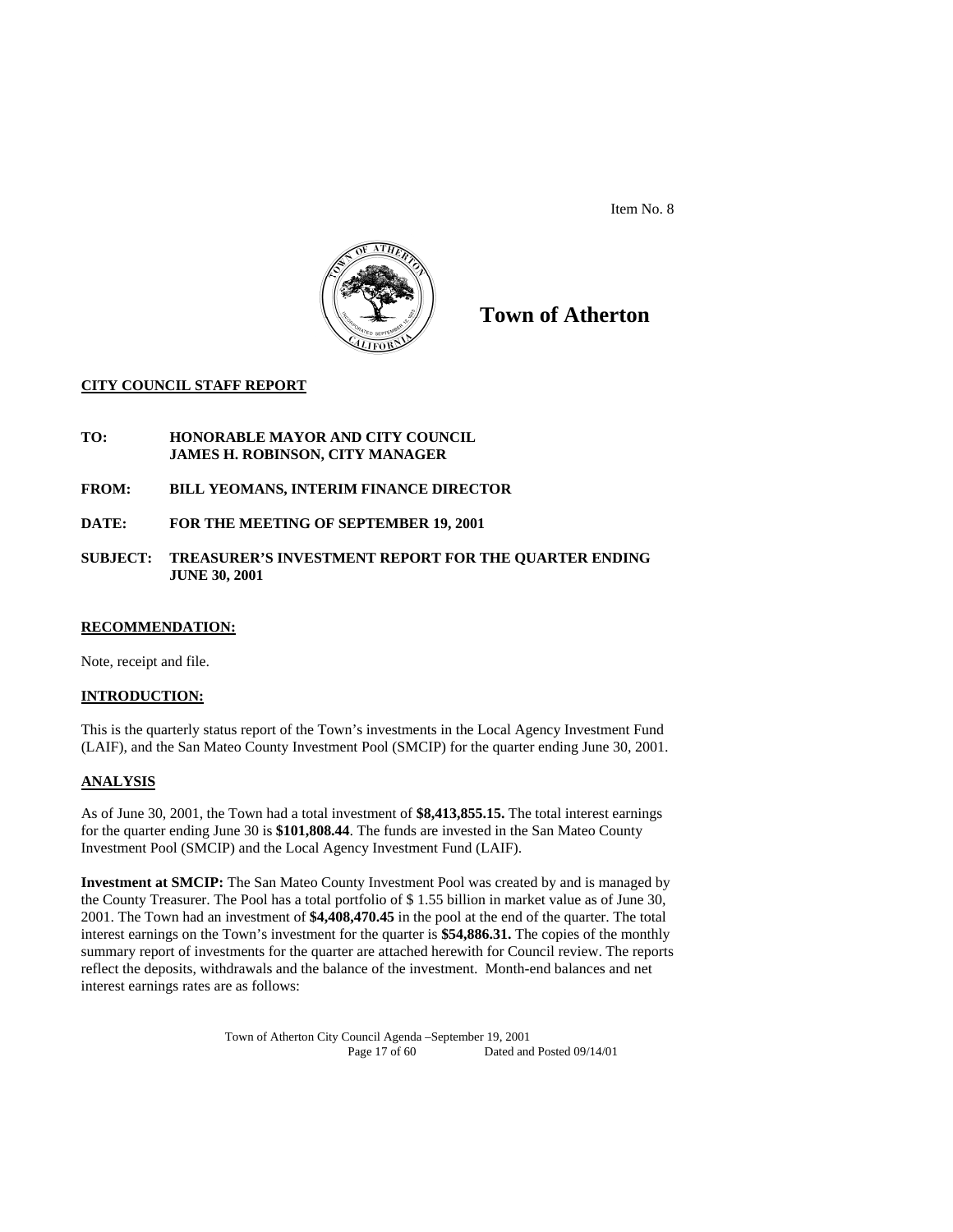| Month       | Month End      | <b>Net</b>           |
|-------------|----------------|----------------------|
|             | <b>Balance</b> | <b>Earnings Rate</b> |
| April, 2001 | 4.485.222.60   | 5.30%                |
| May, 2001   | 4.461.755.70   | 5.16%                |
| June, 2001  | 4,408,470.45   | 4.78%                |

**Investment in LAIF:** The Local Agency Investment Fund was created by, and is managed by, the State Treasurer. The fund had a total portfolio of \$ 49.6 billion as of June, 2001. The Town had an investment of **\$4,005,384.70** invested in the fund at the end of the quarter. The total interest earnings on the Town's investment for the quarter is **\$46,922.13.** The copies of the monthly statements of investment are attached herewith for Council review. Month-end balances and the effective yields are as follows:

| Month       | <b>Month End Balance</b> | <b>Effective Yield</b> |
|-------------|--------------------------|------------------------|
| April, 2001 | 3.404.384.70             | 5.76%                  |
| May, 2001   | 3,639,384.70             | 5.33%                  |
| June, 2001  | 4,005,384.70             | 4.96%                  |

#### **CONCLUSION**

The Town's investment portfolio is up \$1,121,842.00 from the end of the prior quarter. The yields on investment are declining. The interest income for the quarter is \$5,727.39 lower than the previous quarter. All investments are in compliance with law, regulations, and the Town's Investment Policy. Interest income continues to keep pace with or exceed budget projections. All investments are comparatively safe and liquid to meet the Town's cash flow. The projected cash available is adequate to meet obligations.

#### **ADDITIONAL INFORMATION**

#### ATTACHMENTS:

1. Monthly investment account statements from SMCIP and LAIF.

Submitted by: Reviewed/Approved:

Bill Yeomans James H. Robinson Interim Finance Director City Manager

\_\_\_\_\_\_\_\_\_\_\_\_\_\_\_\_\_\_\_\_\_\_\_\_ \_\_\_\_\_\_\_\_\_\_\_\_\_\_\_\_\_\_\_\_\_\_\_\_\_\_\_\_\_\_\_\_\_\_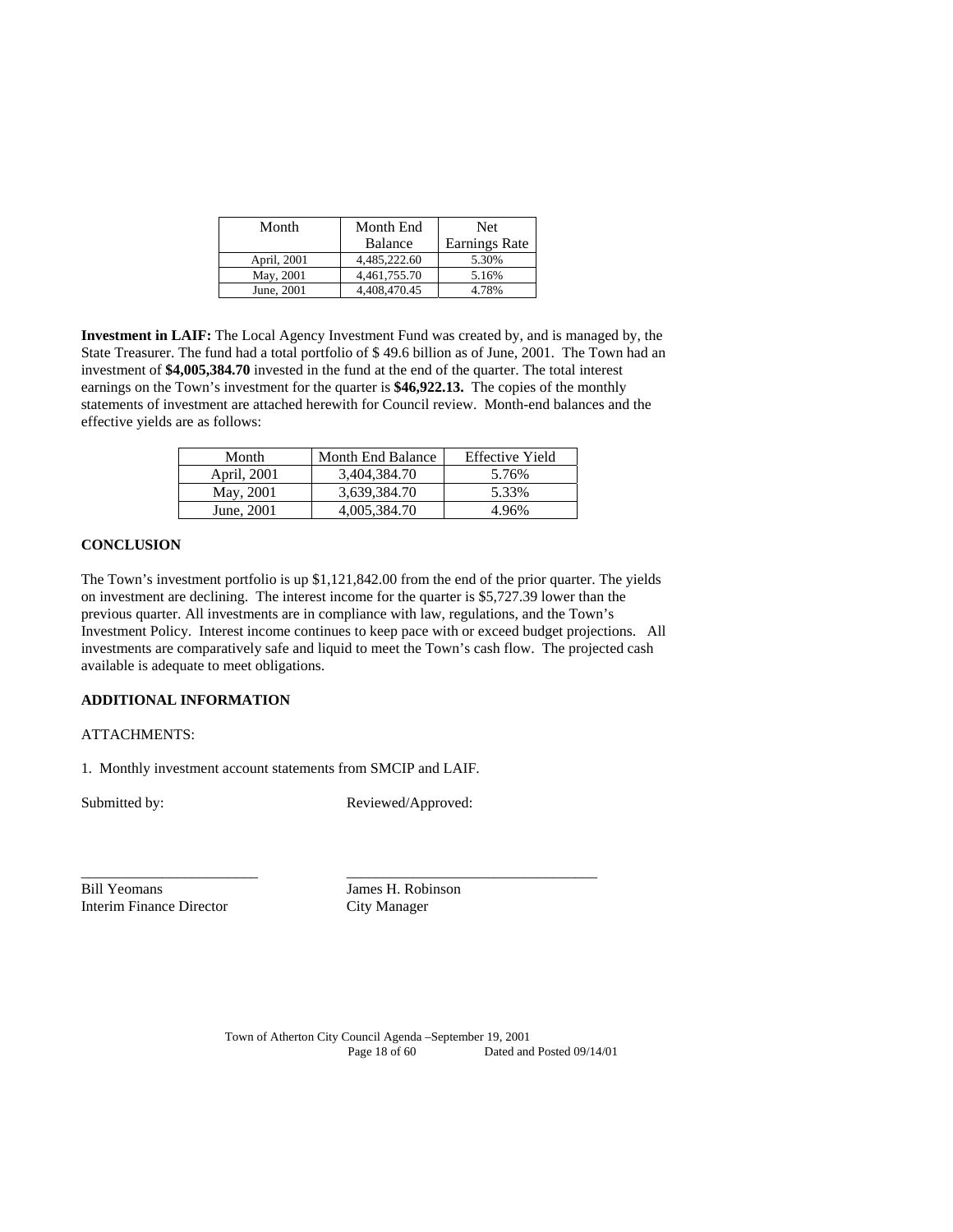

Town of Atherton

## **CITY COUNCIL STAFF REPORT**

- **TO: HONORABLE MAYOR AND CITY COUNCIL**
- **FROM: JAMES H. ROBINSON, CITY MANAGER**
- **DATE: FOR THE CITY COUNCIL MEETING OF SEPTEMBER 19, 2001**

#### **SUBJECT: ADOPTION OF ORDINANCE 526, AMENDING CHAPTER 15.40 OF THE ATHERTON MUNICIPAL CODE REGULATING THE PICKUP AND RETRIEVAL OF CONSTRUCTION MATERIALS AND EQUIPMENT**

#### **RECOMMENDATION:**

Adopt Ordinance No. 526, amending Chapter 15.40, Construction regulations, of the Atherton Municipal Code regarding the retrieval of materials and equipment.

#### **DISCUSSION:**

This Ordinance was introduced, and first reading was held, at the regular City Council meeting on July 18, 2001. Further reading was waived. The attached Ordinance is now presented for adoption by the City Council.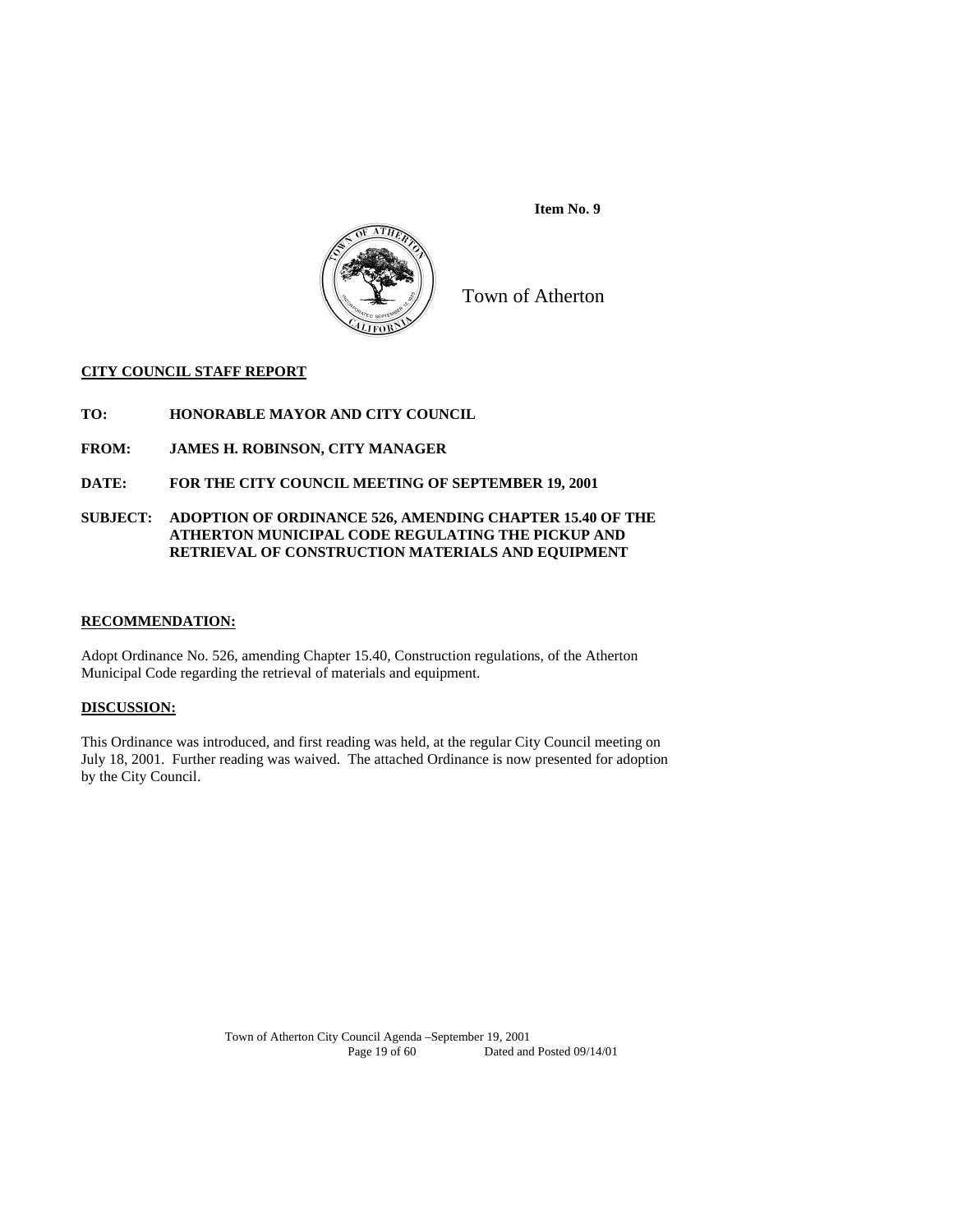#### **ORDINANCE NO. 526**

#### **AN ORDINANCE OF THE CITY COUNCIL OF THE TOWN OF ATHERTON AMENDING CHAPTER 15.40, CONSTRUCTION REGULATIONS, OF THE ATHERTON MUNICIPAL CODE REGARDING RETRIEVAL OF MATERIALS AND EQUIPMENT**

\_\_\_\_\_\_\_\_\_\_\_\_\_\_\_\_\_\_\_\_\_\_\_\_\_\_\_\_\_\_\_\_\_\_\_\_\_\_\_\_\_\_\_\_\_\_\_\_\_\_\_\_\_\_\_\_\_\_\_\_\_\_\_\_\_\_\_\_\_\_\_\_\_\_\_

The City Council of the Town of Atherton does ordain as follows:

**SECTION 1:** Section 15.40.110 of the Atherton Municipal Code as amended to add a new subparagraph (D) entitled "Pickup" and to renumber existing paragraph D as Paragraph E:

 D. "Pickup" means pickup or retrieval of building materials or equipment from any construction project.

follows:

**SECTION 2:** Subsection 15.40.120 Time Limits is hereby amended to read as

"15.40.120 Time limits.

 "A. Except as otherwise provided in this chapter, construction, pickup and delivery shall be prohibited on any property within the town between the hours of five p.m. in the evening and eight a.m. of the following day, Monday through Friday.

**SECTION 3:** Subsection 15.40.120 Time Limits is hereby amended to read as

follows:

"15.40.120 Time limits.

 "B. Construction, pickup and delivery shall be prohibited on any property within the town on Saturday, Sunday and any holiday.

 **SECTION 4.** Subsection 15.40.140 Operation of vehicles - Deliveries is hereby amended to read as follows:

"15.40.140 Operation of vehicles –Pickups and Deliveries.

 Vehicles engaged in the delivery or pickup of supplies, equipment and materials to construction projects shall be loaded and unloaded on the construction site whenever possible. The engines of delivery and pickup vehicles shall be shut off upon arriving at the site and shall remain shut off during the time supplies, materials and equipment are being loaded onto or unloaded from the vehicle unless the operation of the engine is required to load or unload the vehicle.

**SECTION 5:** That the City Council hereby declares that it would have passed this Ordinance sentence by sentence, paragraph by paragraph, and section by section, and does hereby declare that any provisions of this Ordinance are severable and, if for any reason any sentence, paragraph or section of this Ordinance shall be held invalid, such decision shall not affect the validity of the remaining parts of this Ordinance.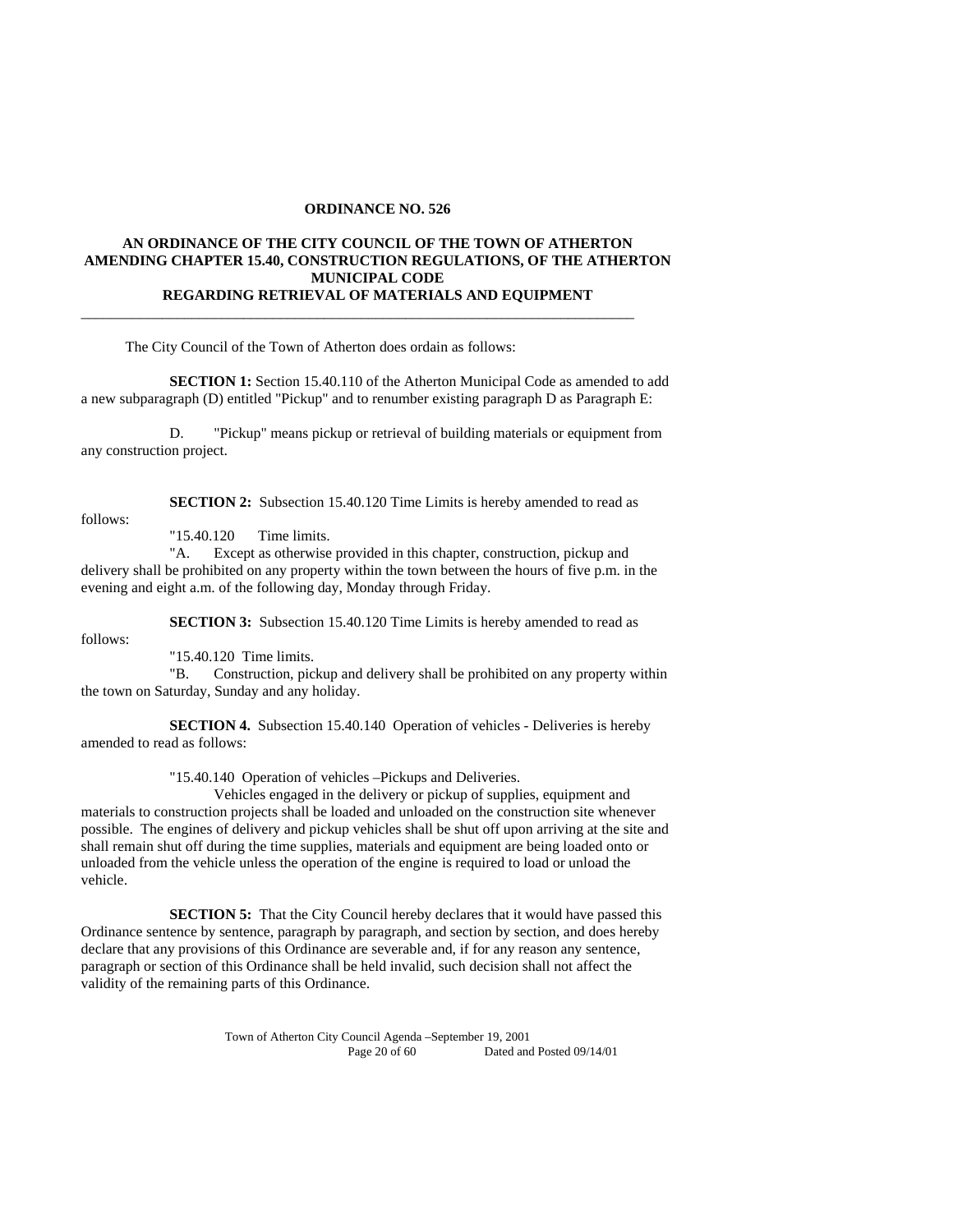**SECTION 5:** This Ordinance shall be posted in at least three public places according to law and shall take effect and be in force from and after 30 days following its passage and adoption.

\* \* \* \* \* \* \* \* \* \* \* \* \* \* \* \*

 I hereby certify that the foregoing ordinance was introduced at a regular meeting of the City Council of the Town of Atherton held on July 18, 2001, and was adopted by said City Council at a regular meeting held on \_\_\_\_\_\_\_\_\_, 2001, by the following roll call vote:

| <b>COUNCILMEMBERS</b> |
|-----------------------|
| <b>COUNCILMEMBERS</b> |
| <b>COUNCILMEMBERS</b> |
| <b>COUNCILMEMBERS</b> |
|                       |

 $\frac{1}{\sqrt{2}}$  ,  $\frac{1}{\sqrt{2}}$  ,  $\frac{1}{\sqrt{2}}$  ,  $\frac{1}{\sqrt{2}}$  ,  $\frac{1}{\sqrt{2}}$  ,  $\frac{1}{\sqrt{2}}$  ,  $\frac{1}{\sqrt{2}}$  ,  $\frac{1}{\sqrt{2}}$  ,  $\frac{1}{\sqrt{2}}$  ,  $\frac{1}{\sqrt{2}}$  ,  $\frac{1}{\sqrt{2}}$  ,  $\frac{1}{\sqrt{2}}$  ,  $\frac{1}{\sqrt{2}}$  ,  $\frac{1}{\sqrt{2}}$  ,  $\frac{1}{\sqrt{2}}$ 

 Dianne M. Fisher, Mayor Town of Atherton

ATTEST:

Sharon Barker, City Clerk

\_\_\_\_\_\_\_\_\_\_\_\_\_\_\_\_\_\_\_\_\_\_\_\_\_\_\_\_\_\_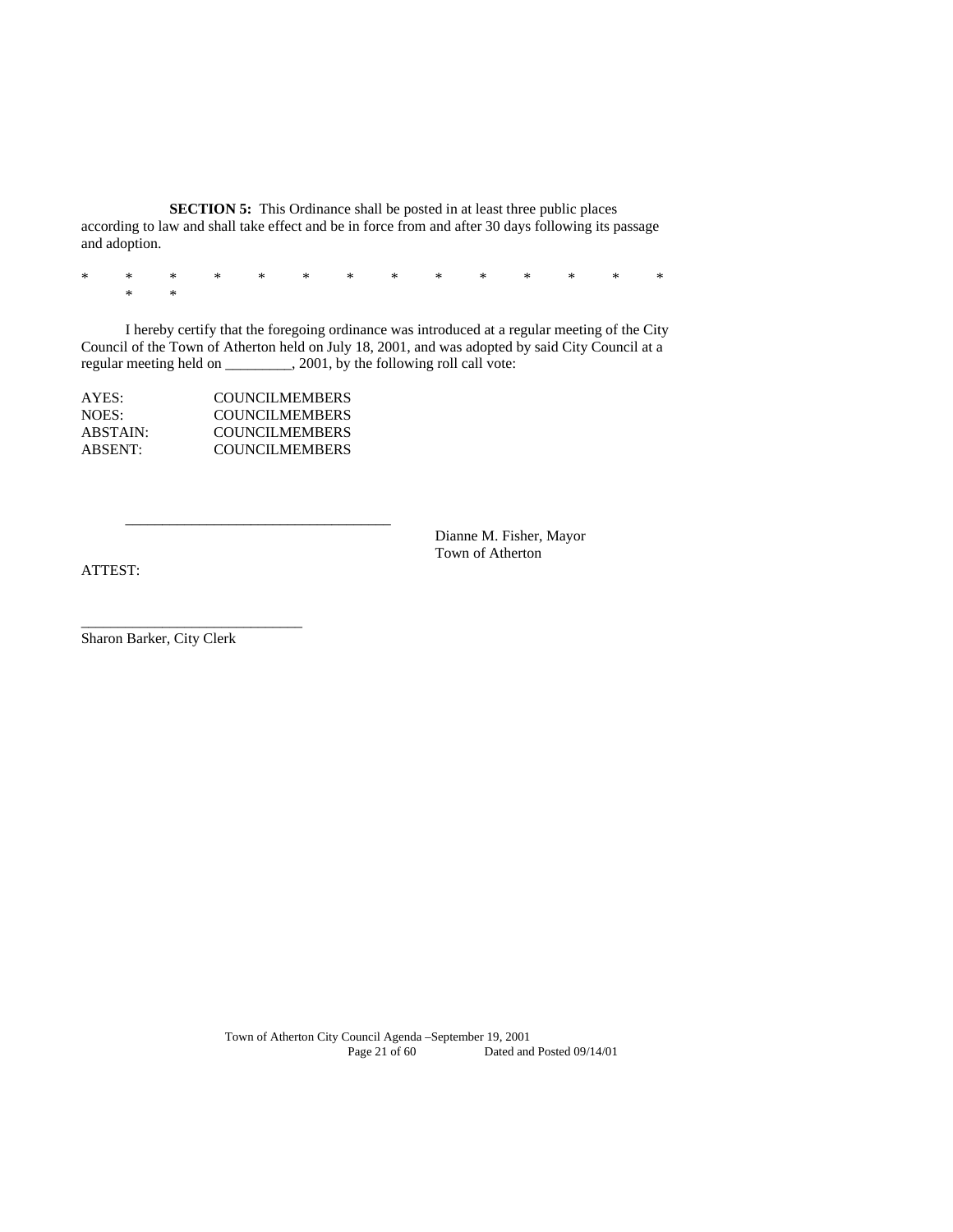

# **Town of Atherton**

# **CITY COUNCIL STAFF REPORT**

**TO: HONORABLE MAYOR AND CITY COUNCIL** 

# **FROM: BILL YEOMANS, INTERIM FINANCE DIRECTOR**

# **DATE: FOR THE MEETING OF SEPTEMBER 19, 2001**

# **SUBJECT: CONTINUING APPROPRIATIONS FROM FISCAL YEAR 2000-01**

#### **RECOMMENDATION:**

Adopt Resolution No. 01-<br>
continuing appropriations from Fiscal Year 2000/01.

#### **INTRODUCTION:**

At the end of each fiscal year all budget authorizations for that fiscal year terminate. However, there are some budgeted projects that are not yet contracted or completed at June 30. The appropriations for those projects may be carried over into the new fiscal year only by City Council action. This report proposes carrying over one project from Fiscal Year 2000-01 into Fiscal Year 2001-02 through such a continuing appropriation resolution.

# **ANALYSIS:**

The project is:

1. Police Machinery and Equipment from State Grant, Acc.#101-40-3511-141 \$103,000 This money was received from the State last fiscal year, but the work for improving the counter and dispatch area has not been contracted or completed.

In the Annual Financial Report for the year ended June 30, 2001, this amount will be set aside as a designation of the General Fund balance.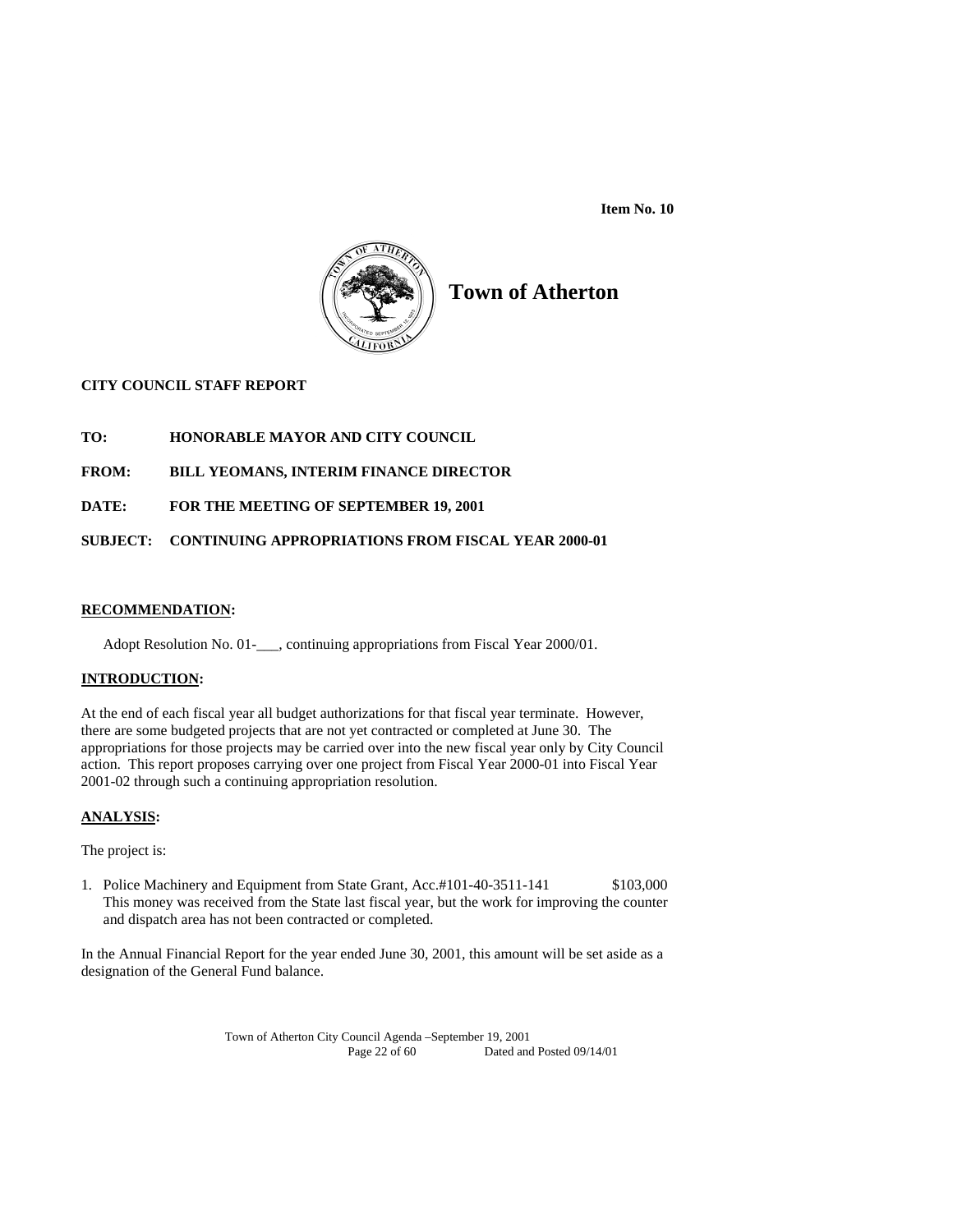Projects that have been legally obligated by a contract are automatically carried over into the new year's budget by what is called an encumbrance.

# **ALTERNATIVES:**

Alternatives available to the City Council for consideration include:

- 1 Adopt the continuing appropriation resolution.<br>2 Modify the resolution.
- 2 Modify the resolution.<br>3 Take no action. Witho
- Take no action. Without a budget the project would be dropped.

\_\_\_\_\_\_\_\_\_\_\_\_\_\_\_\_\_\_\_\_\_\_\_\_ \_\_\_\_\_\_\_\_\_\_\_\_\_\_\_\_\_\_\_\_\_\_\_\_\_

## **FISCAL IMPACT:**

The Police budget of \$103,000 is offset by revenues received in the prior year that would be returned to the State if not programmed and spent.

Prepared by: Approved by:

Bill Yeomans James H. Robinson<br>Interim Finance Director City Manager Interim Finance Director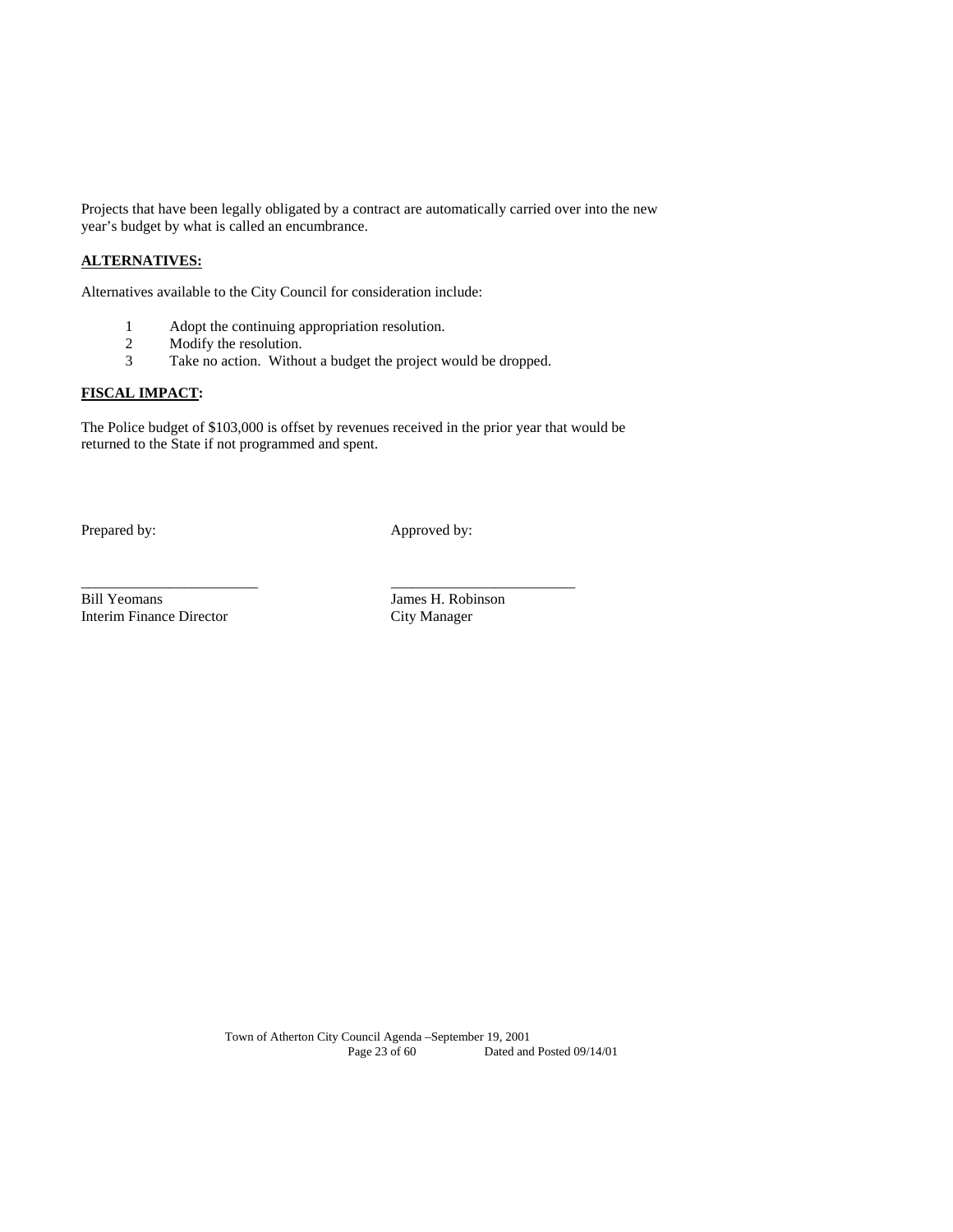#### **RESOLUTION NO. 01-\_\_\_**

#### **A RESOLUTION OF THE CITY COUNCIL OF THE TOWN OF ATHERTON CONTINUING APPROPRIATIONS FROM FISCAL YEAR 2000-2001 INTO FISCAL YEAR 2001-2002**

**WHEREAS,** the City Council of the Town of Atherton has previously appropriated funds in Fiscal Year 2000-2001 for a certain capital project; and

**WHEREAS,** that capital project had not been completed or contracted by June 30, 2001; and

**WHEREAS,** the appropriation for this project expires at June 30, 2001; and

**WHEREAS,** the City Council wishes this project to be completed.

**NOW, THEREFORE, BE IT RESOLVED,** that the City Council of the Town of Atherton continues the following appropriation in the General Fund into Fiscal Year 2000-2001:

Police Machinery and Equipment (State CLEEP Grant) \$103,000

\* \* \* \* \* \* \* \* \* \* \* \*

*I hereby certify that the foregoing Resolution was duly and regularly passed and adopted by the City Council of the Town of Atherton at a regular meeting thereof held on the 19th day of September, 2001, by the following vote:* 

| AYES:    | COUNCILMEMBERS: |
|----------|-----------------|
| NOES:    | COUNCILMEMBERS: |
| ABSENT:  | COUNCILMEMBERS: |
| ABSTAIN: | COUNCILMEMBERS: |

 Dianne M. Fisher, MAYOR TOWN OF ATHERTON

ATTEST:

 $\overline{a}$ 

Sharon Barker, City Clerk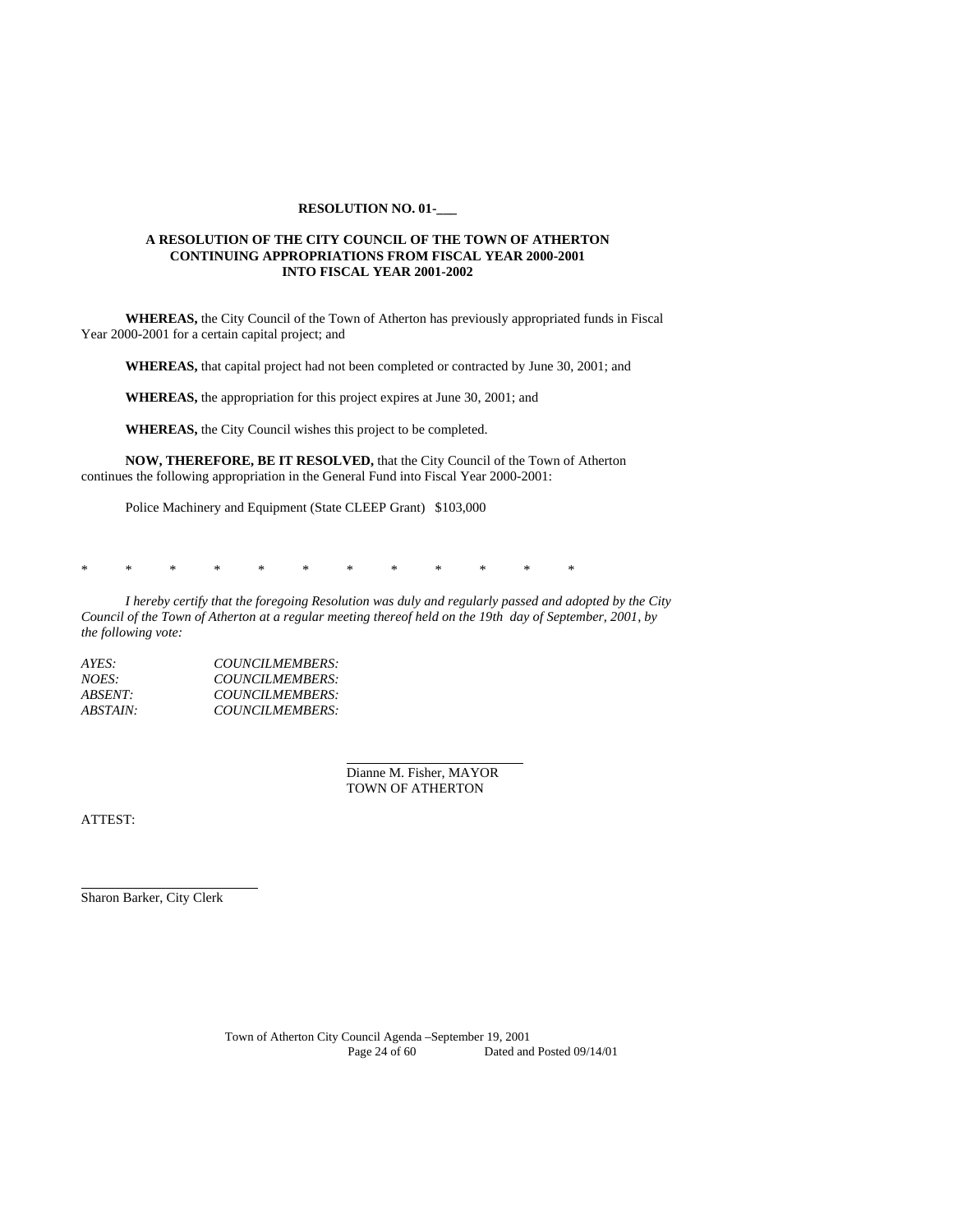**ITEM NO. 11** 



# **Town of Atherton**

#### **CITY COUNCIL STAFF REPORT**

#### **TO: HONORABLE MAYOR AND CITY COUNCIL JAMES H. ROBINSON, CITY MANAGER**

# **FROM: BILL YEOMANS, INTERIM FINANCE DIRECTOR**

# **DATE: FOR THE CITY COUNCIL MEETING OF SEPTEMBER 19, 2001**

# **SUBJECT: ADOPTION OF RESOLUTION FOR SIGNATURE AUTHORITY FOR COMERICA BANK**

#### **RECOMMENDATION:**

Adopt Resolution No. 01-\_\_\_, approving signature authority for certain individuals affiliated with the Town of Atherton.

#### **INTRODUCTION:**

This Resolution provides signature authority for Town bank accounts with Comerica Bank.

#### **ANALYSIS**

Comerica Bank requires a resolution from the City Council authorizing signatories on the bank accounts. The Mayor, the City Manager, and the Finance Director are the only individuals authorized to sign on the General Account and the Payroll Account, or to make transfers from those accounts. This resolution will be accompanied by signature cards for Dianne Fisher, James H. Robinson, and William Yeomans, which will be placed in the Bank records for verification.

#### ATTACHMENTS:

1. Resolution

Submitted by: Reviewed/Approved:

Bill Yeomans James H. Robinson Interim Finance Director City Manager

**RESOLUTION NO. 01-\_\_\_** 

\_\_\_\_\_\_\_\_\_\_\_\_\_\_\_\_\_\_\_\_\_\_\_\_ \_\_\_\_\_\_\_\_\_\_\_\_\_\_\_\_\_\_\_\_\_\_\_\_\_\_\_\_\_\_\_\_\_\_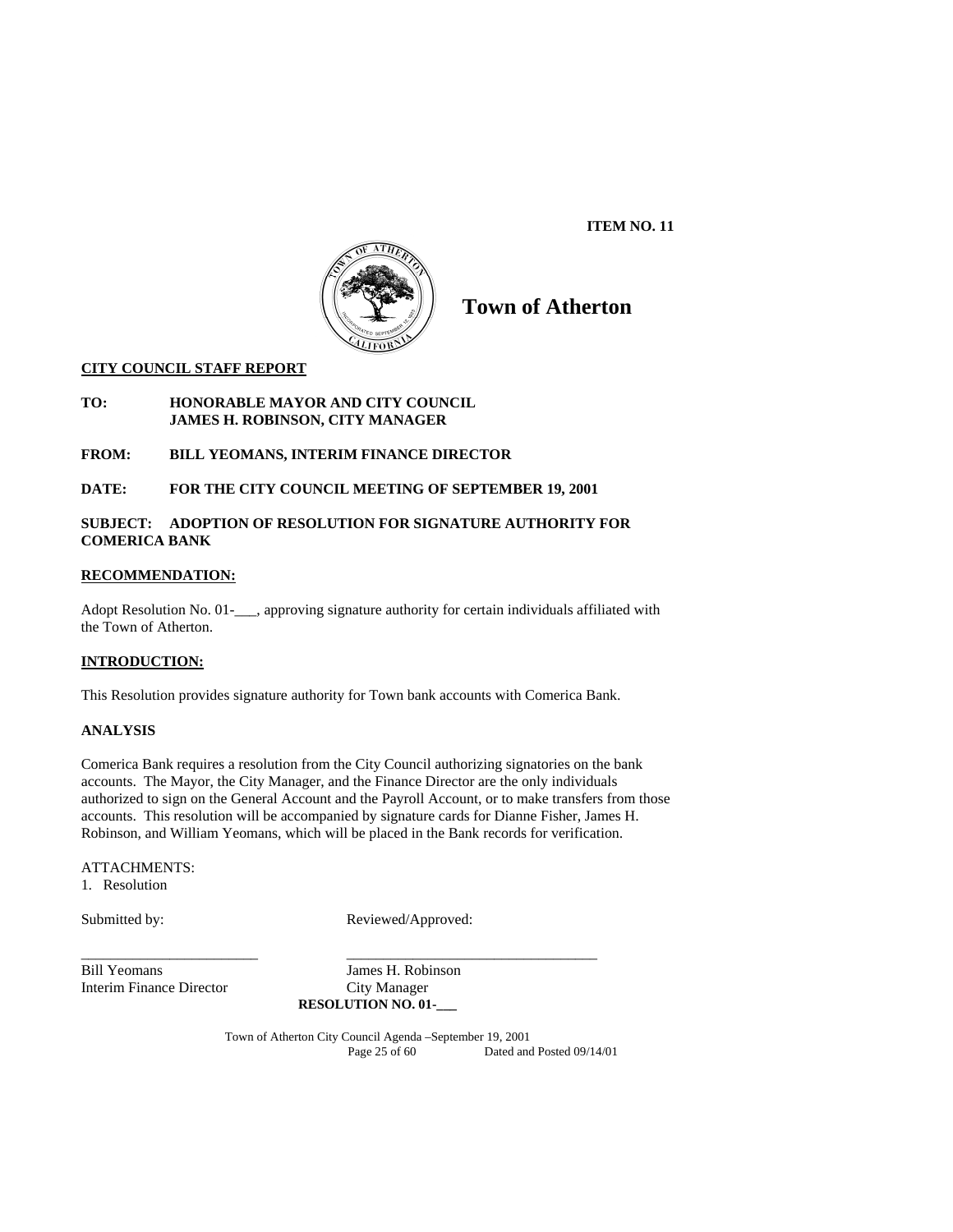#### **A RESOLUTION OF THE CITY COUNCIL OF THE TOWN OF ATHERTON APPROVING SIGNATURE AUTHORITY FOR CERTAIN INDIVIDUALS AFFILIATED WITH THE TOWN OF ATHERTON**

**WHEREAS,** the City Council of the Town of Atherton has previously authorized the establishment of certain bank accounts at the Comerica Bank, Menlo Park branch; and

**WHEREAS,** the City Council has previously adopted a policy of requiring at least two authorized signatures on all checks issued by the Town Treasury; and

**WHEREAS,** the City Council wishes to designate those persons authorized to sign checks on behalf of the Town.

**NOW, THEREFORE, BE IT RESOLVED,** that the City Council of the Town of Atherton approves using two stamped signatures on Town payroll checks only, and authorizes the following individuals to sign all checks drawn on the Treasury of the Town of Atherton:

> the Mayor of the Town of Atherton James H. Robinson, City Manager the Finance Director

**BE IT FURTHER RESOLVED** that the City Clerk be and hereby is directed to notify officials of the Comerica Bank, Menlo Park branch, of the name of that member of the City Council selected to be Mayor as that office is filled from time to time, and the name of the Finance Director when that office is filled;

**BE IT FURTHER RESOLVED** that two of the Mayor, City Manager, and Finance Director are hereby authorized to enter into any agreement with Comerica Bank relating to the transfer of funds from and/or to the account or accounts of the Town of Atherton by means of telephonic, electronic, oral, or written instruction, and to designate from time to time who is authorized and empowered to order or confirm such transfers in accordance with such agreements or to otherwise act in accordance with such agreements; and

**BE IT FURTHER RESOLVED,** that all previous authorizations to sign checks on behalf of the Town of Atherton are hereby rescinded.

\* \* \* \* \* \* \* \* \* \* \* \*

*I hereby certify that the foregoing Resolution was duly and regularly passed and adopted by the City Council of the Town of Atherton at a regular meeting thereof held on the 19th day of September, 2001, by the following vote:* 

| AYES:    | COUNCILMEMBERS: |
|----------|-----------------|
| NOES:    | COUNCILMEMBERS: |
| ABSENT∙  | COUNCILMEMBERS: |
| ABSTAIN: | COUNCILMEMBERS: |

 $\overline{a}$ 

ATTEST: Dianne M. Fisher, MAYOR TOWN OF ATHERTON

Sharon Barker, City Clerk

**Item No. 12**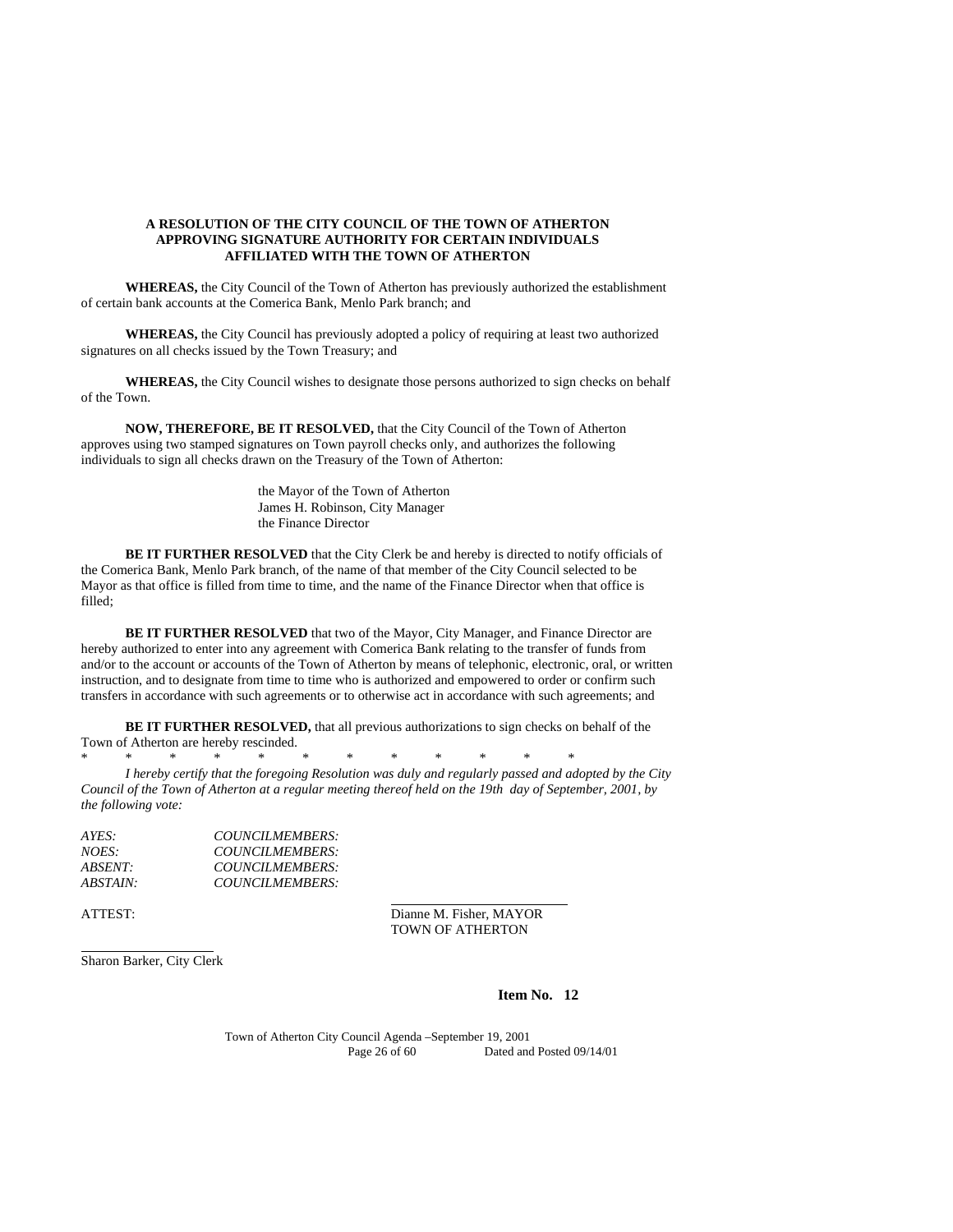

Town of Atherton

## **CITY COUNCIL STAFF REPORT**

- **TO: HONORABLE MAYOR AND CITY COUNCIL JAMES ROBINSON, CITY MANAGER**
- **FROM: ROBERT J. BRENNAN, CHIEF OF POLICE**

**DATE: FOR THE CITY COUNCIL MEETING OF SEPTEMBER 19, 2001** 

## **SUBJECT: ACCEPTANCE OF LLEBG GRANT AWARD OF \$9,974.00**

## **RECOMMENDATION:**

Accept the federally funded Local Law Enforcement Block Grant (LLEBG) award of \$9,974.00 designed to place police officers in local schools.

#### **INTRODUCTION:**

The Town of Atherton Police Department has again been awarded the LLEBG grant award, this year in the amount of \$9,974.00. The grant award is designed to place police officers in local schools on an overtime basis in addition to their regular duties. The cash match amount required to accompany this grant is \$1,963.00. It is the intention of the Police Department to meet this cash award requirement through the existing overtime budget. No additional funds are being requested to augment the payment of overtime.

#### **ANALYSIS:**

The Town of Atherton has many schools within its boundaries which serve children from many neighboring jurisdictions as well as the Town of Atherton. It is estimated that over 6,000 students, faculty, and staff attend school in Atherton every school day, and the schools represent the most calls for service for the Police Department.

A School Resource Officer started at Menlo Atherton High School this month. The vast majority of the SRO's responsibilities will be with the over 2000 people who visit that campus on a daily basis. It is the intention of this grant award to allow other police officers an opportunity to interact with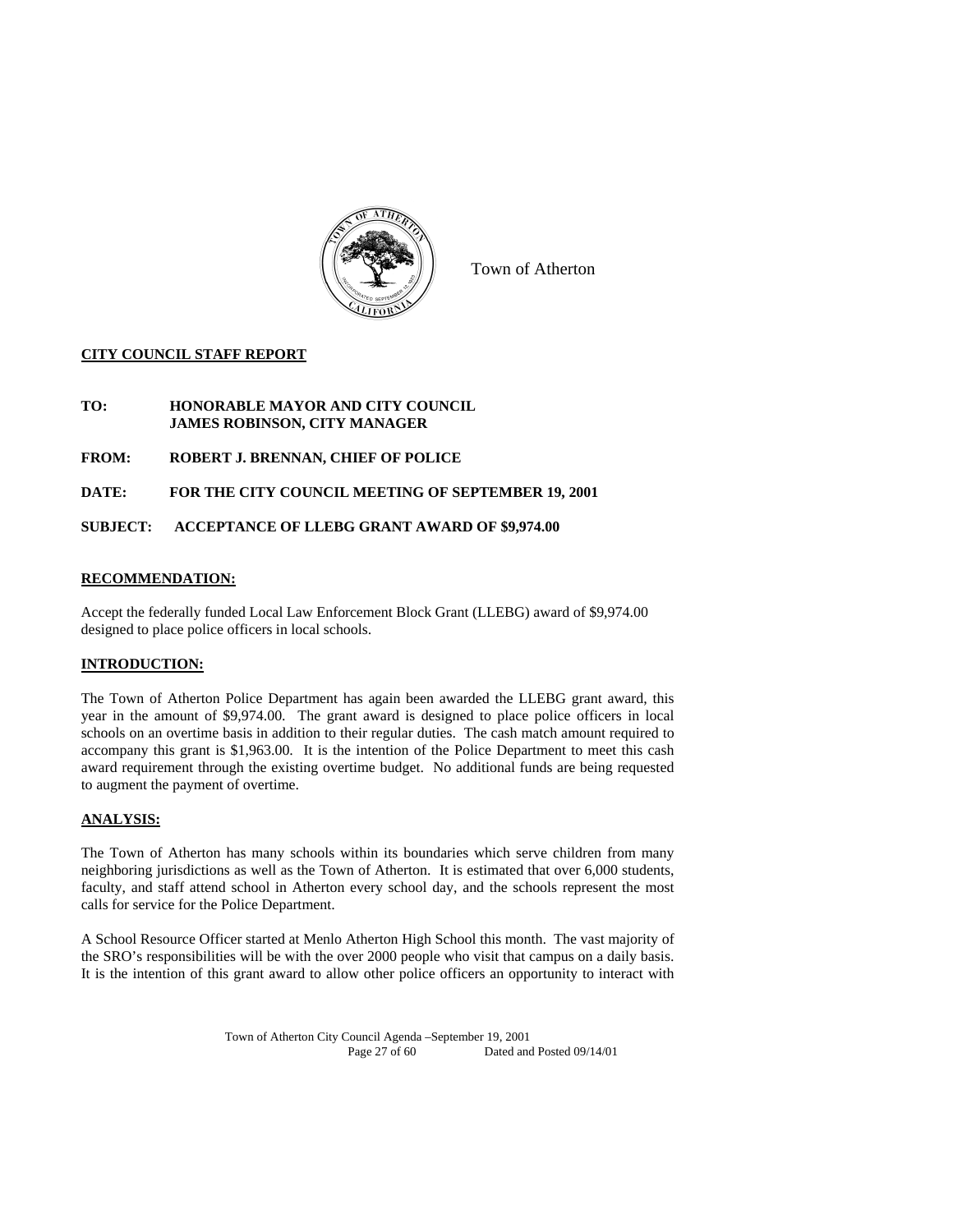the students in the remaining schools while compensated on an overtime basis, and to assist the Menlo Atherton High School SRO as needed.

Programs tentatively planned for the children include presentations and visitations to the campuses by police officers. Programs include: 9-1-1 for Kids, drug and alcohol education, PTA and other parent group presentations, Halloween safety, etc.

This grant will provide approximately 280 hours of police officer time on the school campuses. The Detective Sergeant responsible for the schools will oversee this program.

# **FISCAL IMPACT:**

No additional funds or augmentations are requested. The required cash match amounts will be funded through the existing 2001/2002 Police Department overtime budget.

\_\_\_\_\_\_\_\_\_\_\_\_\_\_\_\_\_\_\_\_\_\_\_\_\_\_\_\_\_\_\_\_\_\_\_\_\_\_\_

Prepared by: Approved:

Robert J. Brennan James Robinson Chief of Police City Manager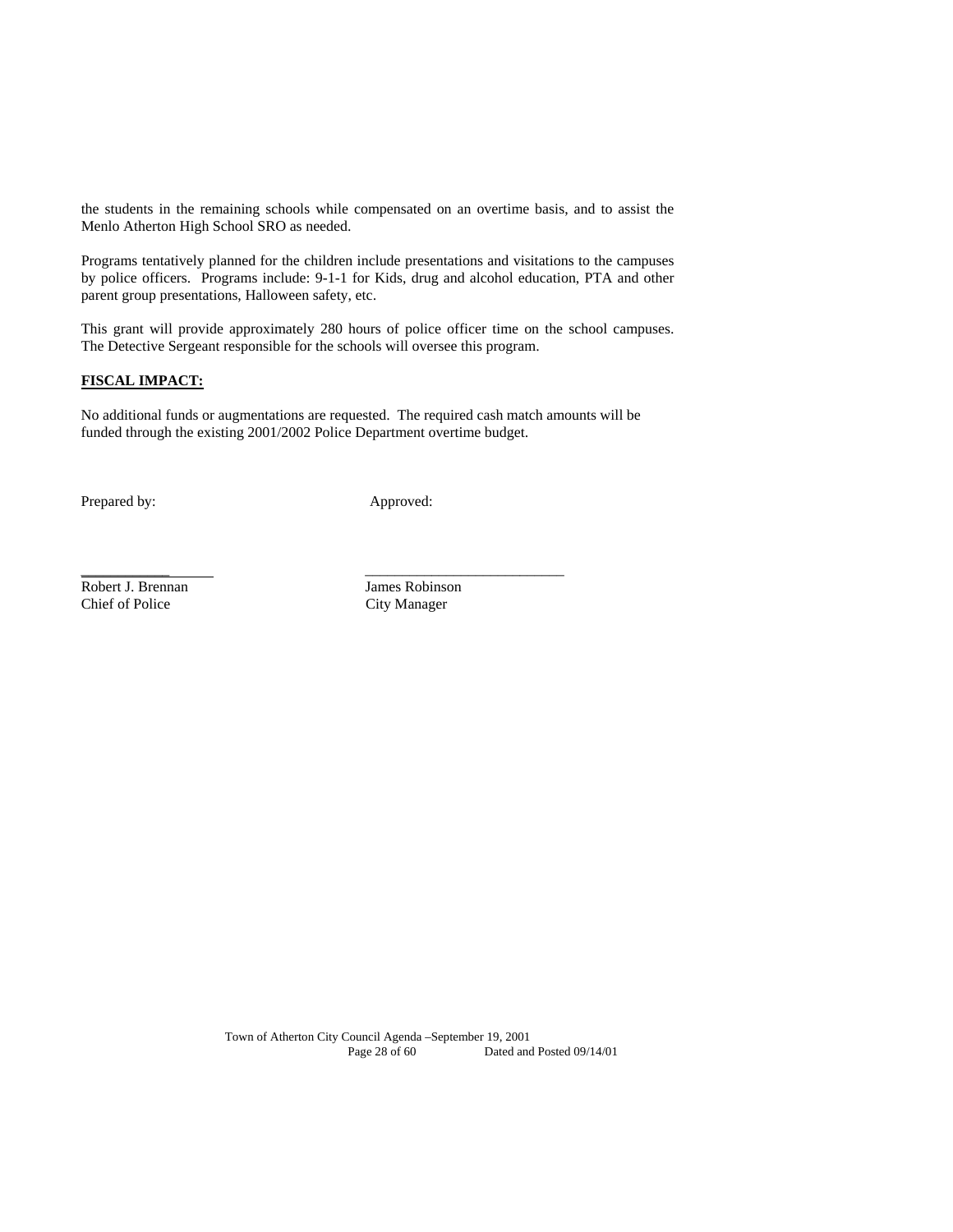

Town of Atherton

#### **CITY COUNCIL STAFF REPORT**

#### **TO: HONORABLE MAYOR AND CITY COUNCIL JAMES ROBINSON, CITY MANAGER**

#### **FROM: ROBERT J. BRENNAN, CHIEF OF POLICE**

## **DATE: FOR THE CITY COUNCIL MEETING OF SEPTEMBER 19, 2001**

#### **SUBJECT: DECLARATION OF MISCELLANEOUS CASH AS UNCLAIMED. AUGMENT POLICE DEPARTMENT BUDGET IN THE AMOUNT OF \$3441.84.**

## **RECOMMENDATION:**

Declare the found and unclaimed cash as outlined in Appendix A, as unclaimed. Approve the augmentation of the Police Department Budget in the amount of \$3441.84.

#### **INTRODUCTION:**

The Town of Atherton Police Department recently conducted an audit of its evidence room that included the collection of evidence, found property, and property retained for safekeeping. Included in that audit was a detailed examination of collected cash. Records reflected that \$3441.84 in cash was under the control of the Police Department from criminal cases, found property, and other related cases. The property has been held for different lengths of time depending on the circumstances under which it was collected. Two employees, including one from the management level, inspected each and every cash deposit to the property room and found that all of the \$3441.84 was indeed accounted for.

#### **ANALYSIS:**

Every attempt to locate the owners of this miscellaneous cash has been exhausted, and all legal requirements to maintain the cash have passed. Whether the cash was collected as found property or as evidence, the evidence officer has exhausted all remedies to return the cash. All criminal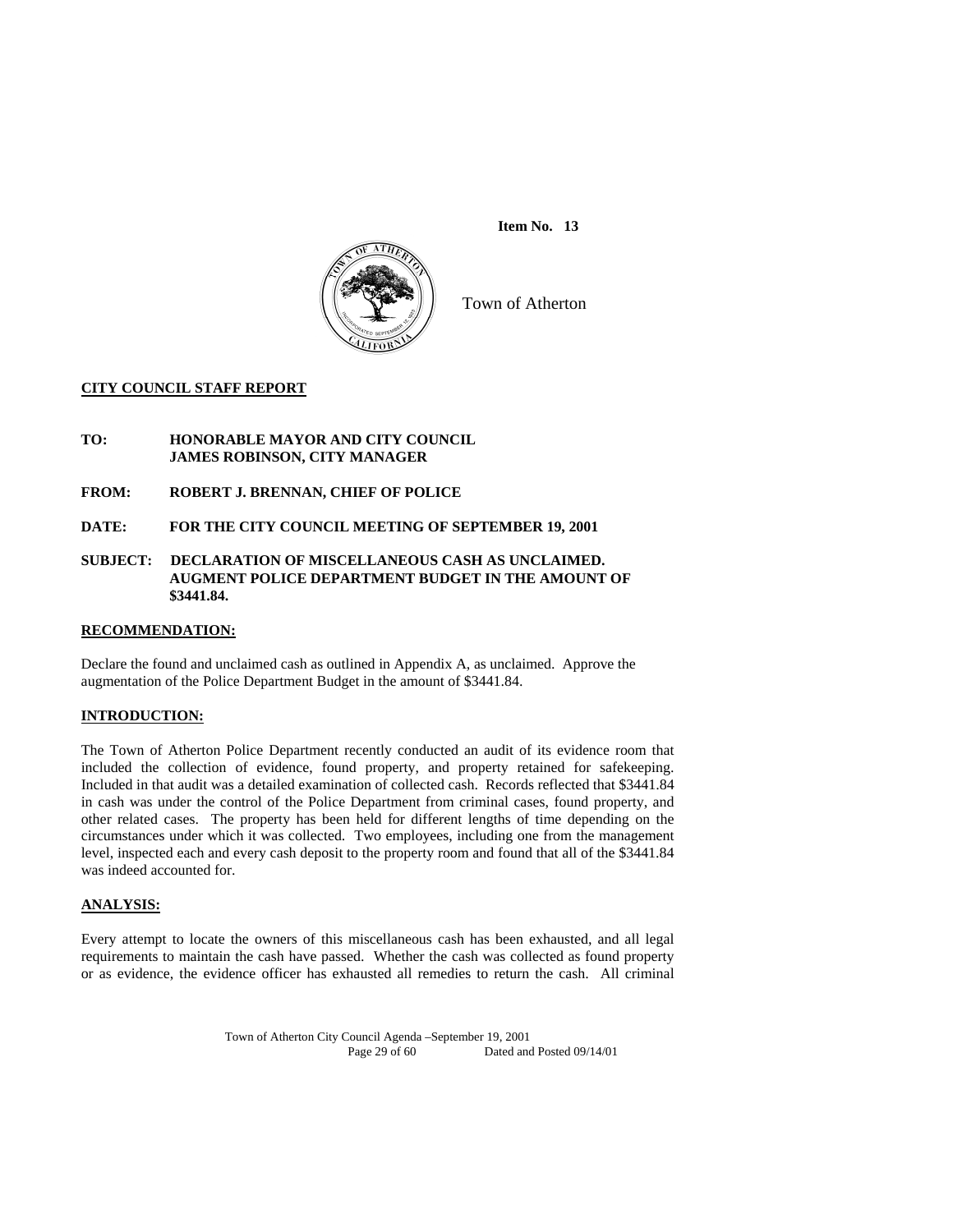cases in which the cash was collected as evidence in a criminal proceeding have been adjudicated. There is no need to retain the cash as outlined in Appendix A any longer.

It is requested that the Council authorize the City Manager, or his designee, to deposit the \$3441.84 in cash into the Town's General Fund and subsequently augment the Police Department budget by that amount. Specifically, into the Patrol Program (40-141-3514 Office Machines and Furniture). Portions of this augmentation will be used to purchase shelving for the evidence room, a safe or similar lockable container that will solely be used for the collection of cash, and the installation of an alarm system.

# **FISCAL IMPACT:**

None.

Prepared by: Approved:

\_\_\_\_\_\_\_\_\_\_\_\_\_\_\_\_\_\_\_\_\_\_\_\_\_\_\_\_\_\_\_\_\_\_\_\_\_\_\_\_\_\_\_\_\_

Robert J. Brennan James Robinson Chief of Police City Manager

Attachment: Cash Listing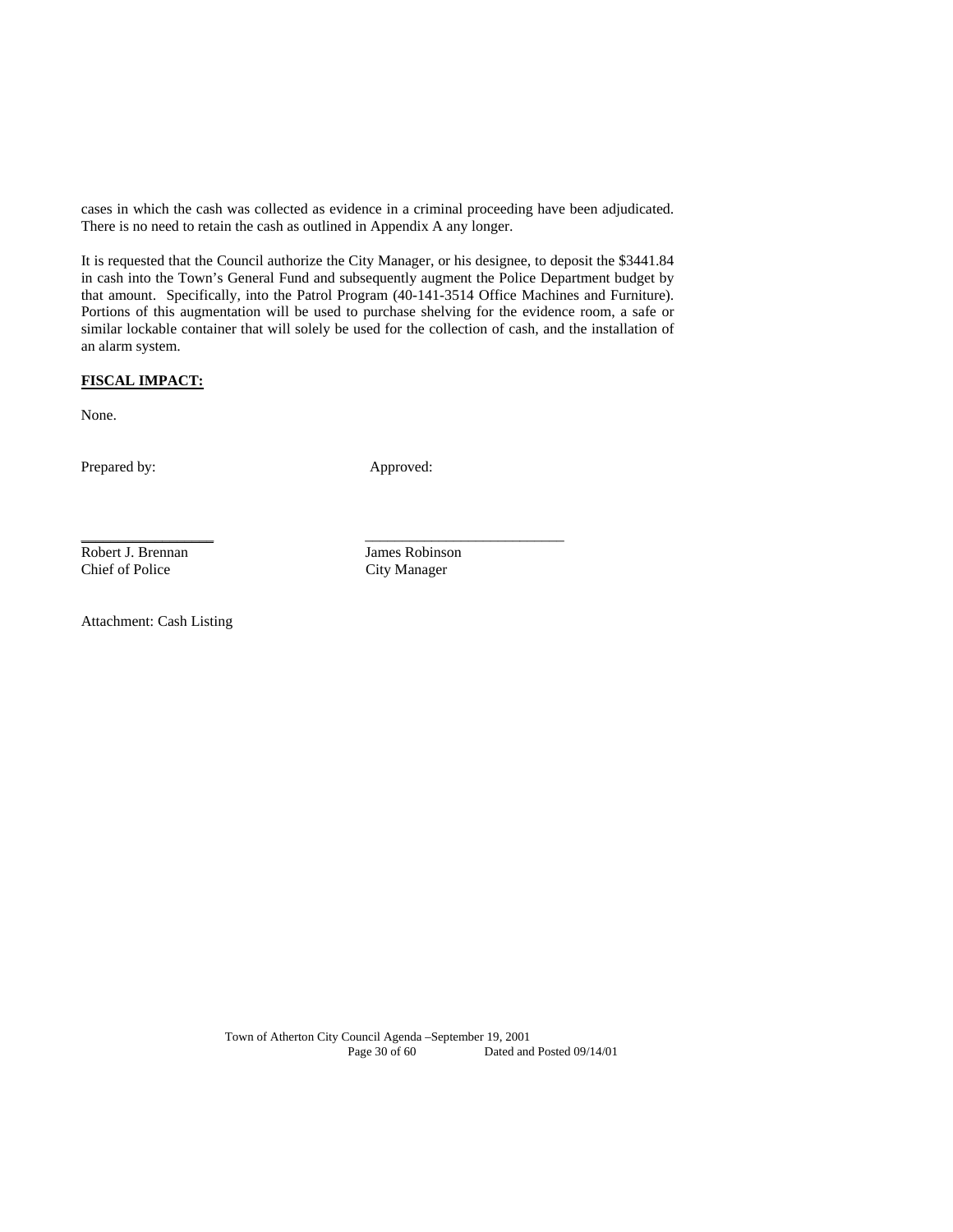

Town of Atherton

#### **CITY COUNCIL STAFF REPORT**

- **TO: HONORABLE MAYOR AND CITY COUNCIL**
- **FROM: NEAL MARTIN, CITY PLANNER**

#### **DATE: FOR THE CITY COUNCIL MEETING OF SEPTEMBER 19, 2001**

#### **SUBJECT: SETTING DATE OF PUBLIC HEARING FOR APPEAL AND CONSIDERATION OF VESTING TENTATIVE MAP - 19 SARGENT LANE**

## **RECOMMENDATION:**

It is recommended that the City Council set the date of public hearing for consideration of the Planning Commission recommendation and appeal concerning the proposed Vesting Tentative Map for 19 Sargent Lane for the first Council meeting in November.

## **BACKGROUND:**

The Planning Commission at its August 22, 2001 meeting held a public hearing and recommended City Council approval of a Vesting Tentative Map for a four-lot subdivision at 19 Sargent Lane. The Atherton Municipal Code and the California Subdivision Map Act require that the City Council set a public hearing date to consider the Planning Commission recommendation at its first regular meeting following the Planning Commission decision. That public hearing is required to be held within thirty days of the meeting at which the City Council sets the hearing. The applicant may, however, waive the time limits established in the law.

In this case, the applicant has sent a letter to the City Council requesting that the time limits be waived and that the hearing be set for the first Council meeting in November 2001.

It should also be noted that the Planning Commission recommendation was appealed by neighbors of the subject property. The hearing on both the appeal and the Planning Commission recommendation should be held concurrently.

It is therefore recommended that the City Council set the date of hearing for the appeal and Planning Commission recommendation concerning the proposed Vesting Tentative Parcel Map at 19 Sargent Lane for the first Council meeting in November 2001.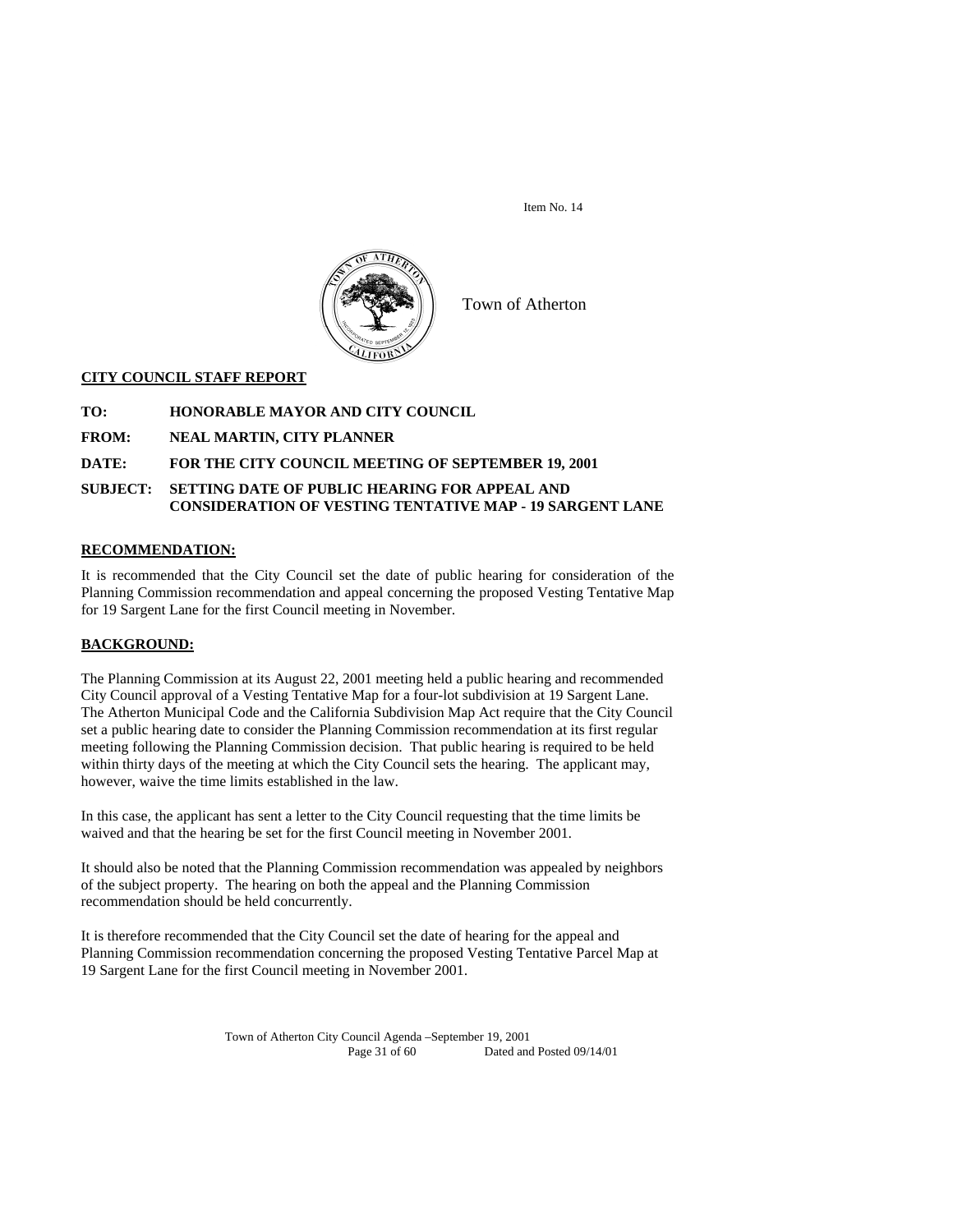*/s/Neal J. Martin*\_\_\_\_\_\_\_\_\_\_\_\_\_\_ Neal J. Martin, City Planner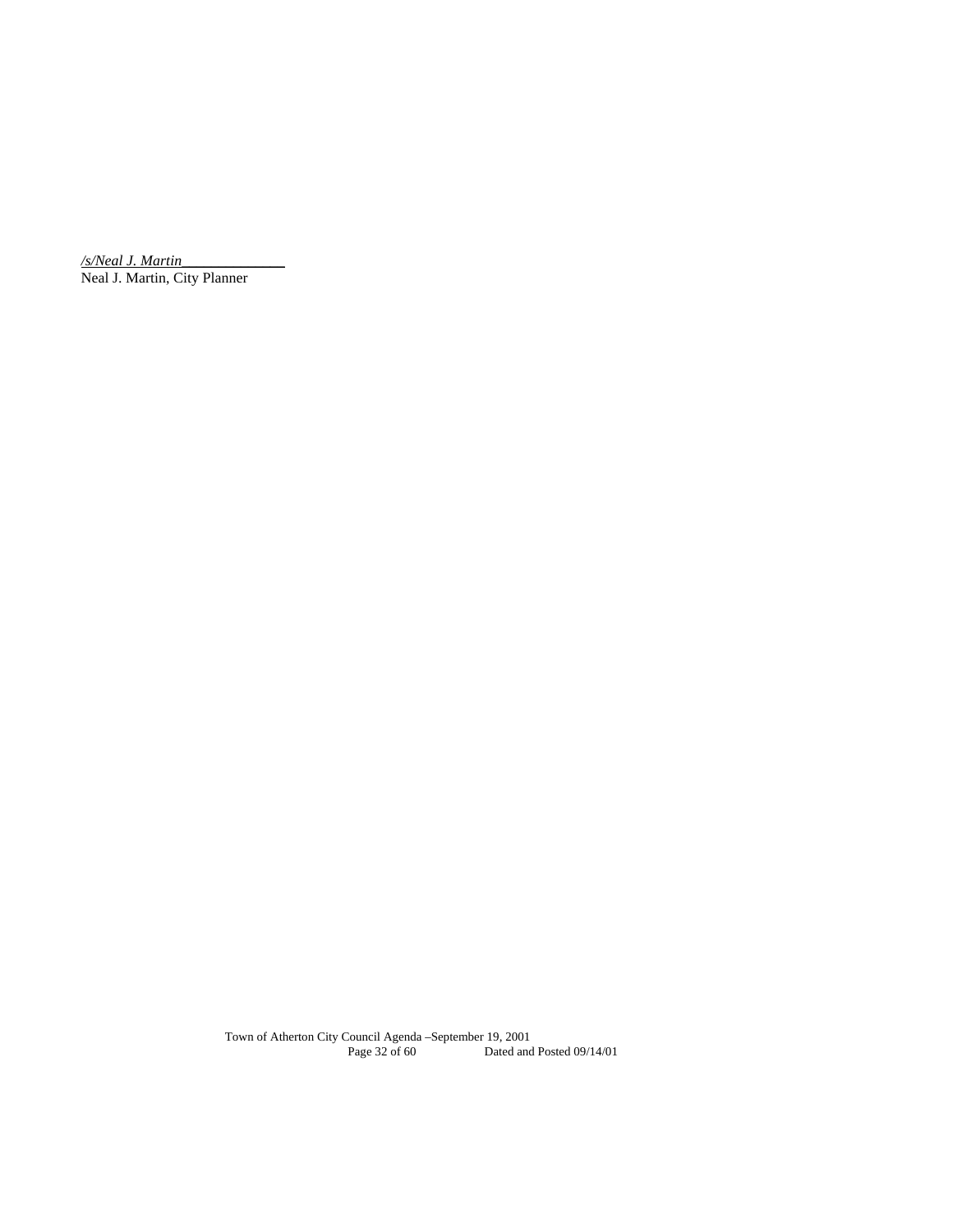

**Town of Atherton** 

#### **CITY COUNCIL STAFF REPORT**

**TO: HONORABLE MAYOR AND CITY COUNCIL CITY MANAGER, JAMES ROBINSON** 

- **FROM: CLIFF TEMPS, PUBLIC WORKS DIRECTOR**
- **DATE: FOR THE CITY COUNCIL MEETING OF SEPTEMBER 19, 2001**
- **SUBJECT: HOLBROOK-PALMER PARK PLAY AREA RENOVATION PROJECT NO. 01-005 - APPROVAL OF PLANS AND SPECIFICATIONS AND AWARD OF CONTRACT**

## **RECOMMENDATION**

1.) Approve the contract plans and specifications for construction of Holbrook-Palmer Park Play Area Renovation, Project 01-005, and award the contract for its construction to Nexgen Builders, Inc. in the amount of \$234,651.00. 2.) Authorize the Mayor to execute the contract between Nexgen Builders, Inc. and the Town of Atherton in a form reviewed and approved by the City Attorney.

# **INTRODUCTION**

The Council approved design layout of the new playground in Holbrook Palmer Park in early summer. The contract plans reflect that design and contain construction details. A copy is available at the front counter in Town Hall for inspection. The work was advertized for bid last month.

#### **ANALYSIS**

Three bids for the work were received. They are listed below:

| Nexgen Builders, Inc., located in San Carlos     | \$234,651.00 |
|--------------------------------------------------|--------------|
| Community Playgrounds, located in Novato         | \$258,800.00 |
| Lone Star Landscape, Inc., located in San Martin | \$279,000.00 |

The Landscape Architect who prepared the plans did not provide an estimate, but staff estimated the cost to be somewhere between \$200,000 and \$300,000. Nexgen Builders, Inc's contractor's license status and references have been checked and found to be in order.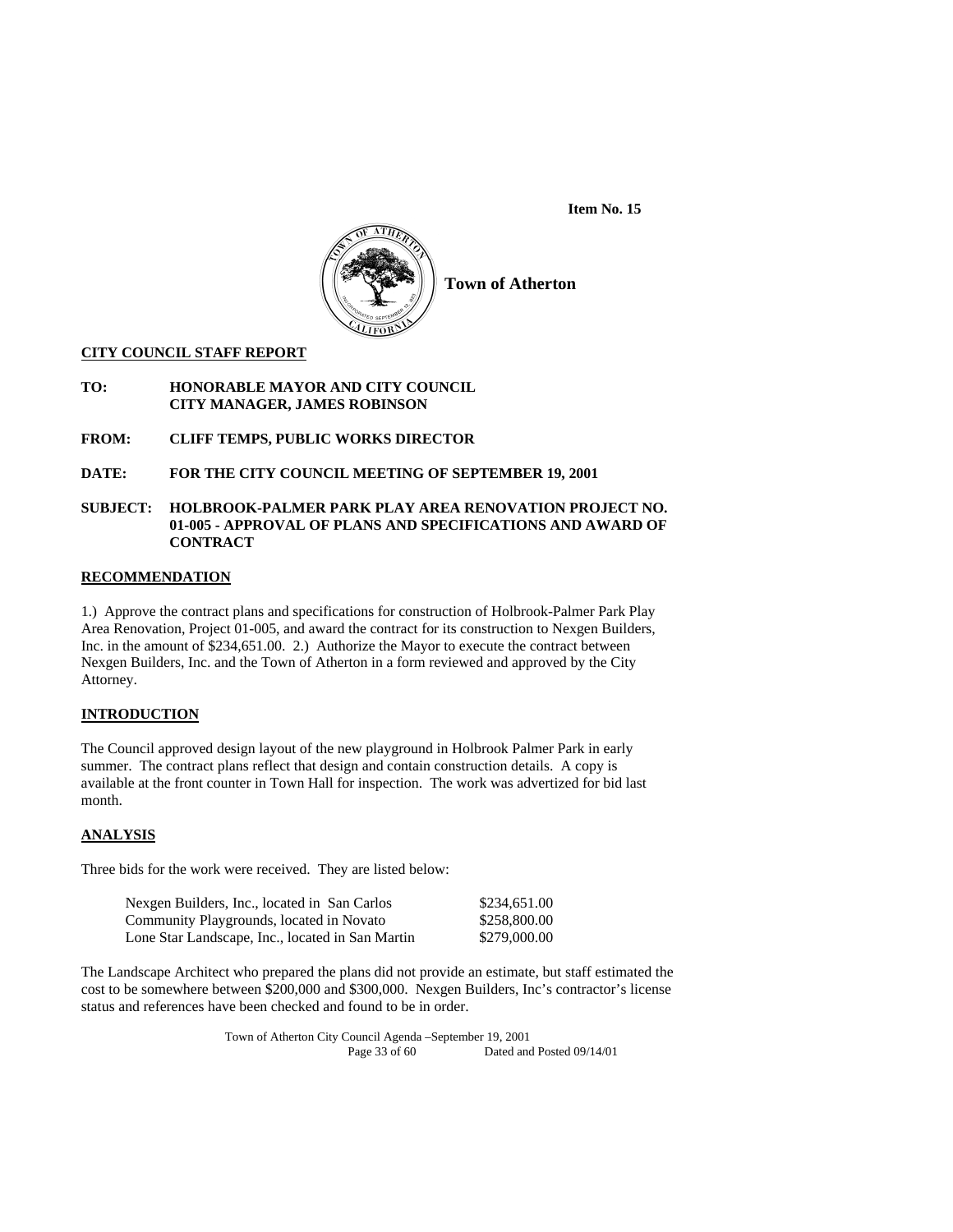#### **FISCAL IMPACT**

The project is being funded by donations which already total approximately \$325,000. There will be no construction cost impact to the Town. The new play structure area will be larger than the one it replaces, contain landscaping, and is expected to attract more use than the old structure. There will be an increase in the amount of maintenance required, but not enough to significantly affect budget requirements.

The donor group is considering adding trees and improving picnic facilities near the play structure with funds that will be left over. Any such improvements would go through the same approval process as the play structure.

# **CONCLUSION:**

The low bid received for the work provides good value to the Town, and the contract for construction of Holbrook-Palmer Park Play Area Renovation, Project 01-005 should be awarded.

Respectfully submitted: Reviewed/Approved:

Cliff Temps James Robinson Public Works Director City Manager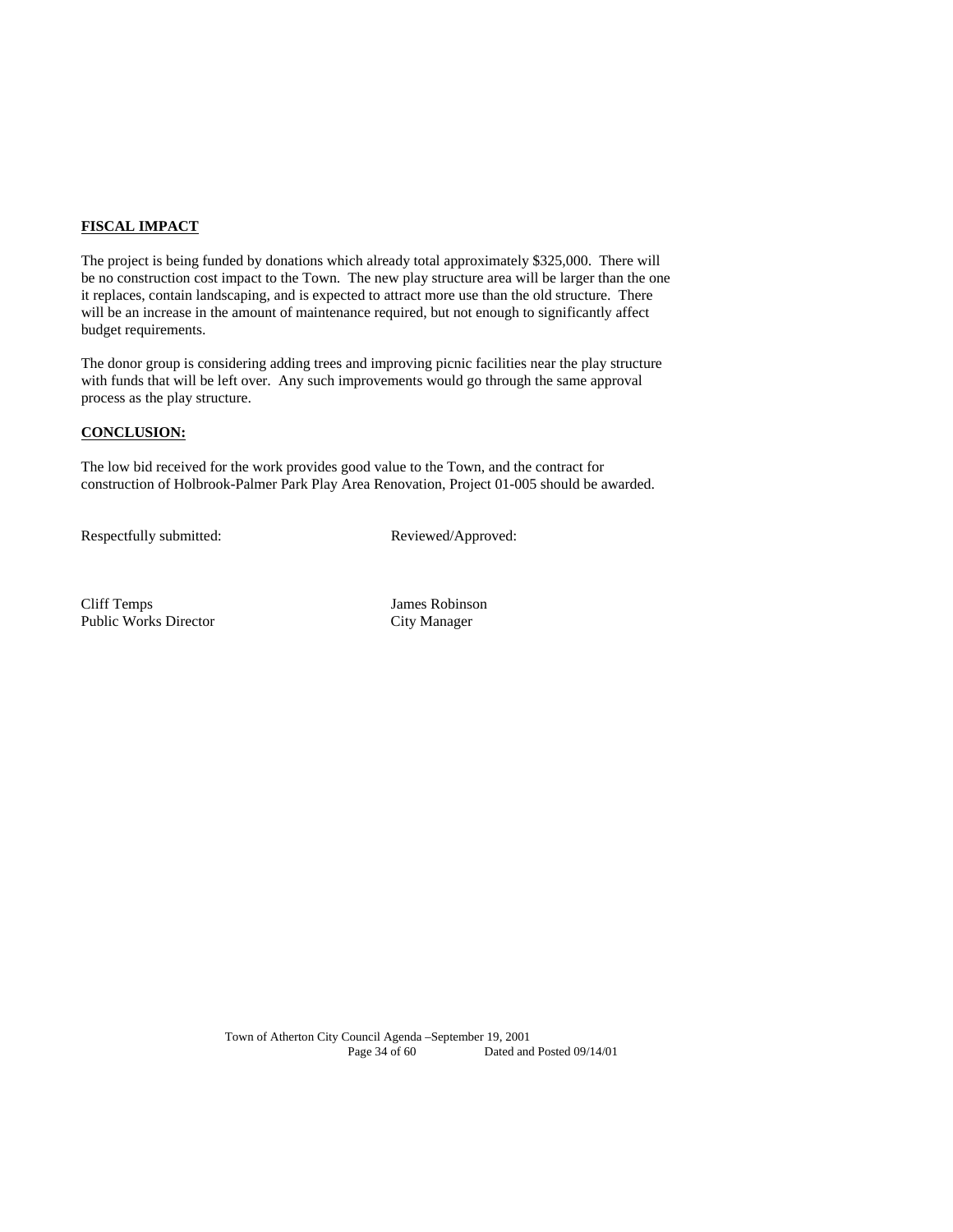

Town of Atherton

# **CITY COUNCIL STAFF REPORT**

# **TO: THE HONORABLE MAYOR AND COUNCIL MEMBERS**

**FROM: NEAL J. MARTIN, CITY PLANNER** 

## **DATE: FOR THE CITY COUNCIL MEETING OF SEPTEMBER 19, 2001**

# **SUBJECT: GENERAL PLAN COMMITTEE REQUEST TO CONSIDER VARIOUS ITEMS**

At the September 5, 2001 General Plan Committee meeting, the Committee members requested authorization from the City Council to discuss and possibly make recommendations concerning items listed below.

- 1. To discuss the limitations on trucks using Atherton local and through streets and possibly restricting the size and length of trucks on such streets.
- 2. To discuss the current practice of issuing excavation and foundation permits prior to issuance of the main building permit
- 3. To discuss possible regulations regarding the covering of dirt stockpiles during construction.

In addition, the Planning Commission at its August 22, 2001 meeting, requested that the Municipal Code be amended to require adjacent neighbor notification for Front/Rear Lot Line Re-designations.

## **RECOMMENDATION:**

It is recommended that the City Council authorize the General Plan Committee to discuss these items. It is further recommended that the Council request opinions and information from the Police Chief, City Attorney, and Building Official regarding the ability of the Town to regulate these issues.

*/s/Neal J. Martin*  Neal J. Martin, City Planner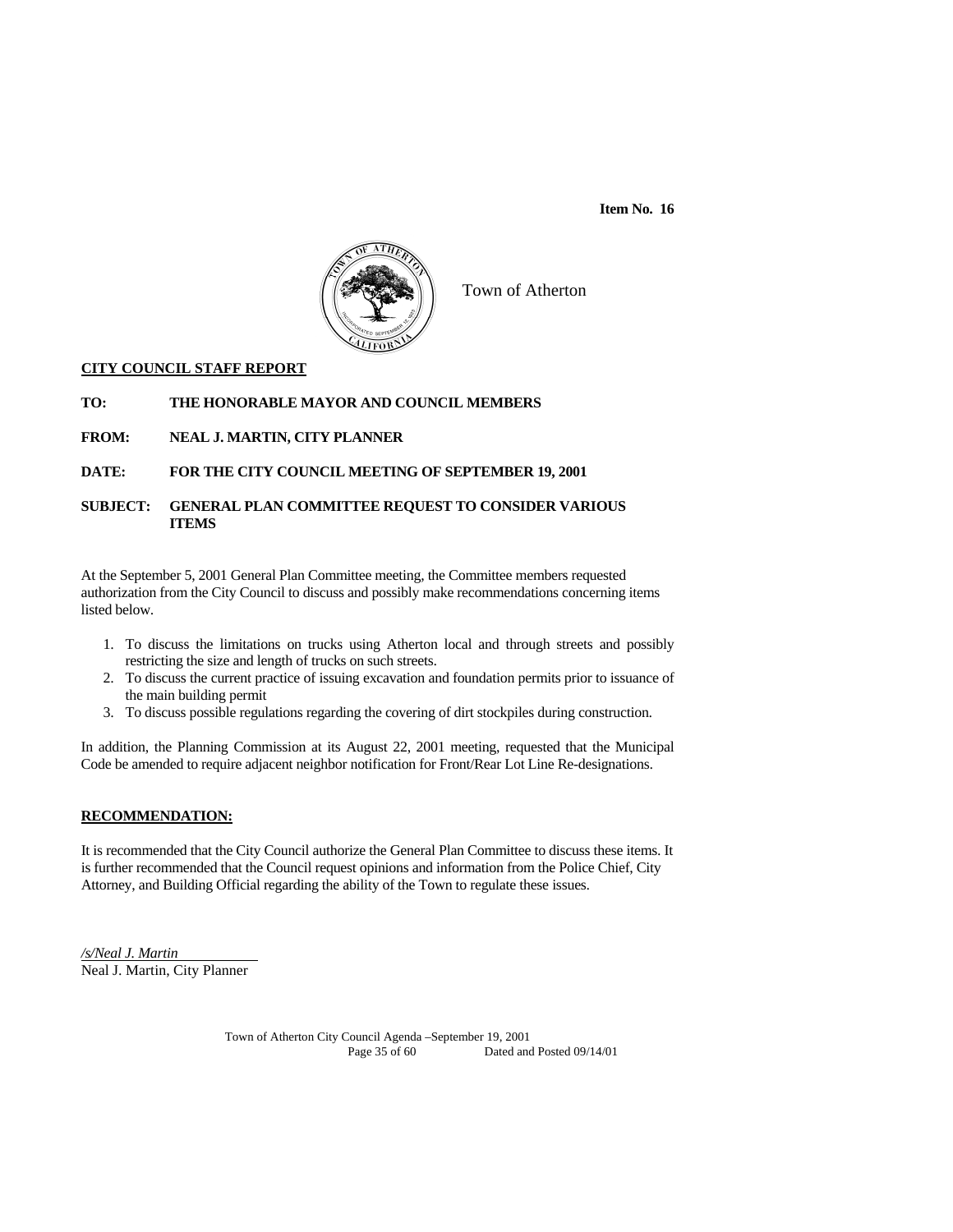

# **Town of Atherton**

# **CITY COUNCIL STAFF REPORT**

- **TO: HONORABLE MAYOR AND CITY COUNCIL**
- **FROM: MARC G. HYNES, CITY ATTORNEY**
- **DATE: FOR THE CITY COUNCIL MEETING OF SEPTEMBER 19, 2001**
- **SUBJECT: RESPONSE TO GRAND JURY LETTER REGARDING PET OVERPOPULATION PROGRAM**

# **RECOMMENDATION:**

Approve and authorize a letter from the Town of Atherton to respond to the letter from the San Mateo County Grand Jury regarding the Pet Overpopulation Program.

# **INTRODUCTION:**

Attached is a copy of the June 27, 2001 letter from the Superior Court, San Mateo County, concerning the Grand Jury report on "Pet Overpopulation." The letter states that comments to it are due no later than September 25, 2001. The recipient is to be Judge Quentin L. Kopp.

## **ANALYSIS:**

A form of response observing the format mandated by the Grand Jury letter is also attached. The "findings" of the Grand Jury or Pet Overpopulation Report with which the Town has the option of either agreeing to or disagreeing wholly or partially with are:

- A Pet Overpopulation program (POP) be adopted by all cities throughout San Mateo County.
- POP promotes public safety, protects pets from disease, and encourages responsible pet ownership
- POP addresses the most significant pet population issues with two major approaches, spaying and neutering of dogs and cats and stricter licensing for breeding dogs and cats. POP also requires cat vaccination and licensing.
- Cat licensing will include return of lost animals to pet owners and reduce risk of rabies and balances the monetary support from cat owners with the cost of supporting them.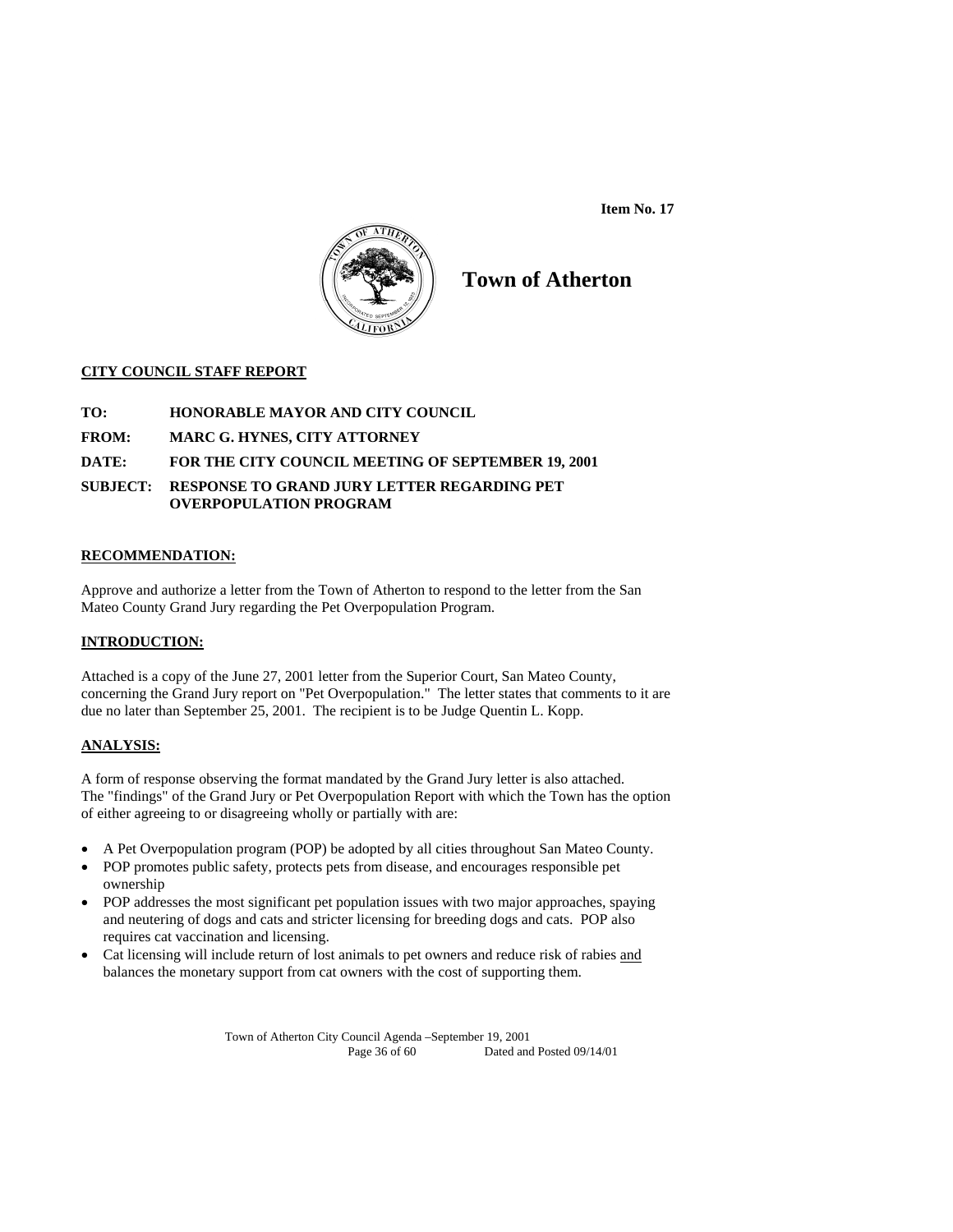- POP addresses overpopulation through increased responsibility of pet owners. Cities that do not participate in POP do not require licensing and vaccination of cats. Cats do not recognize jurisdictional boundaries. Though state law requires rabies vaccination of dogs – it does not require licensing or vaccination of cats, now the most frequently reported domestic rabid animals in the United States.
- POP will improve the quality of life for cats and dogs and their owners by protecting pets against rabies infection and re-uniting lost pets with their owners.
- There have been no recently reported cases of rabies in San Mateo County.
- The uniform application of POP would ensure all pet owners share in the responsibility of the county's animal control programs.

Two main issues are: should Atherton residents contribute to the county animal control program through cat license fees and should the Atherton Municipal Code be amended by adding further regulations in this regard. I do not recommend that further animal regulations be adopted here.

# **FISCAL IMPACT:**

None.

\_\_\_\_\_\_\_\_\_\_\_\_\_\_\_\_\_\_\_\_\_\_\_\_\_\_ Marc G. Hynes, City Attorney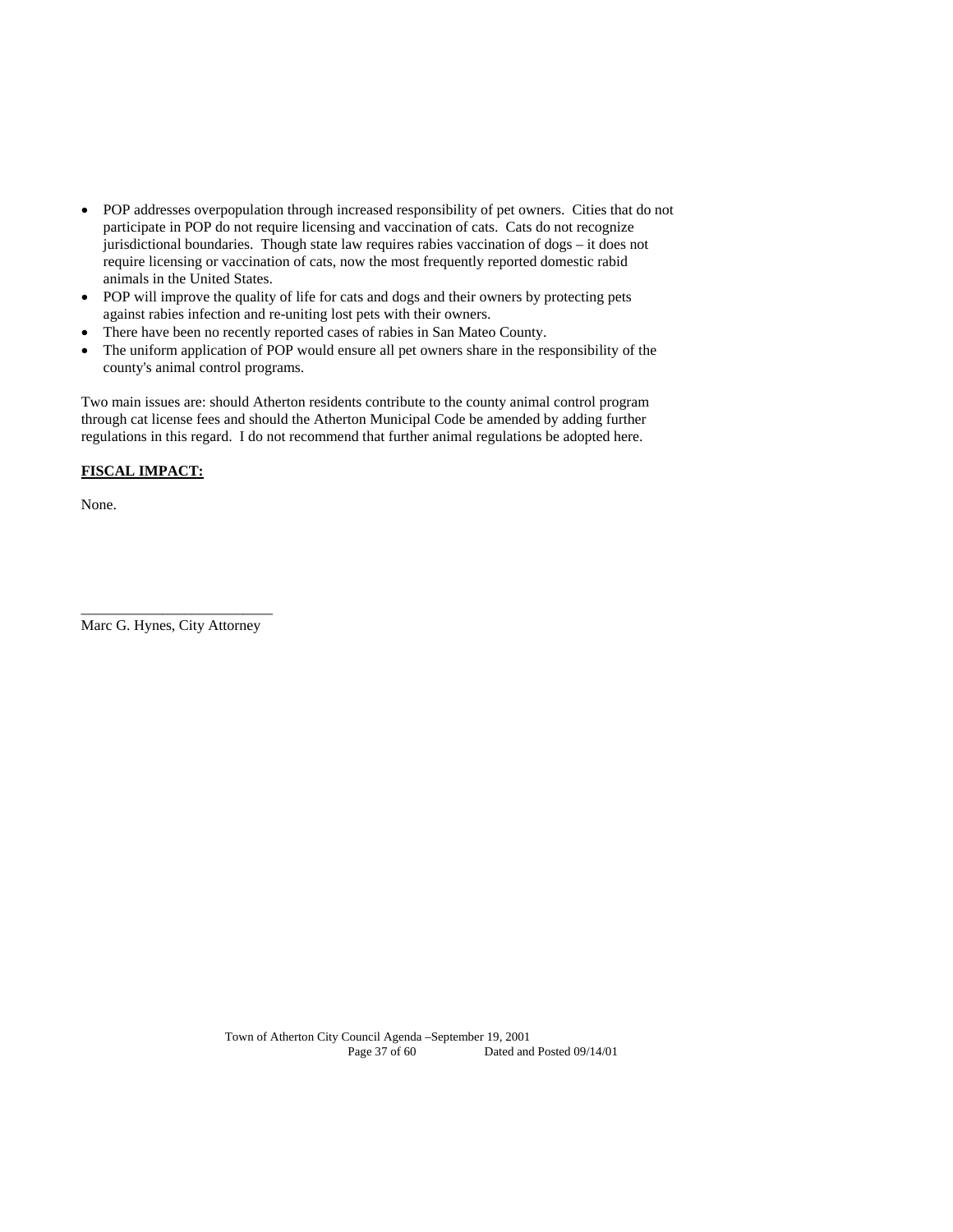

# **Town of Atherton**

#### **DATE: FOR THE CITY COUNCIL MEETING OF SEPTEMBER 19, 2001**

## **TO: HONORABLE MAYOR AND CITY COUNCIL**

**FROM: NEAL J. MARTIN, CITY PLANNER** 

# **SUBJECT: CITY COUNCIL REFERRAL TO PLANNING COMMISSION-PROPOSED BASEMENT ORDINANCE AMENDMENTS**

The City Council held a public hearing on July 18, 2001 regarding the Planning Commission recommendation for amendments to the Basement Ordinance. The Council discussed the proposed amendments and noted two areas of concern:

- 1. Council Member Janz noted his concern that it might be necessary to use a retaining wall on a hillside property to construct a driveway to access a below grade garage. He suggested that perhaps the Ordinance could include language to allow an exception for such retaining walls through the Conditional Use Permit process.
- 2. Council Member McKeithen noted the conclusion in the report that stated "existing limitations to the basement area and retaining walls for driveways would leave sufficient area for landscape retention in the tree preservation area." She was concerned that there was no explanation for the basis of that conclusion and requested the issue be studied further, perhaps obtaining an opinion from an expert if necessary.

The Council then referred the proposed Ordinance back to the Planning Commission to address these issues. They also indicated that the Planning Commission had the discretion to send the Ordinance back to the General Plan Committee if desired.

#### **Concerns Related to Driveway Access in Hillside Areas**

The Building Official and City Planner have discussed this issue and concur that there could be instances where flexibility is necessary for the location of a retaining wall to allow driveway construction. For example, and uphill lot with a below grade garage in the buildable area might require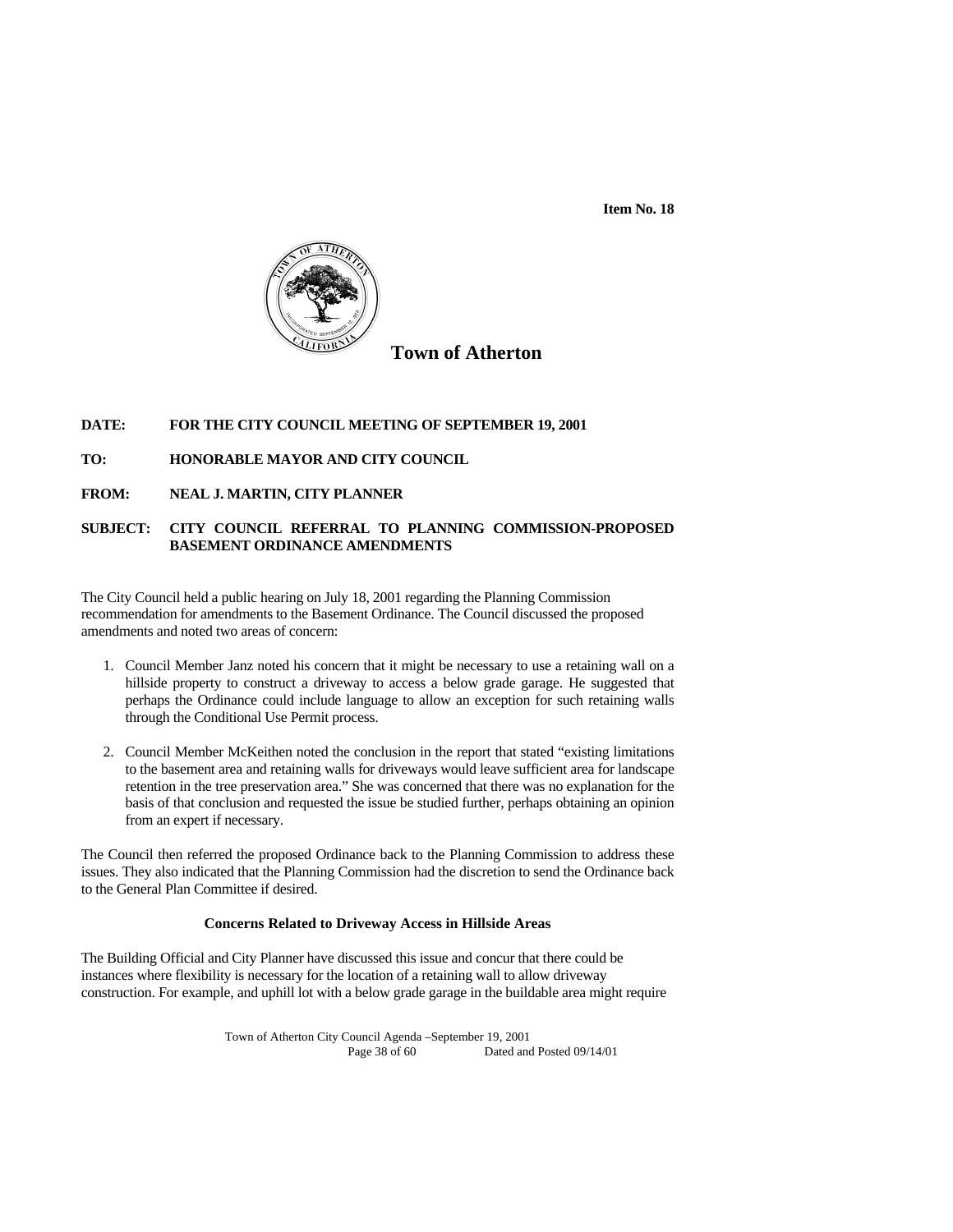a retaining wall across the front yard setback within 10' of the front property line. There might also be instances where such a retaining wall could be within 10' of the side property line. As suggested by Council Member Janz, perhaps the flexibility desired could be accomplished by allowing exceptions upon issuance of a Conditional Use Permit for basements and retaining walls in hillside areas. Draft language is suggested below.

In addition, Staff suggests that the limitation on retaining walls for driveways be within 10' of the side and rear property line, but not the front property line in order to allow for access from the street.

#### 17.36.190 Basements

Basements shall not exceed two feet in height above the surrounding average natural grade. Basements shall not extend outside the footprint of the main building or accessory structure, with the exception of areas for stairways and light wells, which shall be limited to the main building area. No retaining wall for driveways shall be located within 10' of a side or rear property line. Exceptions to the requirements of this section for hillside properties (where the average cross-slope is greater than twenty percent as determined under Section 16.24.050) may be permitted upon issuance of a conditional use permit.

#### Concerns Related to Heritage Tree Preservation

As Staff recalls, the conclusion that existing limitations on the basement area and retaining walls for driveways should leave sufficient area for landscape retention in the tree preservation area was based on a discussion that concluded by limiting the basement area to the footprint of the house, with exceptions for stairways and light wells. This limitation would leave the amount of area available for trees and landscaping substantially increased. Prior to the moratorium, basement retaining walls could extend as close as 5' from a property line. Theoretically, in the extreme, this would have allowed a basement to occupy 91 percent of a typical one-acre lot. By limiting the basement to the footprint of the main building and accessory structures the theoretical basement size is limited to 24 percent of the typical one-acre site. This would retain at least 76 percent of the site for landscaping and hardscape. Therefore, the conclusion that the proposed limitations would allow sufficient area for landscape retention in the tree preservation area seems appropriate.

Other concerns have been mentioned regarding the location of retaining walls in proximity to heritage trees, particularly those trees located in the tree preservation area, but near the buildable area. Concern has been expressed about potential damage to heritage tree roots by excavation, trenching and other construction activities. Staff believes these concerns would be more properly addressed in the Tree Preservation Ordinance where such issues can be reviewed in the context of tree preservation policies.

## **Planning Commission Review**

On August 22, 2001 the Planning Commission considered the Staff recommendation and recommended that the proposed amendments and conclusion stated in the staff report be transmitted to the City Council.

#### **Recommendation**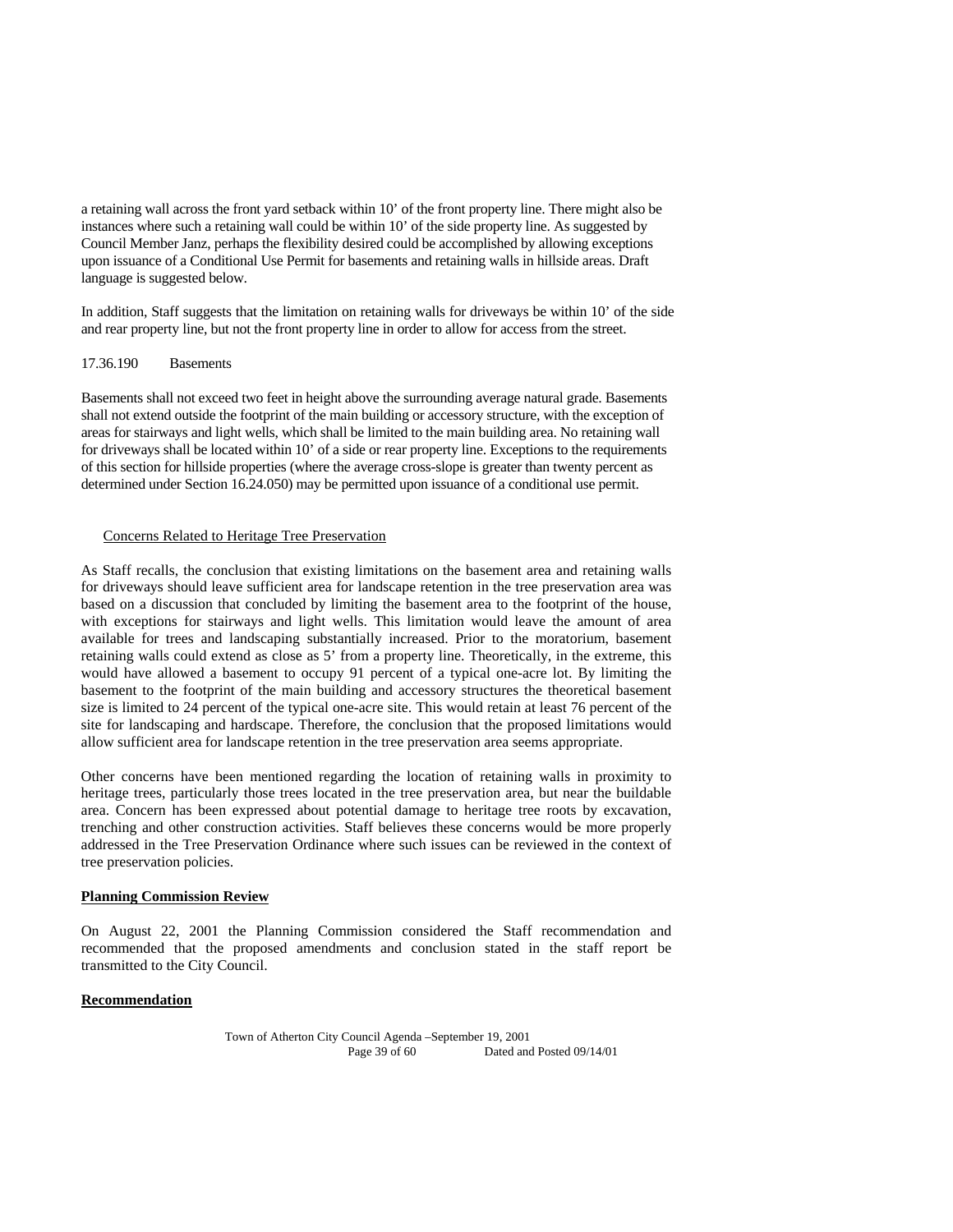It is recommended that the City Council adopt of the revised language for Section 17.36.190- Basements, stated above.

Neal J. Martin, City Planner

# **Attachments:**

l

- 1. Excerpt from Atherton City Council Minutes July 18, 2001
- 2. Municipal Code Chapter Section 17.36.190
- 3. Draft Planning Commission Minutes, August 22, 2001
- 4. Draft Ordinance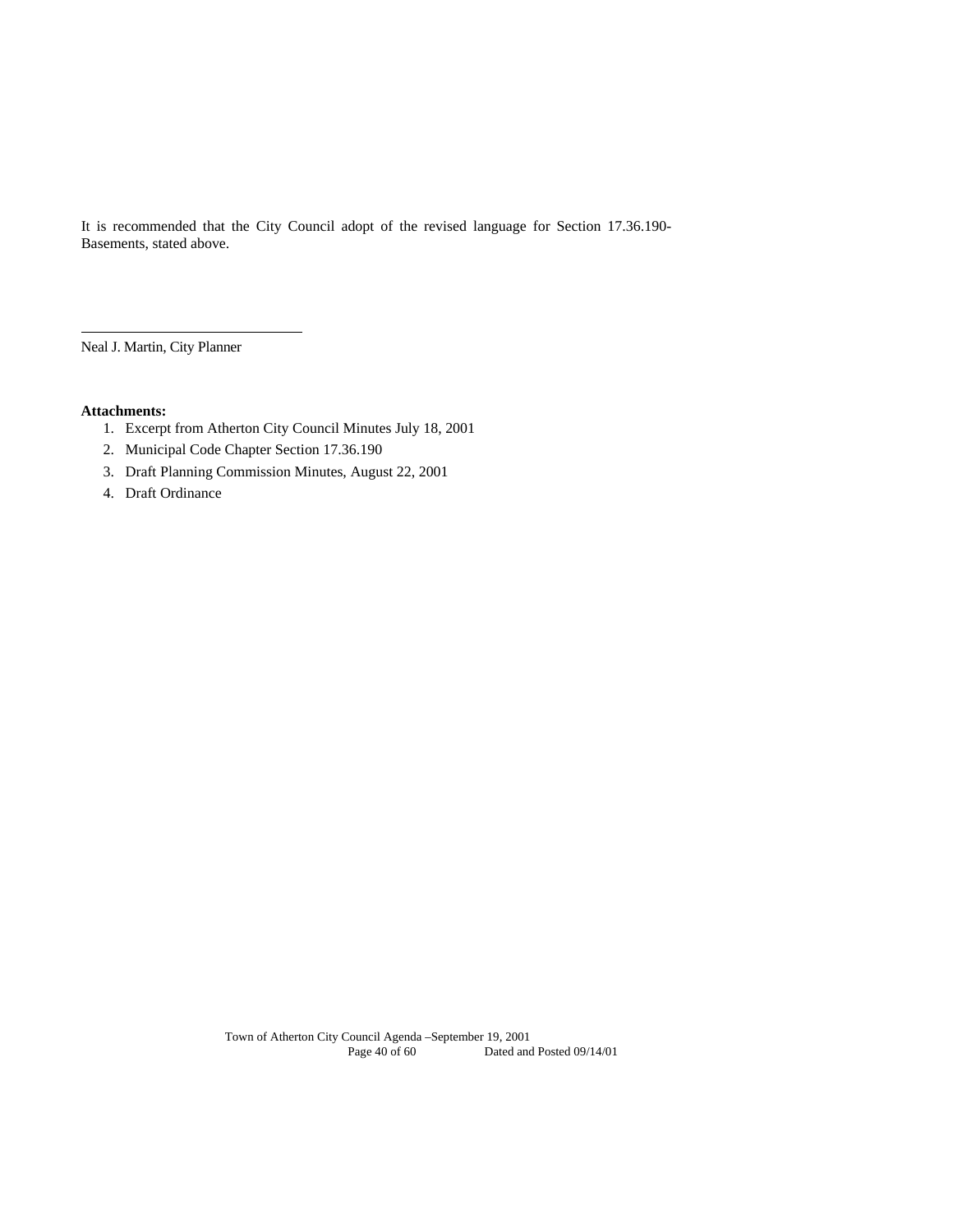#### **ORDINANCE NO. \_\_\_\_\_**

# **AN ORDINANCE OF THE CITY COUNCIL OF THE TOWN OF ATHERTON AMENDING THE ATHERTON MUNICIPAL CODE PLACING LIMITS ON BASEMENTS WITHIN THE TOWN OF ATHERTON**

The City Council of the Town of Atherton does ordain as follows:

**SECTION 1:** Section 17.36.190 of the Atherton Municipal Code is hereby amended to read as follows:

#### **17.36.190 Basements**

Basements shall not exceed two feet in height above the surrounding average natural grade. Basements shall not extend outside the footprint of the main building or accessory structure, with the exception of areas for stairways and light wells, which shall be limited to the main building area. No retaining wall for driveways shall be located within 10' of a side or rear property line. Exceptions to the requirements of this section for hillside properties (where the average cross-slope is greater than twenty percent as determined under Section 16.24.050) may be permitted upon issuance of a conditional use permit.

**SECTION 2:** That the City Council hereby declares that it would have passed this Ordinance sentence by sentence, paragraph by paragraph, and section by section, and does hereby declare that any provisions on this Ordinance are severable and, if for any reason any sentence, paragraph or section of this Ordinance shall be held invalid, such decision shall not effect the validity of the remaining parts of this Ordinance.

**SECTION 3:** This Ordinance shall be posted in at least three public places according to law and shall take effect and be in force from and after 30 days after its passage and adoption.

Introduced this \_\_\_\_\_ day of \_\_\_\_\_\_\_, 2001

Passed and adopted as an Ordinance of the Town of Atherton at a regular meeting thereof held on the  $\_\_\_$  day of, 2001, by the following vote.

AYES: COUNCILMEMBERS: NOES: COUNCILMEMBERS:<br>ABSTAIN: COUNCILMEMBERS: ABSTAIN: COUNCILMEMBERS:<br>ABSENT: COUNCILMEMBERS: COUNCILMEMBERS: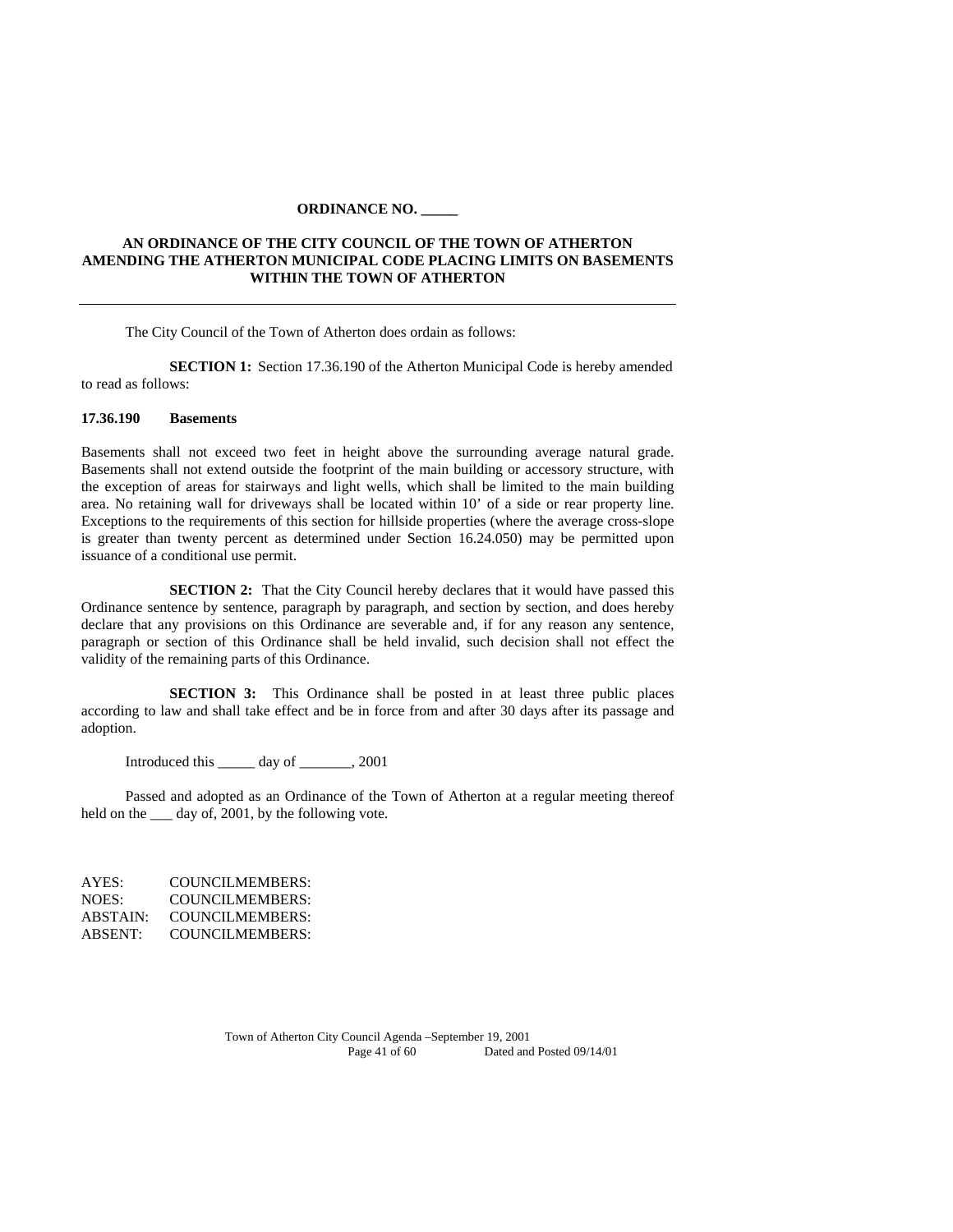Dianne M. Fisher Mayor, Town of Atherton

 $\mathcal{L}_\text{max}$  , and the contract of the contract of the contract of the contract of the contract of the contract of

ATTEST

Sharon Barker, City Clerk

\_\_\_\_\_\_\_\_\_\_\_\_\_\_\_\_\_\_\_\_\_\_\_\_\_\_\_\_\_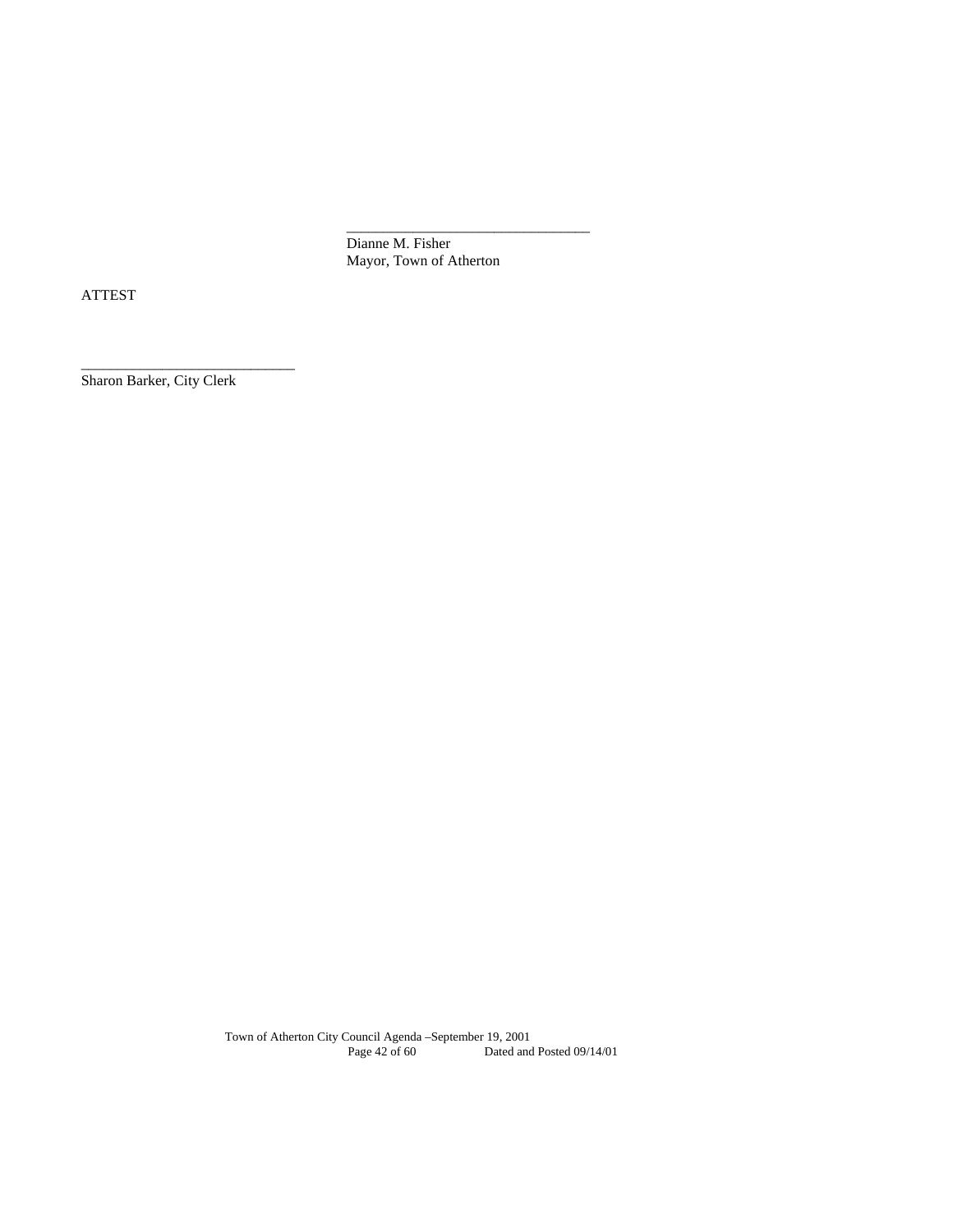

# **Town of Atherton**

# **CITY COUNCIL STAFF REPORT**

## **TO: HONORABLE MAYOR AND CITY COUNCIL JAMES H. ROBINSON, CITY MANAGER**

# **FROM: BILL YEOMANS, INTERIM FINANCE DIRECTOR**

## **DATE: FOR THE CITY COUNCIL MEETING OF SEPTEMBER 19, 2001**

## **SUBJECT: MONTHLY FINANCIAL REPORT FOR AUGUST, 2001**

#### **RECOMMENDATION:**

Receive and file Monthly Financial Report for August, 2001.

#### **INTRODUCTION:**

The attached schedules show all revenues and expenditures to the end of August for fiscal year 2001-2002 (FY02), that is for the months of July and August, 2001.

#### **ANALYSIS:**

These reports provide an opportunity for the City Council to see the current financial status of all funds. They also provide staff a forum to discuss any indications that the actuals are more/less than the adopted budget estimates.

#### Format

Since this is the first monthly report you have received in this form, this memo will describe the report. The formats for the Revenue Summary and the Expenditure Summary are based on the Financial Summaries in the Adopted Budget.

1. The Revenue Summary shows each fund by number and title in the first column, with further detailed breakdown of revenue sources within the General Fund. The second column provides the budget estimate from the Adopted Budget document. The third column shows the actual revenues for those funds and sources during the two months covered. The last two columns are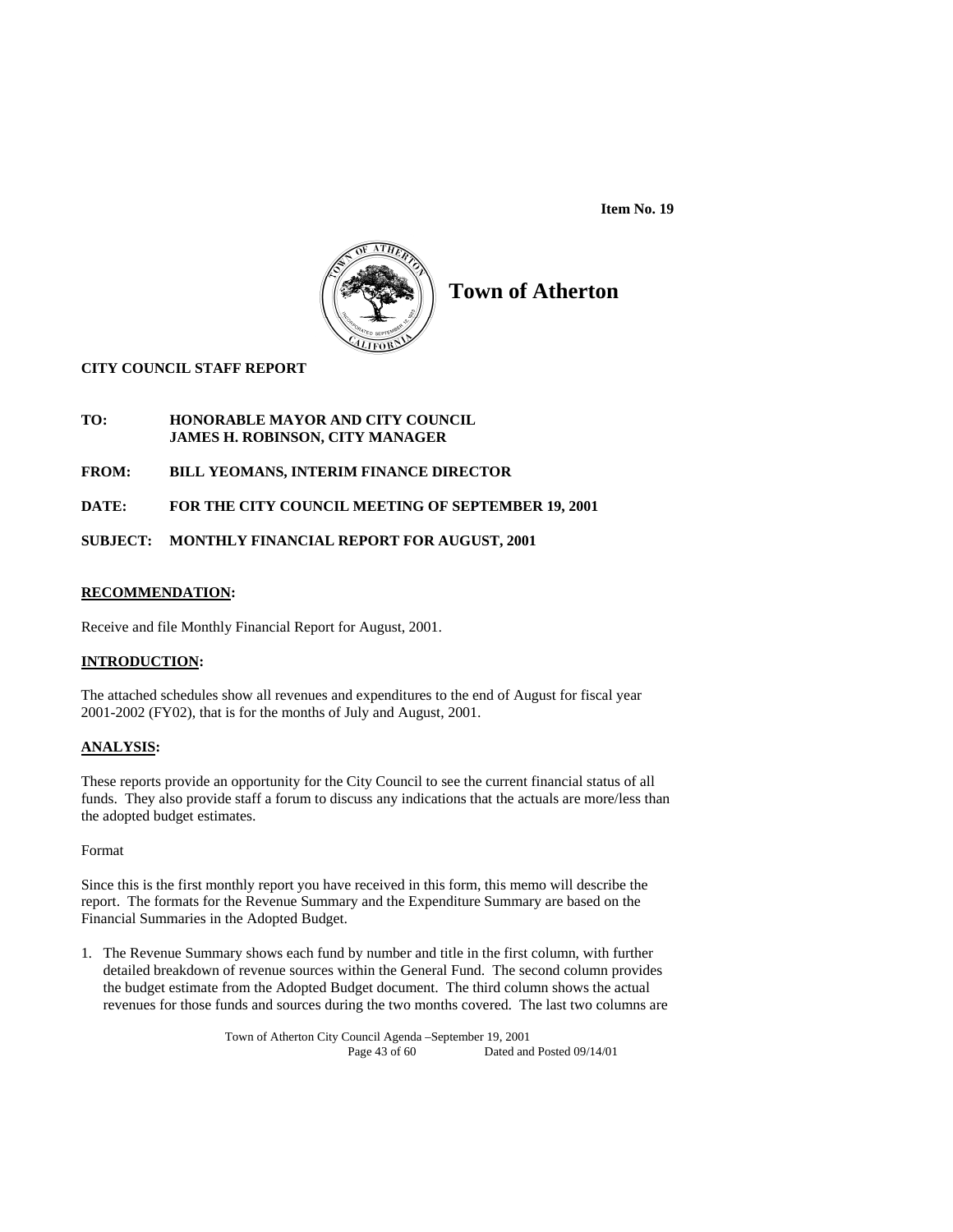calculations made for comparison purposes: the "Estimate times 2/12" multiplies the budget estimate by two months out of the twelve in the year to provide a rough benchmark for the actuals; the "% Received" calculates the actual (column 3) divided by the total budget (column 2).

2. The Expenditure Summary is similar, with all funds in the first column, and the General Fund broken down by department. The Budget, Actual, and Comparison columns use the same procedures as the revenues.

#### Analysis of Results

For Atherton, as in most cities, revenues run behind expenditures for the first half of the year as the property tax and special parcel tax collections occur in December and April.

- 1. In August the Town received Assessed Valuation (AV) figures from the County for Fiscal Year 2001-2002, which are the basis for Town property taxes, our largest revenue source at roughly \$2,200,000 for FY00-01. The increase over FY 2000-01 is about 27%, which is greater than the 19% estimated in the budget by 8%! This should translate into about \$160,000 in Secured Property Tax (after ERAF is taken out) and with Unsecured Property Tax growing over the estimate as well, the total increase could be about \$200,000. The AV reflects property values as of January 1, 2001, near the peak of the recent real estate boom. With real estate values dropping over the past six months, we should realize that AV growth (and the related property tax growth) will be much smaller in future years, with the possibility of actual declines about three years ahead.
- 2. July is the annual renewal period for business licenses. In two months the Town has collected only 37% of the estimated \$180,000, so a downward revision may be in order.

Expenditures are within expected levels (17%) except:

- 1. The City Council at 53% of budget includes several annual membership payments paid in July and August to C/CAG (\$5,914), San Mateo City (\$2,625), the County Airport Roundtable (\$1,500), and ABAG (\$1,340).
- 2. Insurance deposits are paid at the start of the fiscal year increasing expenditures in two funds: Administrative Services at 55% pays ABAG for liability insurance (\$96,970); Workers Compensation at 46% pays SMCCIG (\$61,691).

The year-end audit process will provide audited numbers for balances in all funds. That process is proceeding on schedule despite some accounting difficulties last year, and we plan to have audited fund balances for all funds by your November meeting.

\_\_\_\_\_\_\_\_\_\_\_\_\_\_\_\_\_\_\_\_\_\_\_\_ \_\_\_\_\_\_\_\_\_\_\_\_\_\_\_\_\_\_\_\_\_\_\_\_\_

Prepared by: Approved by:

Bill Yeomans James H. Robinson Interim Finance Director City Manager

 **Item No. 20**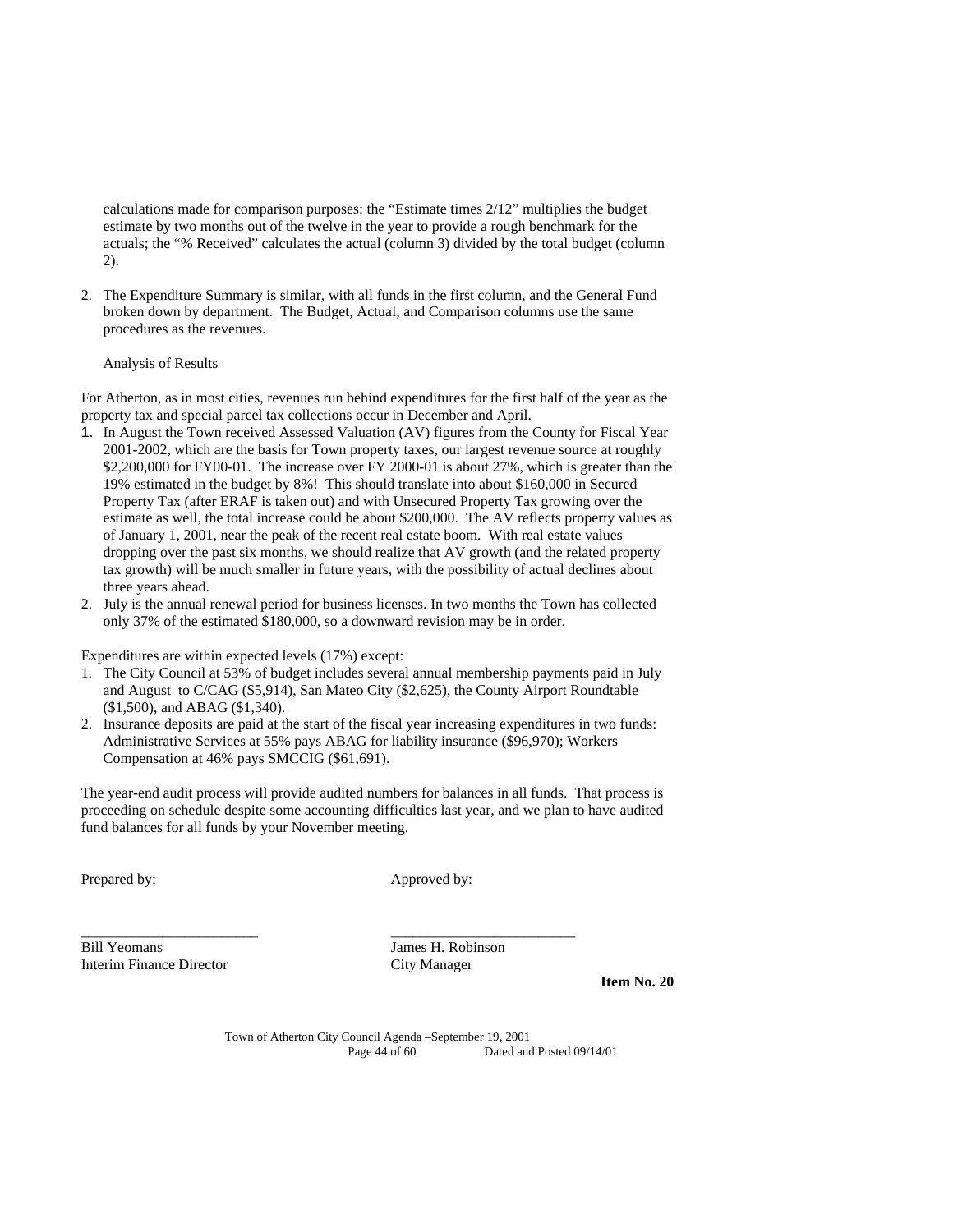

**Town of Atherton** 

## **CITY COUNCIL STAFF REPORT**

- **TO: HONORABLE MAYOR AND CITY COUNCIL**
- **FROM: MARC G. HYNES, CITY ATTORNEY**
- **DATE: FOR THE MEETING OF SEPTEMBER 19, 2001**

## **SUBJECT: DRAFT AGREEMENT BETWEEN TOWN OF ATHERTON AND MENLO SCHOOL REGARDING ARTS PROGRAMS**

#### **RECOMMENDATION:**

It is recommended that the City Council review the most recent version of a draft agreement between the Town of Atherton and Menlo School concerning Arts programs and instruct the City Attorney as to any further revisions.

#### **ANALYSIS:**

The City Council previously considered a form of agreement between the Town and Menlo School which, if approved, would create a joint commission for the purpose of providing an ongoing arts and education program using facilities located at Menlo School. The most recent draft of this agreement was prepared following a meeting between me, Pat Pannel of Menlo School, and Fran Eastman of the Atherton Arts Committee. For ease of review, two copies of the agreement are enclosed. In one, additions to previous drafts are shown in bold print. Deletions are shown by strikeout. A clean version of the agreement is also provided.

#### **FISCAL IMPACT:**

Seed money is to be provided by the Town in the amount of \$500.00.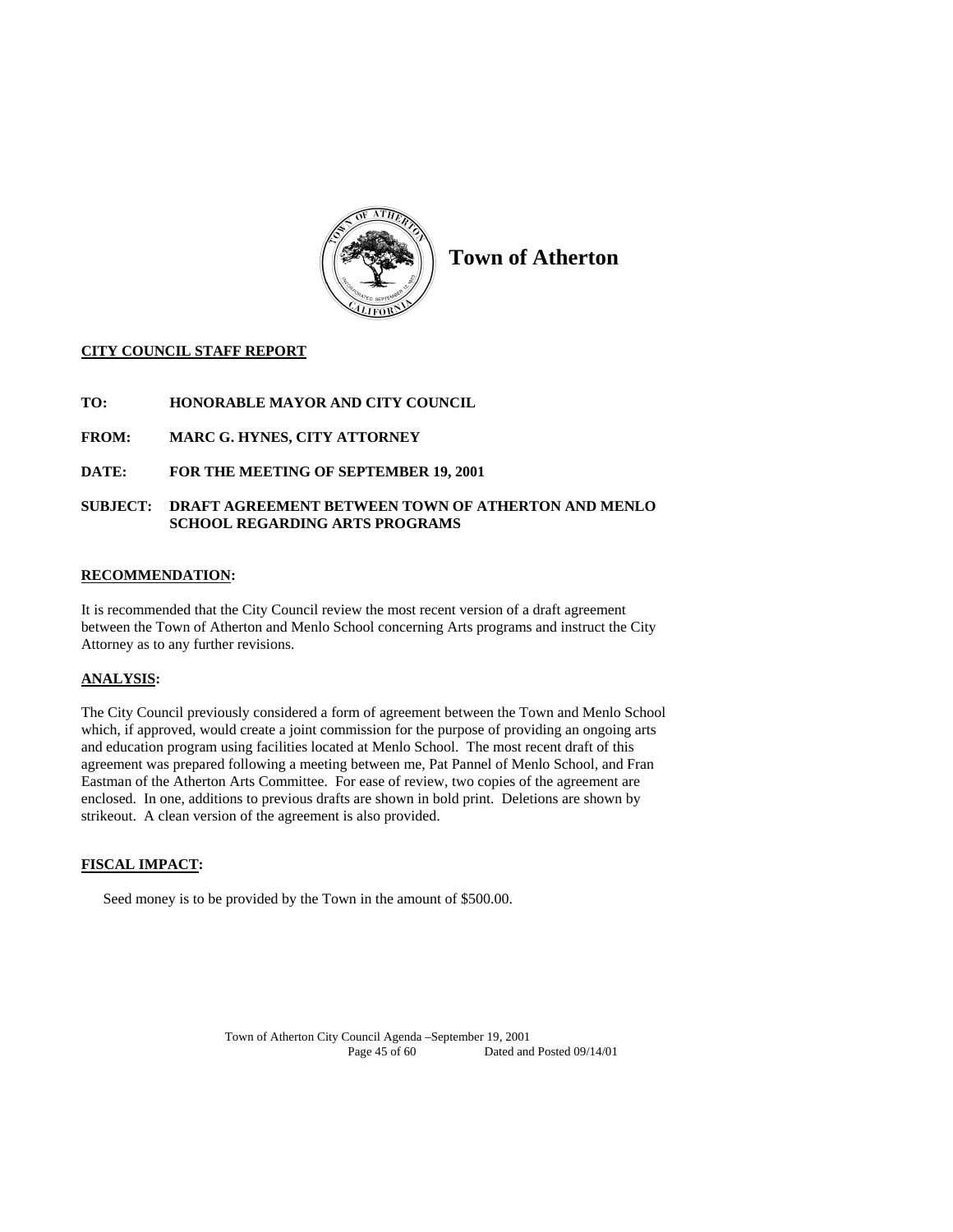#### **AGREEMENT BETWEEN THE TOWN OF ATHERTON AND MENLO SCHOOL FOR THE USE OF THE SCHOOL FACILITIES FOR ARTS RELATED FUNCTIONS**

THIS AGREEMENT is made and entered into this day of \_\_\_\_\_\_\_\_\_\_\_\_\_\_\_, 2001, by and between TOWN OF ATHERTON, a municipal corporation of the State of California (hereinafter "TOWN"), and MENLO SCHOOL (hereinafter "SCHOOL").

#### **W I T N E S S E T H:**

**WHEREAS**, Section 10900 et. seq. of the California Education Code authorizes public agencies to enter into agreements for the purpose of organizing, promoting and conducting programs of community arts and recreation; and

**WHEREAS**, TOWN and SCHOOL desire to organize, promote and conduct such programs within the general area served by both entities by entering into an agreement for arts related programs of all types for educational purposes, and consistent with the goals and philosophy of the SCHOOL, that would serve the Atherton community and other neighboring communities; and

**WHEREAS**, TOWN and SCHOOL have a desire to establish an ongoing relationship in coordination of such Programs at the SCHOOL's facilities; and

**WHEREAS**, this Agreement will serve the public interest, health, and general welfare of the residents of Atherton and surrounding areas; and

**WHEREAS**, this Agreement will also provide for TOWN usage of the outside facilities of the SCHOOL; and

**WHEREAS**, TOWN and SCHOOL desire to continue the arrangements made under this Agreement indefinitely;

**NOW, THEREFORE**, in consideration of the promises, mutual terms, covenants and conditions contained in this Agreement, the parties agree as follows:

**SECTION 1. JOINT COMMITTEE.** TOWN AND SCHOOL shall form an oversight COMMITTEE (hereinafter "COMMITTEE") comprised of three members from each entity. Unless otherwise determined by Town's City Council, Town's representatives shall be chosen by the Atherton Arts Committee. The function of this COMMITTEE is to approve the events covered by this agreement and to coordinate these events with the appropriate SCHOOL officials. The COMMITTEE should also undertake the following:

 (a) Schedule and reserve SCHOOL facilities ("Facilities") to individuals and groups for their use, at such times when these Facilities are available. The SCHOOL has complete authority to control use of the Facilities. Menlo School and Menlo College are parties to an operating agreement which requires each to indemnify the other against claims for personal injury, bodily injury, death and property damage in or about the property over which SCHOOL has control and as detailed in Section 4.9.1 of the agreement between SCHOOL and college dated July 1, 1994. The COMMITTEE shall be solely responsible for the coordination and scheduling of requests for the reservation and use of the Facilities, which shall be accomplished in accordance with SCHOOL's usage policies, which appear in SCHOOL's usage agreement, Exhibit "A", attached here and incorporated by this reference. (b) Collect all event and tuition fees for the Facilities from the individuals or groups using them, as set forth by the COMMITTEE. Any other arrangements shall be at the discretion of the COMMITTEE. The COMMITTEE will utilize all fees, after any payments due to SCHOOL for direct costs, for the advertising and underwriting of future arts events, it being understood that COMMITTEE will have no authority to commit to events which may generate costs in excess of funds then available to the COMMITTEE.

Issue a completed Usage Agreement to each individual or group user, in the form contained in Exhibit "A". The SCHOOL reserves the right to conduct background checks pursuant to the California Education Code 44237.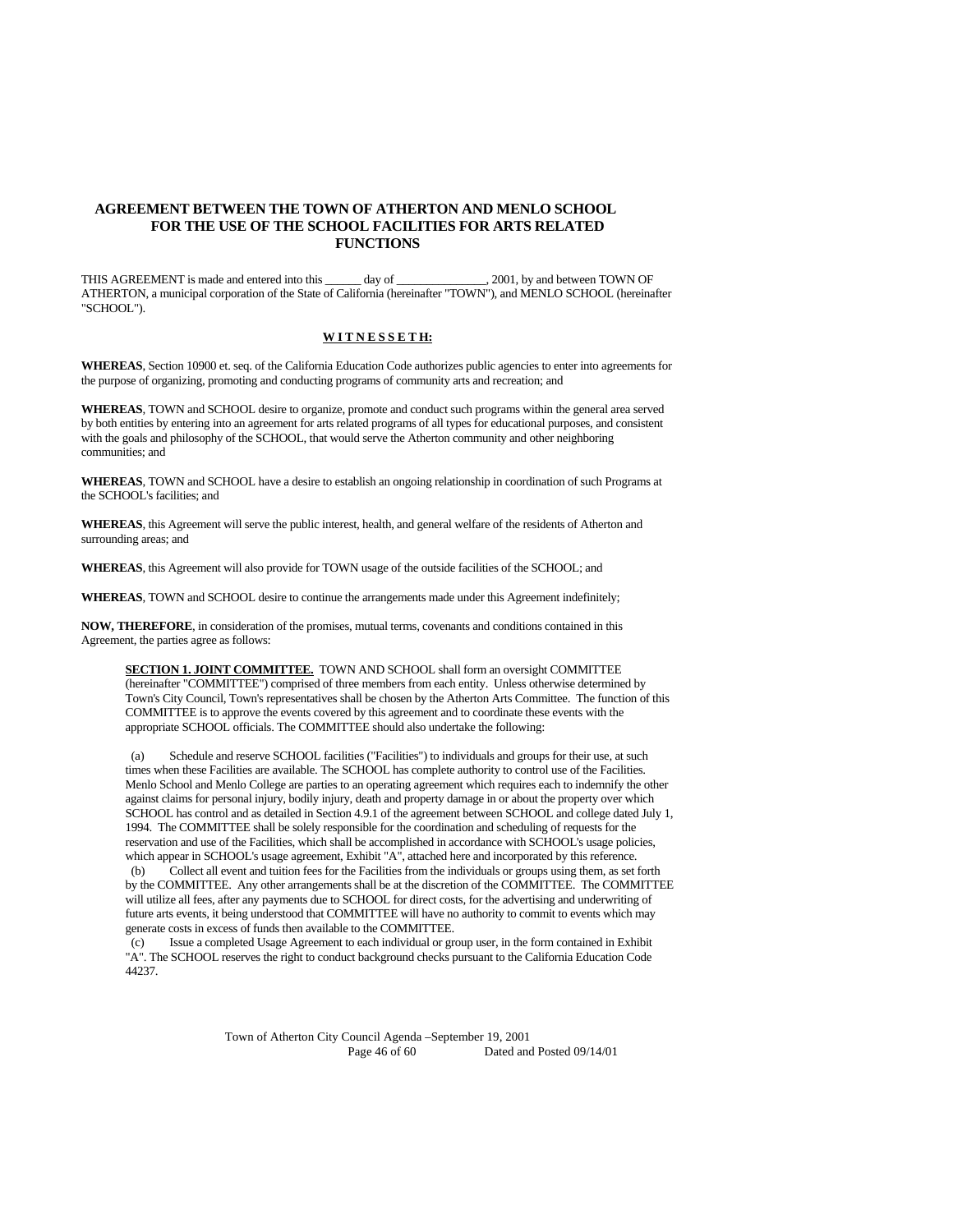- (d) Provide SCHOOL and TOWN on or before February 1 and August 1 of each year with a financial report which describes the revenues the COMMITTEE has collected from programs under this Agreement during the immediately previous six months period, January through June, or July through December, as the case may be.
- (e) Refer to SCHOOL**,** for comment**,** any dispute pertaining to any allegation of unlawful authorization, denial, or conditional authorization of use of Facilities of SCHOOL. The COMMITTEE shall have the authority and power to resolve any such dispute.
- (f) The COMMITTEE will reimburse the SCHOOL for all direct expenses connected with the above-mentioned programs that are in excess of any regular direct expenses of the SCHOOL.
- (g) TOWN and SCHOOL both agree to deposit \$500 into the bank account described in (b) above after execution of this Agreement, to be used as seed money by the COMMITTEE.
- (h) All events will be conducted in compliance with all TOWN and other governmental regulations.
	- (i) Both the TOWN and the SCHOOL give their approval to the COMMITTEE to seek grants to underwrite any expenses in connection with these events. The COMMITTEE will have no authority to commit to events, which may generate costs in excess of funds then available to the COMMITTEE.

**SECTION 2. DUTIES OF SCHOOL.** SCHOOL shall undertake the following obligations under this Agreement:

- (a) Provide and maintain the Facilities, as described in Exhibit "B" attached here and incorporated by this reference, for the COMMITTEE to schedule and reserve for arts-related uses.
- (b) Will make reasonable efforts to reserve Facilities at times desired by COMMITTEE consistent with SCHOOL activities.
- (c) Provide an appropriate number of copies of the required policies and fee schedules or other items necessary for issuance to users if such issuance is required by SCHOOL policy.

**SECTION 3. AMENDMENT OF EXHIBITS.** The Head of SCHOOL and the City Manager of TOWN shall have the power to amend Exhibits "A" and "B" on behalf of the parties by written instrument containing both of their signatures with their respective governing body's approval.

During the times the COMMITTEE is entitled to the use of such Facilities, the public shall have the right to use offstreet parking areas on the grounds of the SCHOOL within which the Facility is located and shall have reasonable access through SCHOOL grounds to the Facility being used.

#### **SECTION 4. DUTY OF SCHOOL TO HOLD TOWN HARMLESS.**

 (a) SCHOOL shall save and hold harmless TOWN, its officers, employees and agents from, and defend them against any and all liability, costs, attorneys' fees, or expenses (hereinafter, "liability") incurred by TOWN, its officers, employees, or agents, on account of any lawsuit, judgment, or claim of any kind arising out of or connected with TOWN's performance of this Agreement, except where such liability arises out of the negligence of TOWN, its officers, employees or agents.

SCHOOL shall save and hold harmless TOWN, and its contractors from any claims or causes of action for injury to persons or damage to property which may arise by reason of any dangerous or defective condition of SCHOOL or Menlo College property, except where such liability arises out of the negligence of TOWN, its officers, employees or agents.

**SECTION 5. DUTY OF SCHOOL TO INSURE.** SCHOOL has in force, and during the term of this Agreement shall maintain in force, at SCHOOLS's expense**,** a combined, single-limit liability insurance policy in the amount of not less than two million dollars (\$2,000,000), with the TOWN, its officers, employees and agents as named, as additional insureds under such liability policy, with respect to the hold harmless provisions of Section 5 4 above.

**SECTION 6. DUTY OF TOWN TO HOLD SCHOOL HARMLESS.** TOWN shall save and hold harmless SCHOOL and until the effective date of separation of SCHOOL and Menlo College, Menlo College, their officers, employees and agents from, and defend them against, any and all liability, costs, attorneys' fees, or expenses (hereinafter "liability") incurred by SCHOOL, Menlo College, their officers, employees, or agents on account of any lawsuit, judgment, or claim of any kind arising out of or connected with TOWN's performance of this Agreement, except where such liability arises out of the negligence of SCHOOL, Menlo College, their officers, employees and agents.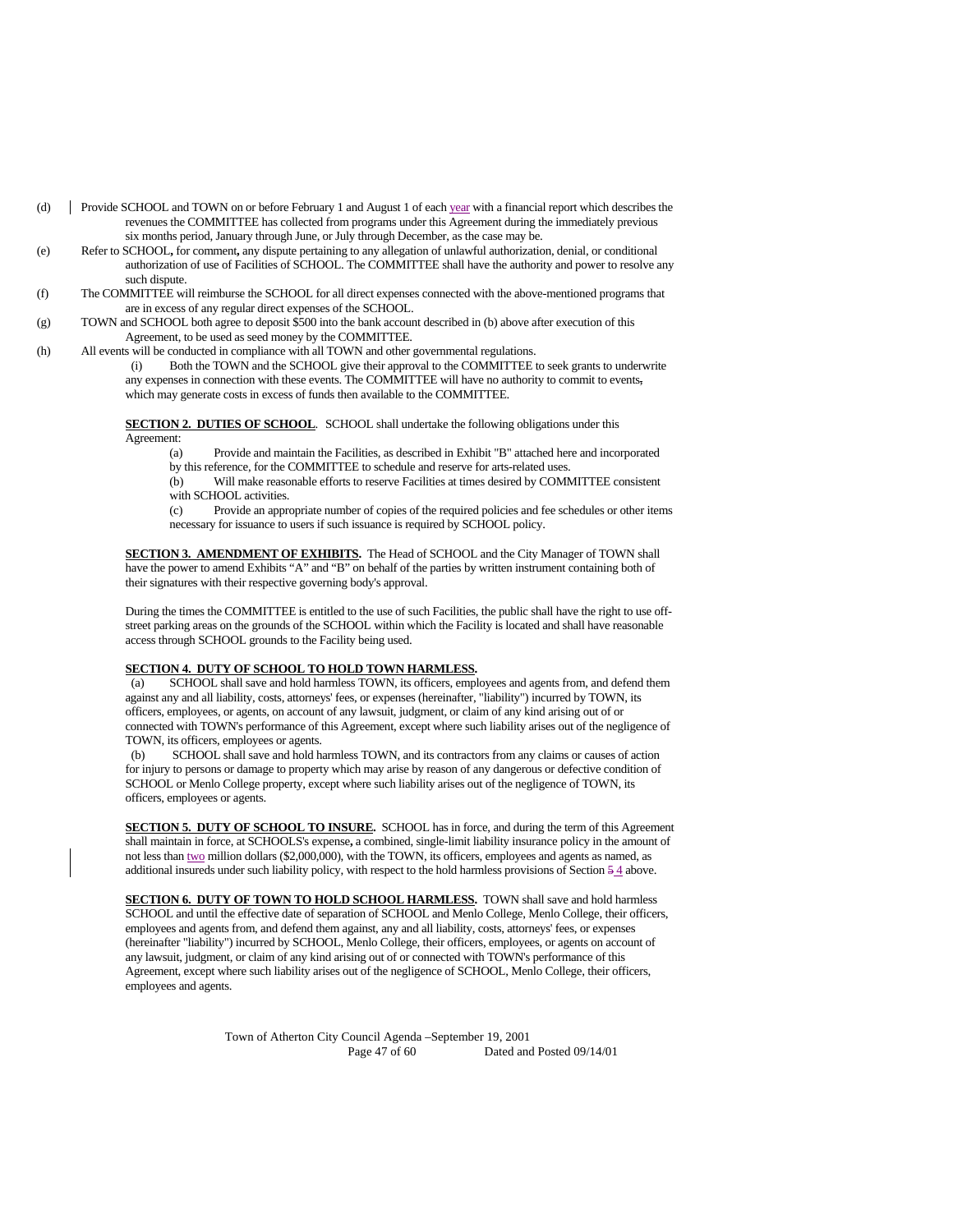**SECTION 7. DUTY OF TOWN TO INSURE.** TOWN has in force, and during the term of this Agreement shall maintain in force, at TOWN's expense, a combined, single-limit liability insurance policy in the amount of not less than two million dollars (\$2,000,000), with the SCHOOL and, until the effective date of the separation of SCHOOL and Menlo College, Menlo College, their officers, employees and agents named, as additional insureds under such liability policy, with respect to the hold harmless provisions of Section  $6$  above.

**SECTION 8. DISCRIMINATION.** Neither party to this Agreement shall discriminate against any employee, applicant for employment, or other person on the basis of race, religion, sex, national origin, age (where the person is 40 years of age or older), disability, ancestry, medical condition (as defined by state anti-discrimination statute), or creed, in violation of any federal or state law, in connection with the performance of this Agreement.

**SECTION 9. GOVERNING LAW; JURISDICTION.** The laws of the State of California shall govern this Agreement, and any disputes regarding this Agreement shall be resolved according to said laws. Any legal proceedings shall be instituted in the courts of the State of California and County of San Mateo, irrespective of any claim of diversity of citizenship or other possible jurisdictional conditions.

**SECTION 10. TOWN REPRESENTATIVE.** The City Manager or designee shall represent TOWN in all matters pertaining to the services to be rendered under this Agreement. All requirements of TOWN pertaining to the services to be rendered under this Agreement shall be coordinated through the TOWN representative.

**SECTION 11. SCHOOL REPRESENTATIVE.** The Head of School or designee shall represent SCHOOL in all matters pertaining to the services to be rendered under this Agreement. All requirements of SCHOOL pertaining to the services to be rendered under this Agreement shall be coordinated through the SCHOOL representative.

**SECTION 12. NOTICES.** All notices hereunder shall be given in writing and mailed, postage prepaid, by certified mail, addressed as follows:

| <b>To TOWN</b> | City Manager<br><b>TOWN OF ATHERTON</b><br>91 Ashfield Road |
|----------------|-------------------------------------------------------------|
|                | Atherton, California 94027                                  |
| To SCHOOL      | <b>Business Manager/CFO</b>                                 |
|                | <b>MENLO SCHOOL</b>                                         |
|                | 50 Valparaiso Avenue                                        |
|                | Atherton, California 94027                                  |

**SECTION 13. TERM OF AGREEMENT.** This Agreement shall commence on \_\_\_\_\_\_\_\_\_\_\_\_\_\_\_\_, 2001, and shall continue indefinitely until terminated. Either party may terminate this Agreement by giving not less than ninety (90) days prior written notice to the other party, which shall commence upon the deposit of the notice in the mail, in accordance with the provisions of Section 12 above.

**SECTION 14. EFFECT OF WAIVERS.** The waiver by either party of any breach or violation of any term, covenant, condition of this Agreement or of any provision, ordinance, or law shall not be deemed to be a waiver of any other term, covenant, ordinance, or law or of any subsequent breach or violation of the same or any other term, covenant, condition, ordinance or law.

**SECTION 15. RECOVERY OF COSTS AND ATTORNEYS' FEES IN LEGAL ACTIONS.** The prevailing party in any action brought to enforce the terms of this Agreement, or arising out of this Agreement, may recover its reasonable costs and attorneys' fees expended in connection with such an action from the other party.

**SECTION 16. INTEGRATED AGREEMENT.** This document represents the entire and integrated Agreement between TOWN and SCHOOL and supersedes all prior negotiations, representations or agreements, either written or oral. In particular, this Agreement supersedes all prior agreements between TOWN and SCHOOL pertaining to the subject matter thereof. Except as provided in Sections 6 and 7 above, this Agreement shall not be construed as nor deemed to be an Agreement for the benefit of any third party or parties, and no third party or parties shall have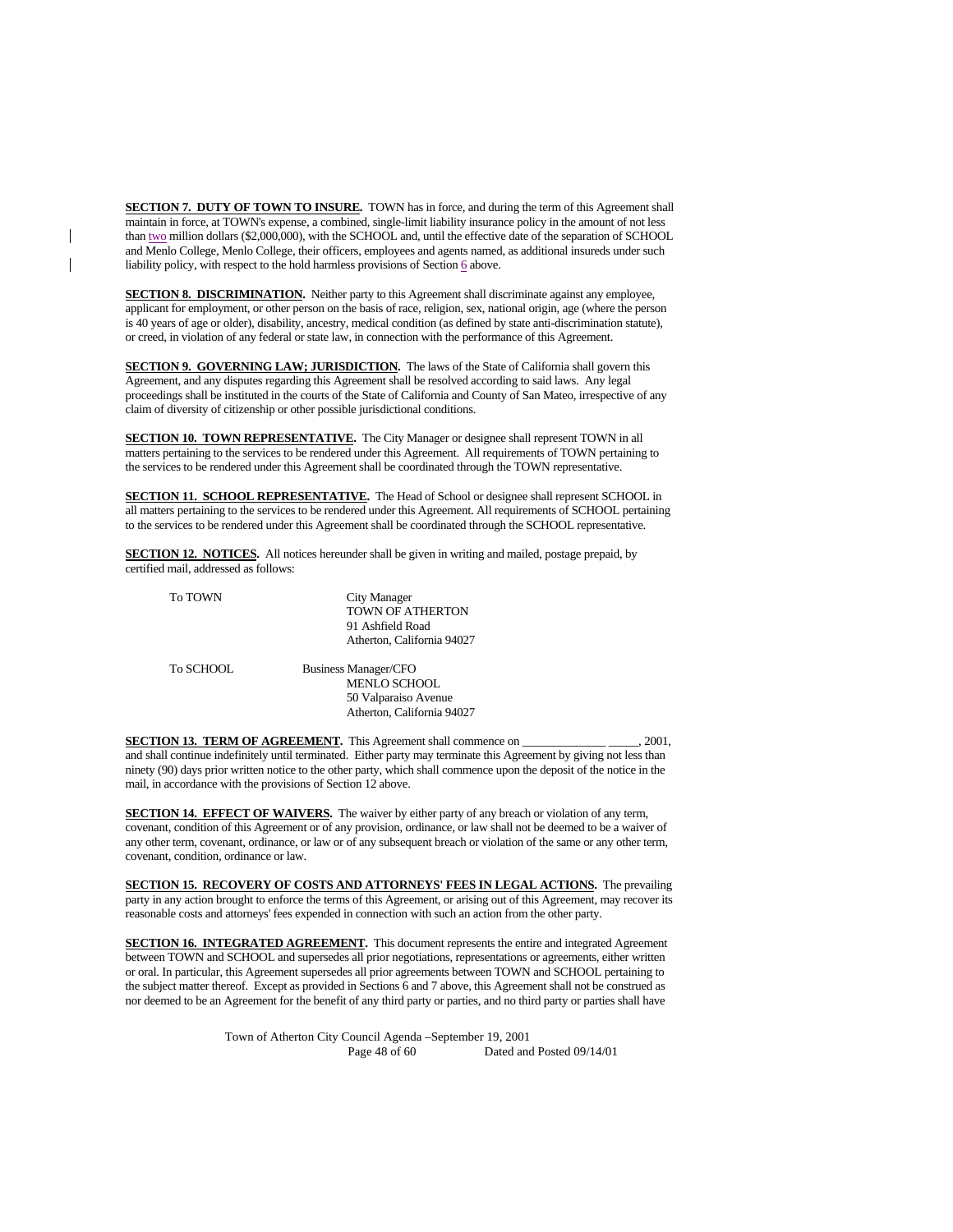any right of action herein for any cause whatever. No modification of this Agreement shall be effective unless and until such modification is evidenced in writing signed by all parties. The provisions of Exhibits "A" and "B" may be amended as provided in Paragraph 3 above.

**SECTION 17. ALL PROVISIONS OF AGREEMENT ARE CONDITIONS.** All provisions of this Agreement are expressly made conditions.

 $\frac{1}{2}$  ,  $\frac{1}{2}$  ,  $\frac{1}{2}$  ,  $\frac{1}{2}$  ,  $\frac{1}{2}$  ,  $\frac{1}{2}$  ,  $\frac{1}{2}$  ,  $\frac{1}{2}$  ,  $\frac{1}{2}$  ,  $\frac{1}{2}$  ,  $\frac{1}{2}$  ,  $\frac{1}{2}$  ,  $\frac{1}{2}$  ,  $\frac{1}{2}$  ,  $\frac{1}{2}$  ,  $\frac{1}{2}$  ,  $\frac{1}{2}$  ,  $\frac{1}{2}$  ,  $\frac{1$ 

IN WITNESS WHEREOF, TOWN and SCHOOL have executed this Agreement on the date first above written.

Town of Atherton Menlo School

("TOWN"), by ("SCHOOL"), by

City Manager Head of School

#### **Attachments:**

 Exhibit "A" - Facility Use Agreement and Permit Exhibit "B" - SCHOOL Facilities

9/12/01

 $\mathbf{I}$ 

 $\mathsf{l}$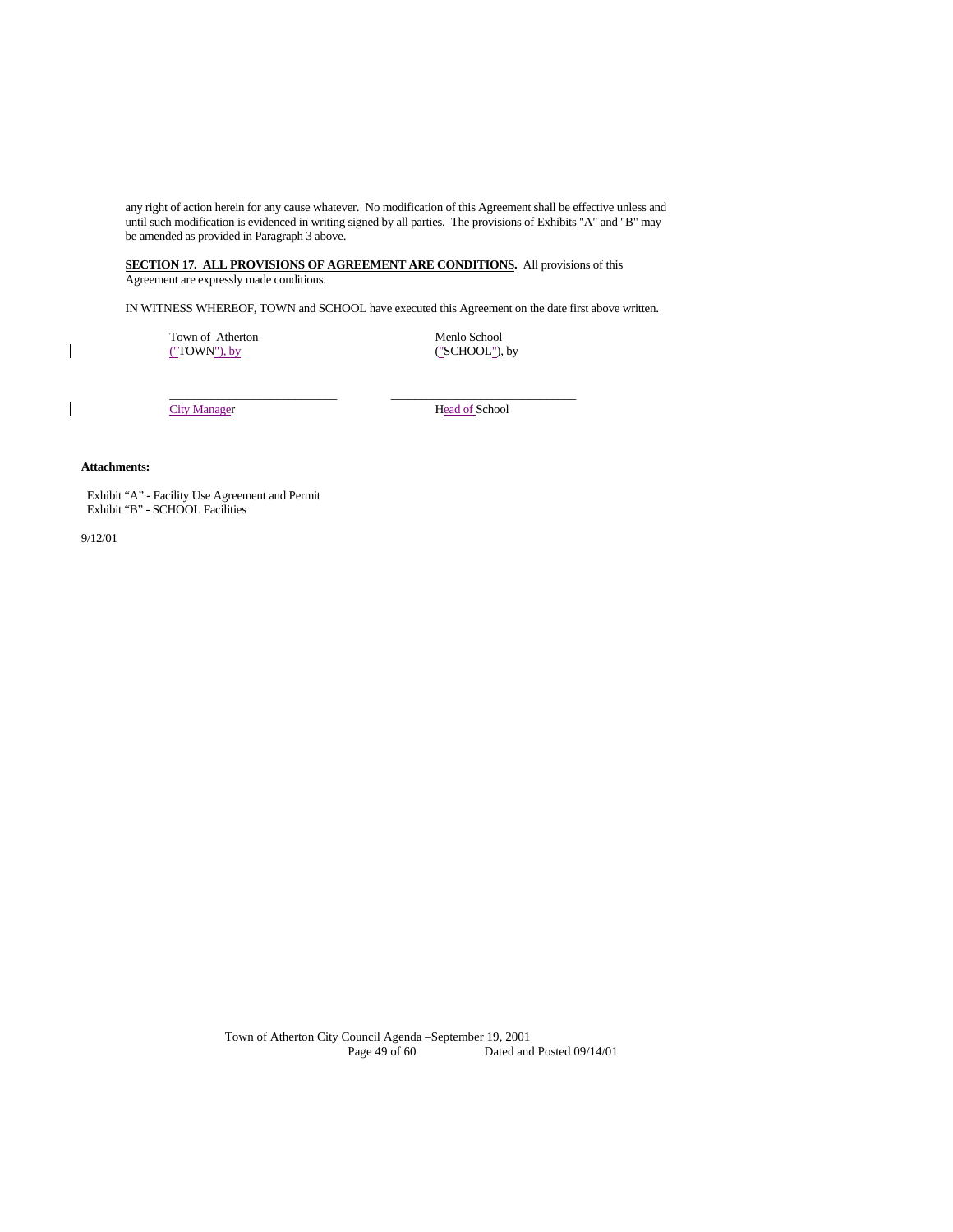

Town of Atherton

#### **CITY COUNCIL STAFF REPORT**

#### **TO: HONORABLE MAYOR AND CITY COUNCIL JAMES ROBINSON, CITY MANAGER**

**FROM: ROBERT J. BRENNAN, CHIEF OF POLICE** 

**DATE: FOR THE CITY COUNCIL MEETING OF SEPTEMBER 19, 2001** 

#### **SUBJECT: AUTHORIZE DISPATCH CENTER REMODEL NOT TO EXCEED \$68,137.00**

#### **RECOMMENDATION:**

Authorize the grant funded Dispatch Center remodel project not to exceed \$68,137.00 as designed by Specialized Communications Services and Police Department personnel.

#### **INTRODUCTION:**

The Town of Atherton Police Department has recently been awarded two technology grants that have already been accepted by the Town Council. One of the grants, the California Law Enforcement Equipment Grant (\$102,601.00), is part of the State COPS funding program funded by the State budget surplus. The grant must be spent on "technology related purposes that enhance law enforcement".

Department staff has identified the Atherton Dispatch Center as being in critical need of updating and wishes to use no more than \$68,137.00 of the grant funding (without cash matching requirements) to make the necessary improvements. It is the intent of this staff report to obtain Council approval to formally approve the project as designed by Specialized Communications Services (project manager).

# **ANALYSIS:**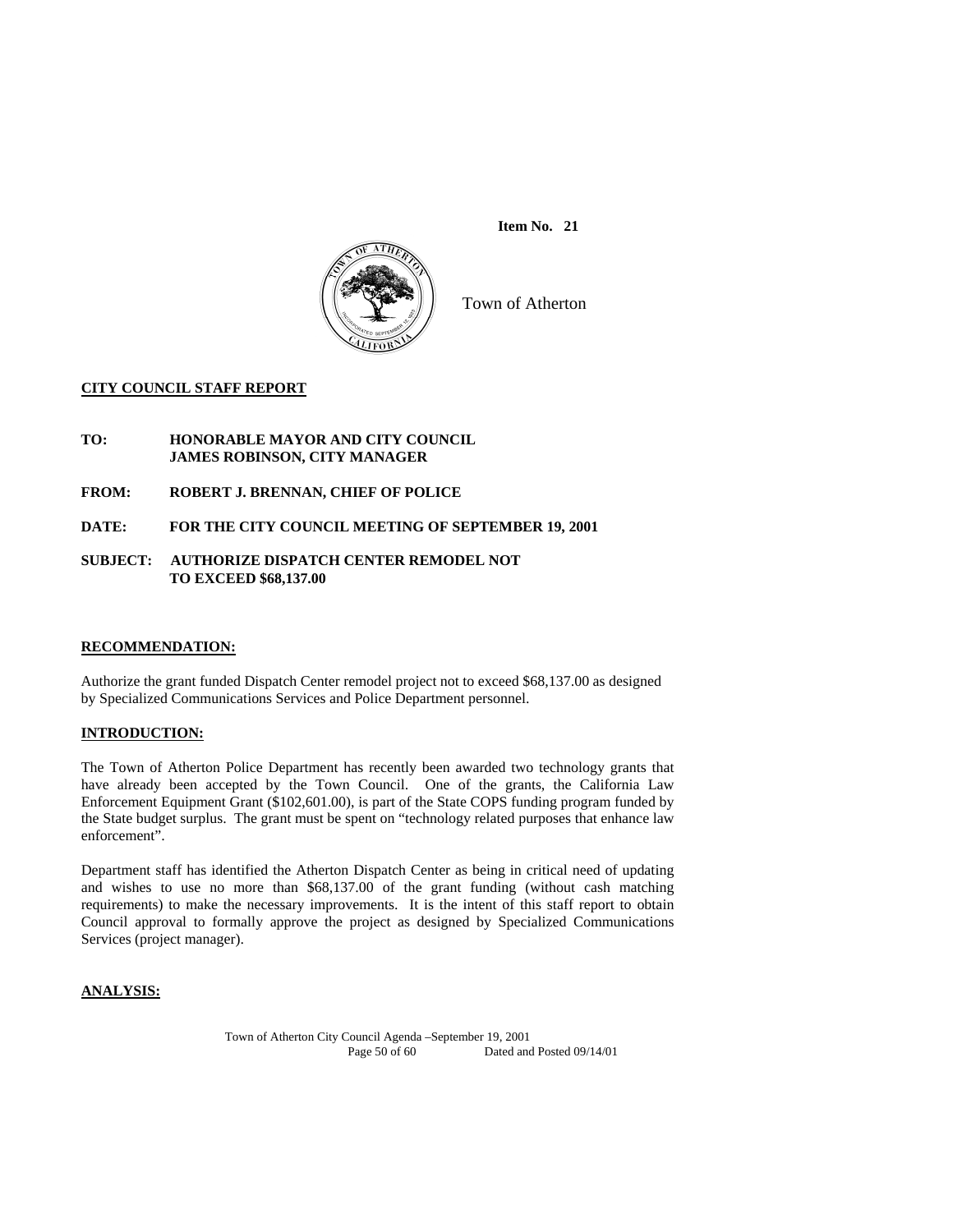The Atherton Police Dispatch Center has never received a thorough remodeling. Over the years furniture and equipment has been added to accommodate improved technology, but these additions have been "piecemealed" together, and it shows. Electrical connections supporting 911 systems and emergency telephones are run off extension cords and power strips. Monitors, computers, keyboards and other necessary equipment have been jammed into the limited space and no consideration has been made to provide a comfortable work environment for this center that is staffed 24 hours a day, seven days a week, 24 hours a day. The dispatchers must move into other rooms to access computers and files, leaving the 911 answering station without staffing.

The goal of this project is to develop a modern dispatch center capable of managing the most technologically advanced emergency communications equipment provided by the State of California at no local expense. An additional goal is providing the dispatchers who work in this space twelve hours a day with a comfortable and efficient work environment that is also aesthetically pleasing to look at by those who visit the front lobby of the police department.

Daniel White, the owner and operator of Specialized Communications Services, has worked in and around public safety for over 30 years. He serves as project manager for the design and works closely with dispatchers, communications managers, risk managers, vendors and utility providers to design the project. Mr. White is recognized as the local expert in this field. His list of local projects includes the remodeling of the Mountain View, Millbrae, Burlingame, San Carlos, San Rafael and San Jose State University Police dispatch centers.

Included in Mr. White's project is the following scope of work:

- > Space needs analysis
- Designing console furniture
- Accessing ADA requirements
- Review specifications and requirements for 911 and computer aided dispatch equipment
- Preparing and monitoring bids for the subsequent remodel
- Overview of installation and working with vendors to correct any deficiencies.

Council attended a special session on September 12, 2001 regarding the dispatch center remodel, which included a tour of the existing dispatch center and a presentation from Mr. White. Mr. White, authorized by Council as the sole source vendor in March of this year, has completed the project design in cooperation with police managers and communications dispatchers. He has identified his subcontractors and is prepared to start the project with Council authorization.

The remainder of the grant funding has been expended or is committed to be expended on police portable radios, pursuit "stop sticks" and a thermal imager.

#### **FISCAL IMPACT:**

None. There are no cash matching requirements with this grant. Funding from this grant has already been deposited into the General Fund.

Prepared by: Approved: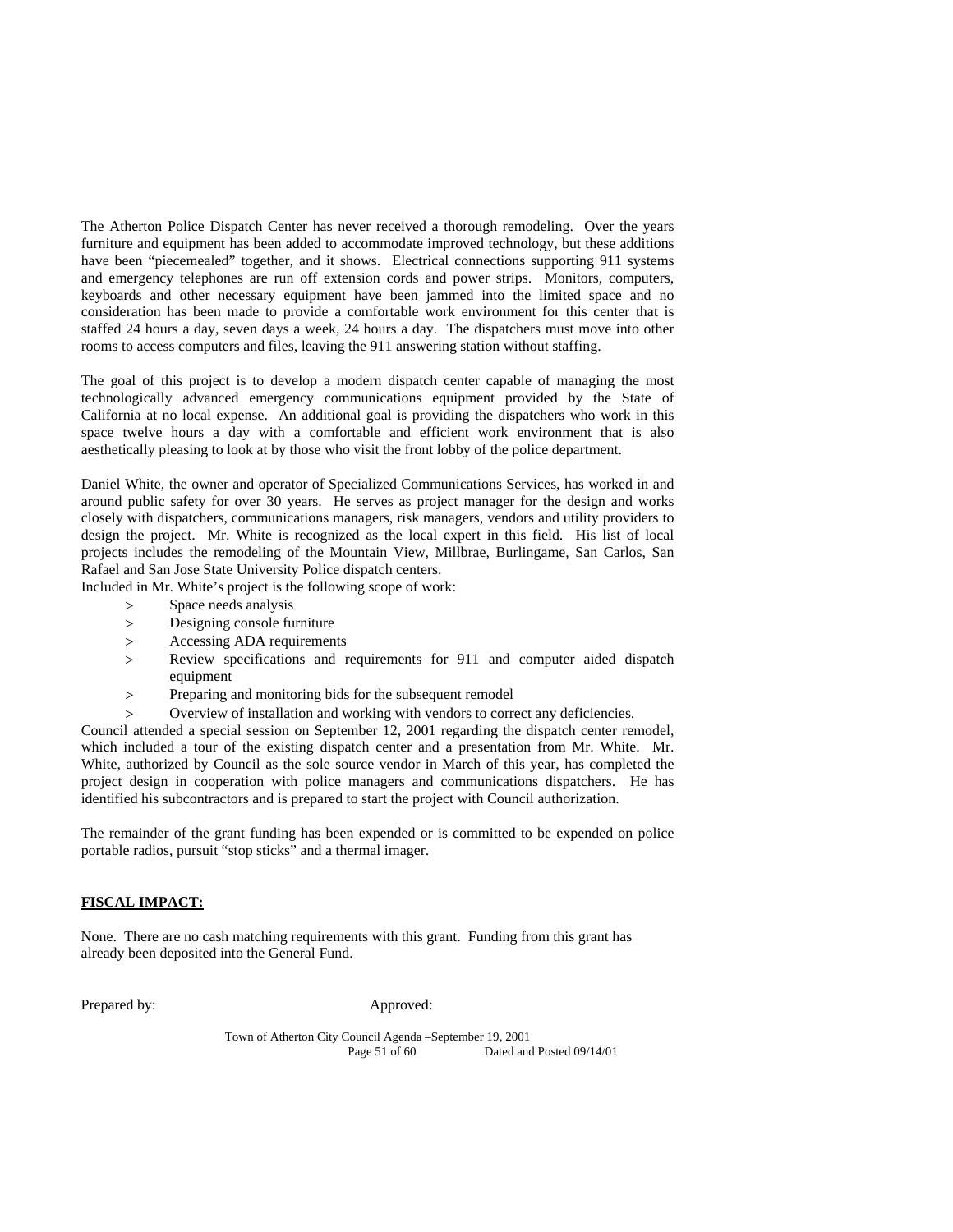Robert J. Brennan<br>
Chief of Police<br>
City Manager

City Manager

\_\_\_\_\_\_\_\_\_\_\_\_\_\_\_\_\_\_\_\_\_\_\_\_\_\_\_\_\_\_\_\_\_\_\_\_\_\_\_\_\_\_\_\_\_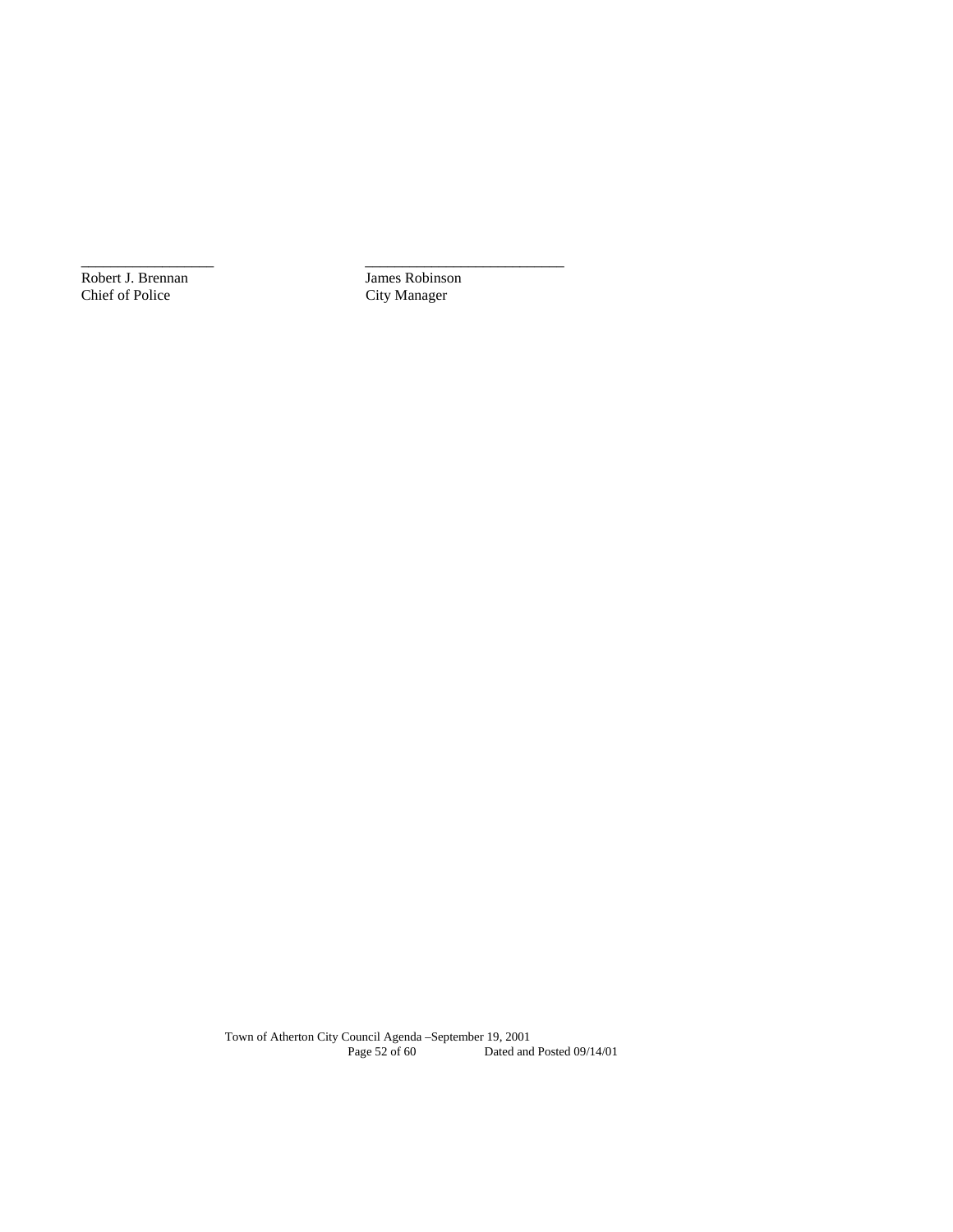

# **Town of Atherton**

#### **CITY COUNCIL STAFF REPORT**

**TO: HONORABLE MAYOR AND CITY COUNCIL** 

**FROM: MARC G. HYNES, CITY ATTORNEY** 

**DATE: CITY COUNCIL MEETING OF SEPTEMBER 19, 2001** 

# **SUBJECT: REVISION TO ORDINANCE RELATING TO SERVICE CHARGES FOR FALSE ALARMS/RESOLUTION ESTABLISHING FEES**

#### **RECOMMENDATION:**

It is recommended that the City Council adopt an ordinance amending Section 8.04.070 of the Atherton Municipal Code and to adopt a resolution establishing fees related to false alarms.

## **INTRODUCTION/ANALYSIS:**

The Town presently establishes service charges for each alarm system connected directly to the Police Department's Communications Center. A service charge is imposed for false alarms. A report from the Police Department shows that the actual cost to the Town for responding to false alarms supports an increase in charges to the amount of \$100.00. This charge is imposed for each false alarm after the first false alarm in any fiscal year. Previously, service charges were imposed for responses to false alarms in any calendar year. Inasmuch as the Town's fees and charges are ordinarily reviewed on a fiscal year basis, the Town's code and implementing resolution are now amended to impose the service charge on a fiscal year basis.

# **FISCAL IMPACT:**

Increase in revenues to the Town to offset costs for responses to false alarms.

Respectfully,

\_\_\_\_\_\_\_\_\_\_\_\_\_\_\_\_\_\_\_\_\_\_\_\_\_ Marc G. Hynes, City Attorney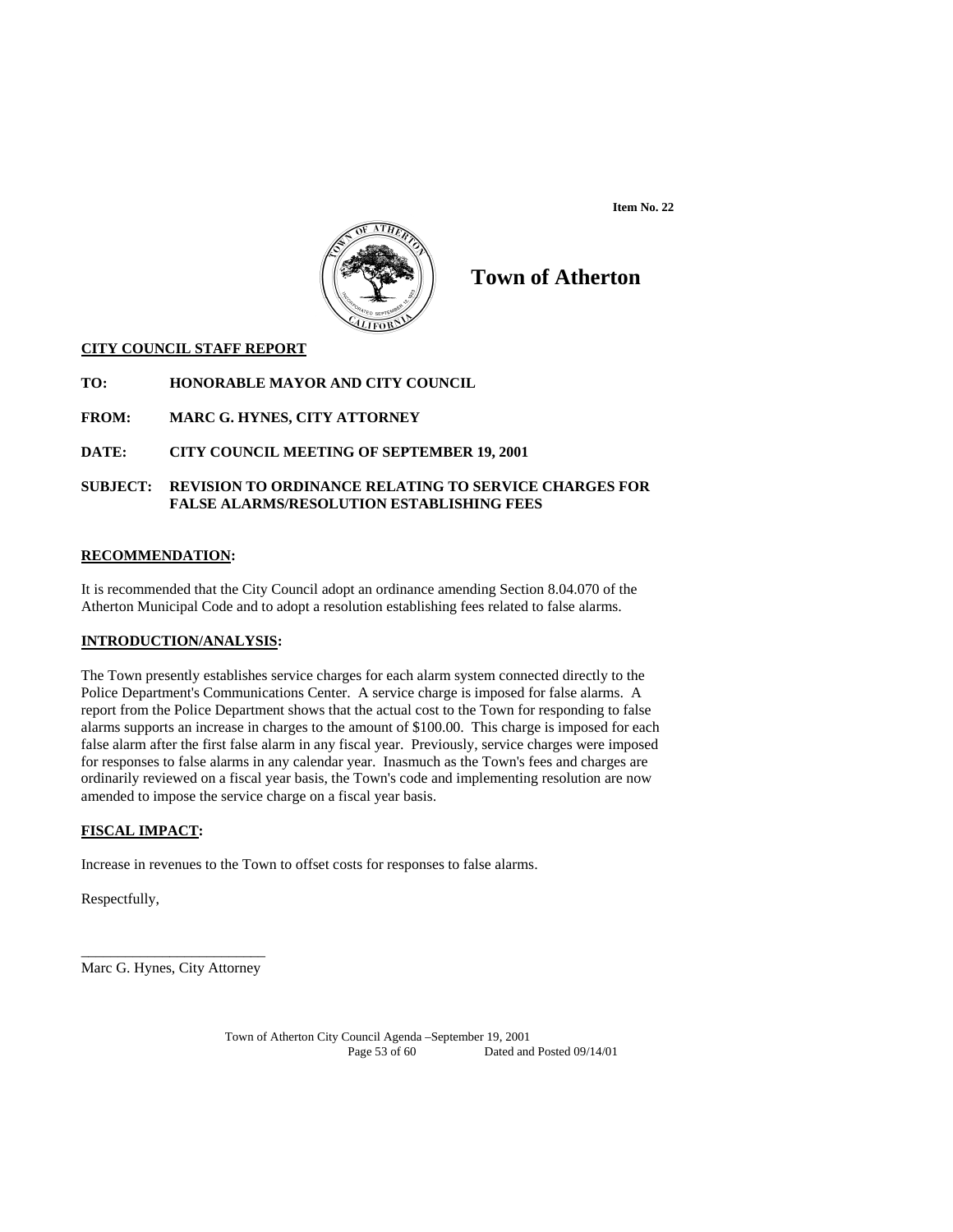#### **ORDINANCE NO. \_\_\_\_\_\_**

 $\overline{\phantom{a}}$  , and the set of the set of the set of the set of the set of the set of the set of the set of the set of the set of the set of the set of the set of the set of the set of the set of the set of the set of the s

# **AN ORDINANCE OF THE CITY COUNCIL OF THE TOWN OF ATHERTON AMENDING SECTION 8.04.070 OF THE ATHERTON MUNICIPAL CODE RELATING TO SERVICE CHARGES FOR FALSE ALARMS**

The City Council of the Town of Atherton does ordain as follows:

**SECTION 1:** Section 8.04.070 of the Atherton Municipal Code is hereby amended by revising Section C. to read as follows:

 8.04.070 C. Each alarm system shall be allowed one false alarm without service charge during each fiscal year from July 1st through June 30th. The alarm owner shall pay a service charge in an amount established by resolution of the city council for each subsequent false alarm during the calendar year.

**SECTION 2:** In all other respects, Section 8.04.070 as amended shall continue to remain in effect.

**SECTION 3:** That the City Council hereby declares that it would have passed this Ordinance sentence by sentence, paragraph by paragraph, and section by section, and does hereby declare that any provisions of this Ordinance are severable and, if for any reason any sentence, paragraph or section of this Ordinance shall be held invalid, such decision shall not affect the validity of the remaining parts of this Ordinance.

**SECTION 4:** This Ordinance shall be posted in at least three public places according to law and shall take effect and be in force from and after 30 days after its passage and adoption.

\* \* \* \* \* \* \* \* \* \* \* \* \* \* Introduced this 19th day of September, 2001.

 Passed and adopted as an Ordinance of the Town of Atherton at a regular meeting thereof held on the \_\_\_\_\_\_\_\_ day of \_\_\_\_\_\_\_\_\_\_\_\_\_\_\_\_\_\_\_\_\_\_\_\_, 2001, by the following vote:

| AYES:    | COUNCILMEMBERS        |
|----------|-----------------------|
| NOES:    | <b>COUNCILMEMBERS</b> |
| ABSTAIN: | <b>COUNCILMEMBERS</b> |
| ABSENT:  | <b>COUNCILMEMBERS</b> |

\_\_\_\_\_\_\_\_\_\_\_\_\_\_\_\_\_\_\_\_\_\_\_\_\_\_\_\_\_\_\_\_\_\_\_\_

 Dianne M. Fisher Mayor, Town of Atherton

ATTEST:

Sharon Barker, City Clerk

\_\_\_\_\_\_\_\_\_\_\_\_\_\_\_\_\_\_\_\_\_\_\_\_\_\_\_\_\_\_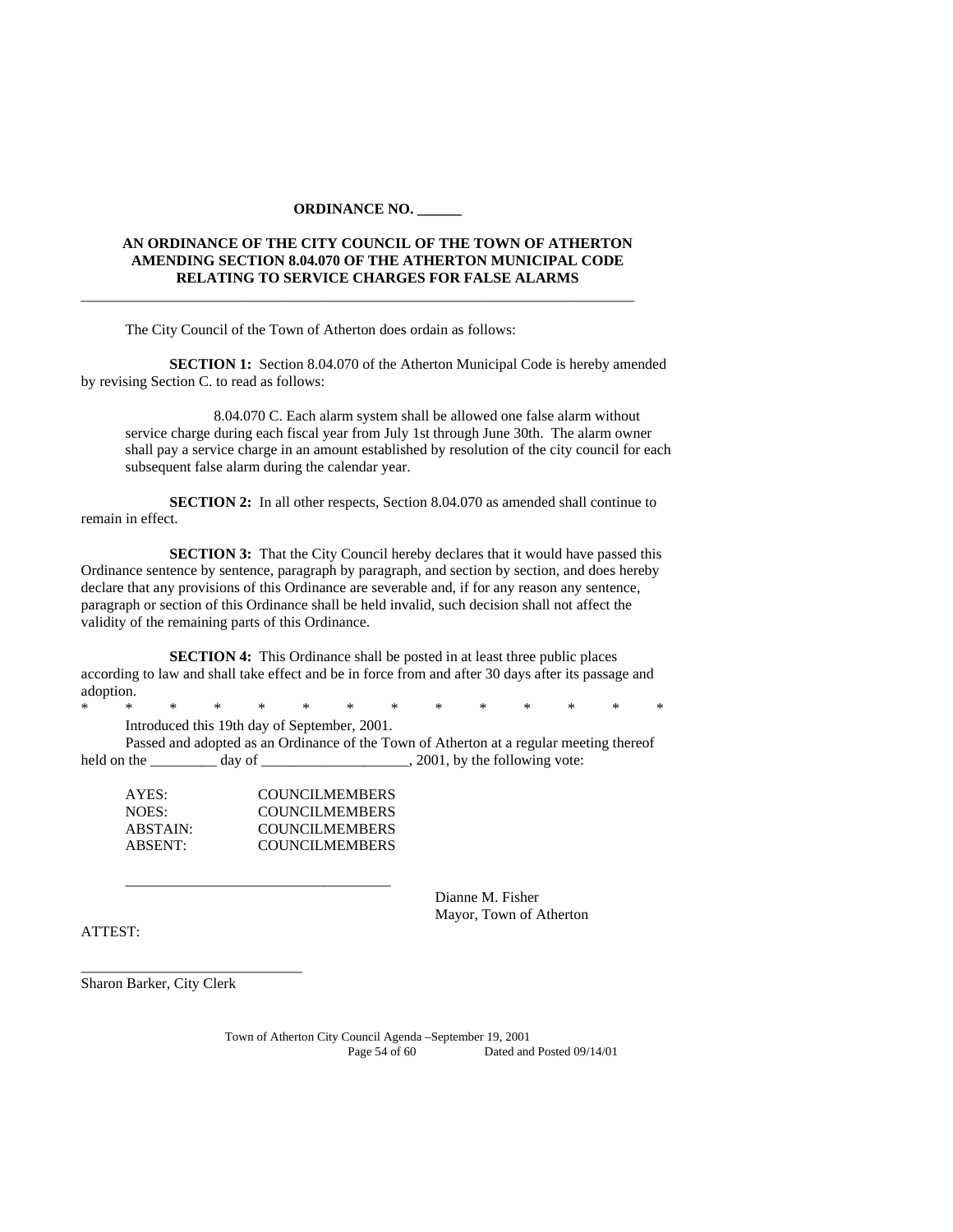

**Town of Atherton** 

# **CITY COUNCIL STAFF REPORT**

**TO: HONORABLE MAYOR AND CITY COUNCIL JAMES H. ROBINSON, CITY MANAGER** 

**FROM: ROBERT J. BRENNAN, POLICE CHIEF** 

**DATE: FOR THE COUNCIL MEETING OF SEPTEMBER 19, 2001** 

**SUBJECT: RESOLUTION ADOPTING POLICE DEPARTMENT ALARM FEES** 

# **RECOMMENDATION:**

Approve Resolution No. 01-\_\_\_, pertaining to Police Department alarm fees.

# **INTRODUCTION:**

Starting with the June 13, 2000 City Council Meeting, then interim City Manager Ralph Freedman, discussed the alternatives to charging "direct connect" alarm subscribers a annual fee of \$300.00 per year for service. Alternatives ranged from a \$60 per alarmed residence annually to a range of monitory assessments for false alarms. During the June 20, 2001 City Council meeting, and after some discussion on the matter, a motion was made by Council Member McKeithen, "to eliminate the current alarm fees, and to charge only for false alarms as follows: on a fiscal year basis-one free alarm to be allowed, thereafter a charge of \$100.00 per false alarm.

The motion was carried unanimously.

#### **ANALYSIS:**

For many years the Police Department has charged a \$50.00 fee for each false alarm after the first false alarm for non-direct connect residents, and recently given direct connect subscribers three false alarms before the assessment of a fifty dollar false alarm fee. The Police Department provides many services without additional costs to the citizens of Atherton. It is recognized that false alarm responses are a drain on police services and are not a measure of productive time. In developing recommendations for individual fees and services, the following items should be considered before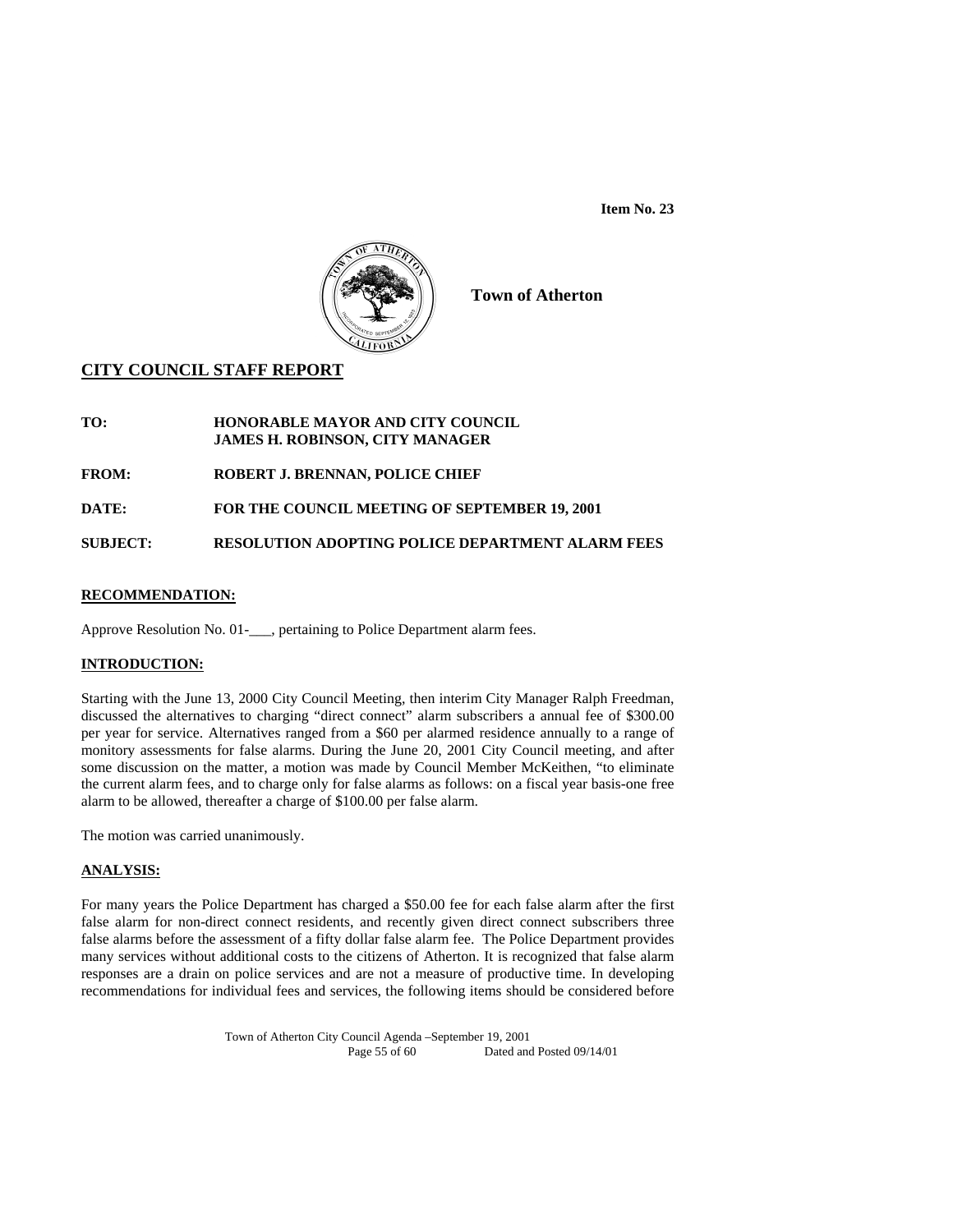setting a fee to be additionally charged to each resident whether they be direct or non-direct connect.

- The time and expense of providing the service.
- Maintaining reasonable relationships between fees for different services requiring similar efforts.
- What other agencies in the county charge for similar services.
- Producing total revenues from all fees that match the total cost of service provided.

The last item is an interpretation for fee justification. Based on the estimation of the dispatcher's time involved in answering and communicating with at least two sworn officers to any single event, which in most cases can be for a 20 minute duration. By the time it would take to document each call for invoicing and recovery, the \$100.00 false alarm fee would be justifiable under the current structure for fee recovery.

In a survey of other agency fees for false alarms, it was found that agencies would charge \$50 after the third false alarm occurred and increase the fees each time after. These fees ranged from \$150 on the fourth, up to \$500 for the sixth, and up. These charges included those agencies that maintain an alarm permit provision.

#### **FISCAL IMPACT:**

Adoption of the recommended fees will make our response to **false** alarms a true cost recovery program for unnecessary police services, while instilling an incentive for proper alarm procedure for residences.

\_\_\_\_\_\_\_\_\_\_\_\_\_\_\_\_\_\_\_ \_\_\_\_\_\_\_\_\_\_\_\_\_\_\_\_\_\_\_\_\_

Prepared by: Approved by:

Robert J. Brennan Maria James H. Robinson<br>Police Chief City Manager

**City Manager**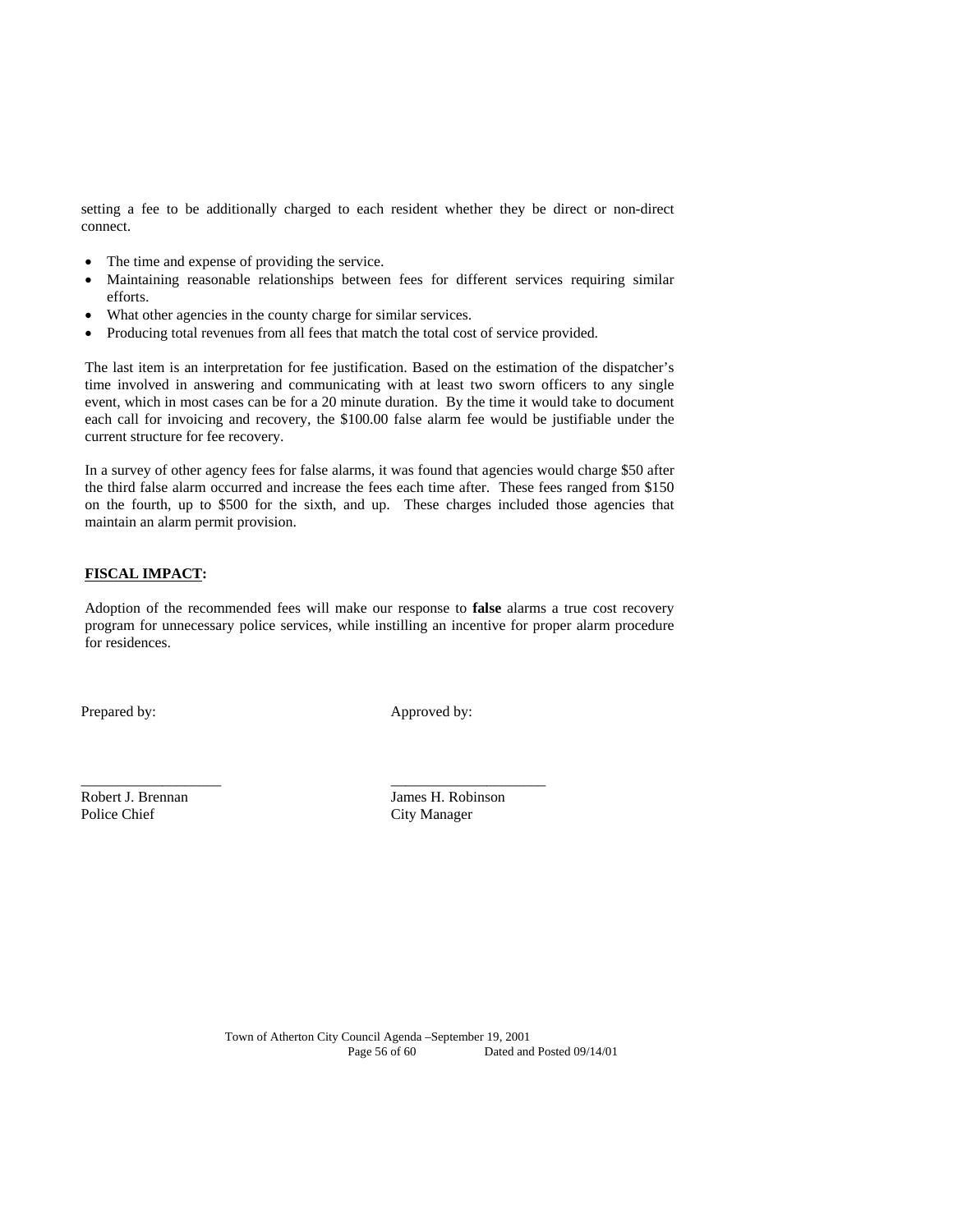#### **RESOLUTION NO. 01-\_\_\_\_**

## **A RESOLUTION OF THE CITY COUNCIL OF THE TOWN OF ATHERTON RELATING TO CHARGES FOR PUBLIC SERVICES**

 **WHEREAS,** the City Council of the Town of Atherton finds it necessary to recover at least some of the costs of special and extraordinary services rendered by the various departments of the Town, and

**WHEREAS**, at the direction of the City Council, the Police Department of the Town has conducted in-depth studies to determine the actual cost to the Town of providing various special services rendered by that department and particularly related to costs of responding to false alarms in accordance with the provisions of Section 8.04.070 of the Atherton Municipal Code, and

**WHEREAS,** the City Council has received a report from the Police Department showing that, in each case, the present fees charged are not adequate to recover even a relatively small portion of the costs of the services rendered, and

 **WHEREAS,** said report supports the City Council's determination that new fees which would be fair and would be adequate to recover a portion of said costs, but which would not, in any instance, exceed the actual costs of rendering such special services be considered,

**NOW, THEREFORE, IT IS HEREBY RESOLVED** by the City Council of the Town of Atherton as follows:

 1. The City Council hereby finds and determines that the following established charges are reasonable and necessary for the specified services, and that the cost to the Town of providing such services equals or exceeds, in every instance, the charges hereby established.

 2. Resolution No. 00-13 is amended to revise paragraph 2.C. relating to Police Department Fees to read as set forth below:

"C. Police Department Fees:

 (i) A service charge of \$25.00 per month for each alarm system connected directly to the Police Department's Communications Center

 (ii) A service charge of \$100.00 for each false alarm after the first false alarm in any fiscal year as authorized by subsection C of section 8.04.070 of the Atherton Municipal Code."

 3. The foregoing fees shall be effective immediately, and shall be applicable to all applications filed after the adoption of this resolution.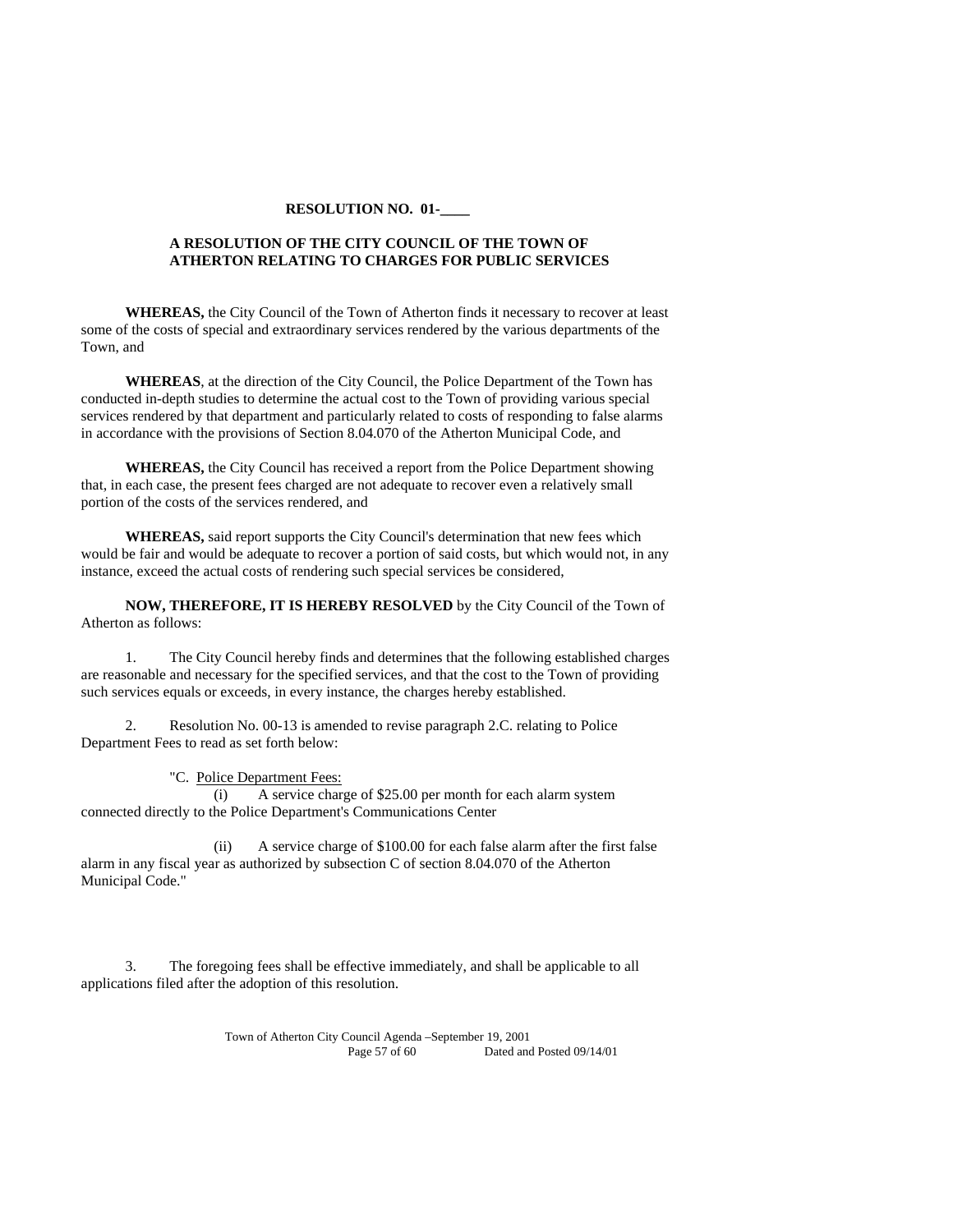**AND BE IT FURTHER RESOLVED** that if any section, subsection, sentence, clause, phrase, or portion of this resolution or the application thereof to any person or circumstances is for any reason held invalid or unconstitutional by any court of competent jurisdiction, such portion shall be deemed a separate, distinct and independent provision and such holding shall not affect the validity of the remaining portions hereof nor other applications of the resolution which can be given effect without the invalid provision or application, and to this end the provisions of this resolution are declared to be severable.

**AND BE IT FURTHER RESOLVED**, that except as amended all other provisions of Resolution No. 00-13 continue to remain in effect.

\* \* \* \* \* \* \* \* \* \* \* \* \* \* \* \* \*

*I HEREBY CERTIFY that the foregoing Resolution was regularly introduced and adopted at a regular meeting of the City Council of the Town of Atherton held on September 19, 2001, by the following roll call vote:* 

 $\overline{\phantom{a}}$  , and the contract of the contract of the contract of the contract of the contract of the contract of the contract of the contract of the contract of the contract of the contract of the contract of the contrac

| Ayes:    | Councilmembers: |
|----------|-----------------|
| Noes:    | Councilmembers: |
| Absent:  | Councilmembers: |
| Abstain: | Councilmembers: |

 Dianne M. Fisher, Mayor Town of Atherton

ATTEST:

Sharon Barker, City Clerk

\_\_\_\_\_\_\_\_\_\_\_\_\_\_\_\_\_\_\_\_\_\_\_\_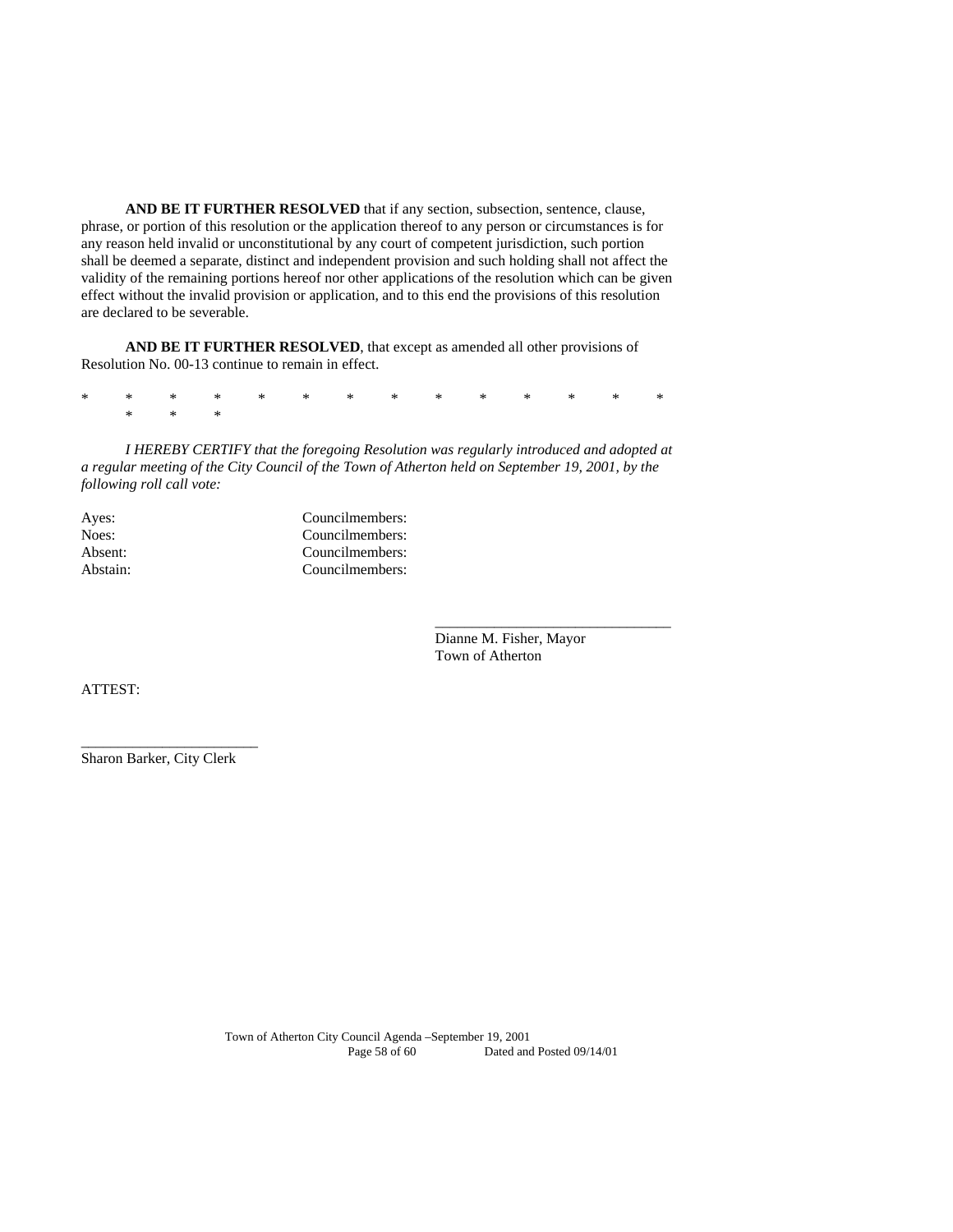

**Town of Atherton** 

# **CITY COUNCIL STAFF REPORT**

**TO: HONORABLE MAYOR AND CITY COUNCIL** 

**FROM: JAMES H. ROBINSON, CITY MANAGER** 

## **DATE: FOR THE CITY COUNCIL MEETING OF SEPTEMBER 19, 2001**

#### **SUBJECT: ACCEPTANCE OF STATUS REPORT BY CITY MANAGER OF ANNUAL REVIEW OF LITTLE LEAGUE COMPLIANCE WITH PARK LICENSE AGREEMENT**

#### **RECOMMENDATION:**

1.) Accept status report from the City Manager regarding compliance by the Little League to the terms of the "License Agreement" between the Town of Atherton and the Menlo-Atherton Little League. 2.) Receive input from City Council regarding the Little Leagues compliance with the agreement and Mitigation measures.

#### **BACKGROUND:**

In August of 2000 the Town of Atherton entered into a license agreement with the Menlo-Atherton Little League Inc. The intent of the agreement was to grant a license to the Little League to permit the construction and operation of a Little League ball field on a portion of the Holbrook-Palmer Park during a period of late February through June. The agreement (see attached) also provided for reimbursement of certain maintenance costs, restrictions for hours and days of use, contributions for restroom facilities, and restrictions on outfield fencing and the removal of the backstop fencing and players seating area at the end of the Season.

The agreement also provided that the City Manager and Little League would conduct an annual review of use and operation of the Park improvements to ensure that the Little League was in compliance. It also provided that the City Manager would seek input from both the City Council and Parks and Recreation Commission on compliance with the agreement.